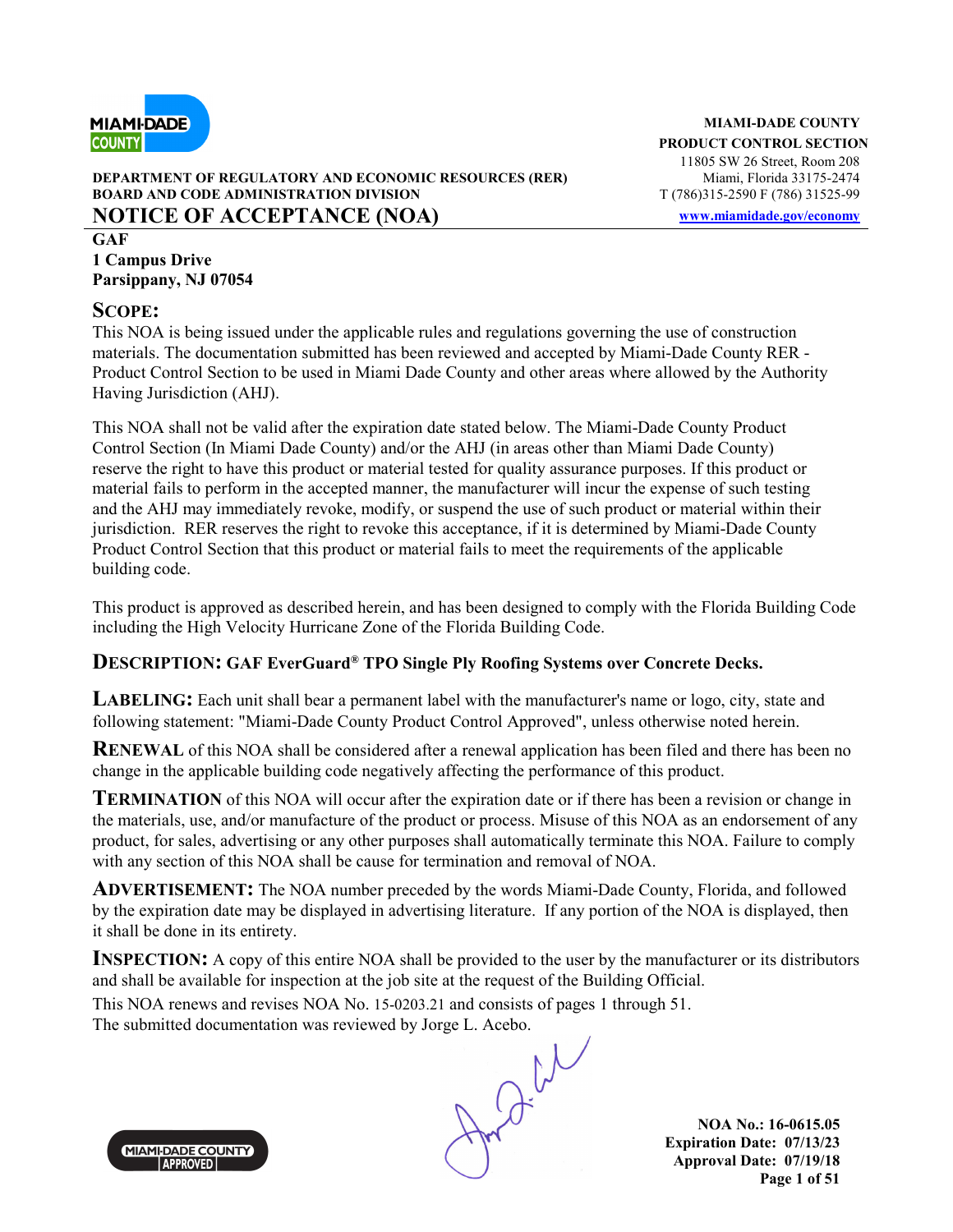## **ROOFING SYSTEM APPROVAL**

| Category:                       | Roofing            |
|---------------------------------|--------------------|
| <b>Sub-Category:</b>            | Single Ply Roofing |
| <b>Material:</b>                | <b>TPO</b>         |
| <b>Deck Type:</b>               | Concrete           |
| <b>Maximum Design Pressure:</b> | $-502.5$ psf.      |

## **TRADE NAMES OF PRODUCTS MANUFACTURED OR LABELED BY APPLICANT: TABLE 1**

| Product                                                         | <b>Dimensions</b>        | <b>Test</b><br><b>Specification</b> | Product<br><b>Description</b>                                                                                                                       |
|-----------------------------------------------------------------|--------------------------|-------------------------------------|-----------------------------------------------------------------------------------------------------------------------------------------------------|
| EverGuard® TPO                                                  | Various                  | ASTM D 6878<br><b>TAS 131</b>       | Thermoplastic olefin reinforced<br>single-ply membrane.                                                                                             |
| EverGuard Extreme <sup>®</sup> TPO                              | Various                  | ASTM D6878<br><b>TAS 131</b>        | Thermoplastic olefin reinforced<br>single-ply membrane designed for<br>advanced protection against heat<br>aging and UV degradation.                |
| EverGuard® TPO FB Ultra                                         | Various                  | ASTM D 6878<br><b>TAS 131</b>       | Thermoplastic olefin reinforced,<br>fleece back single-ply membrane                                                                                 |
| EverGuard Extreme® TPO FB<br>Ultra                              | Various                  | ASTM D6878<br><b>TAS 131</b>        | Thermoplastic olefin reinforced<br>fleece back single-ply membrane<br>designed for advanced protection<br>against heat aging and UV<br>degradation. |
| Liberty <sup>™</sup> SBS Self-Adhering<br>Cap Sheet             | 39 %" x 34"              | ASTM D6164<br>Type I                | Granule surfaced self-adhering cap<br>sheet reinforced with a polyester mat.                                                                        |
| GAFGLAS® Ply 4                                                  | 39.37"<br>(1 meter) Wide | ASTM D2178                          | Smooth surfaced asphaltic ply sheet<br>reinforced with fiberglass mat.                                                                              |
| Tri-Ply® Ply 4                                                  | 39.37"<br>(1 meter) Wide | ASTM D2178                          | Smooth surfaced asphaltic ply sheet<br>reinforced with a fiberglass mat.                                                                            |
| GAFGLAS <sup>®</sup> FlexPly <sup>™</sup> 6                     | 39.37"<br>(1 meter) Wide | ASTM D2178                          | Smooth surfaced asphaltic ply sheet<br>reinforced with fiberglass mat.                                                                              |
| EverGuard <sup>®</sup> #1121 Bonding<br>Adhesive                | 5 gallons                | Proprietary                         | Solvent based adhesive for fully<br>adhered TPO systems and membrane<br>flashing.                                                                   |
| EverGuard <sup>®</sup> TPO 3 Square<br>Low VOC Bonding Adhesive | 5 gallons                | Proprietary                         | Solvent based adhesive for fully<br>adhered TPO systems and membrane<br>flashing.                                                                   |
| EverGuard® WB 181 Bonding<br>Adhesive                           | 5 gallons                | Proprietary                         | Water-based bonding adhesive for use<br>with smooth TPO, fleece backed TPO<br>and fleece backed PVC membranes.                                      |
| <b>LRF</b> Adhesive M                                           | 1:1 applicator           | Proprietary                         | Two-part VOC free<br>polyurethane foam adhesive.                                                                                                    |
| LRF Adhesive O                                                  | 1:1 applicator           | Proprietary                         | Two-part VOC free<br>polyurethane foam adhesive.                                                                                                    |
| GAF 2-Part Roofing Adhesive                                     | 1:1 applicator           | Proprietary                         | Two-part VOC free polyurethane<br>foam adhesive.                                                                                                    |

MIAMI-DADE COUNTY

**NOA No.: 16-0615.05 Expiration Date: 07/13/23 Approval Date: 07/19/18 Page 2 of 51**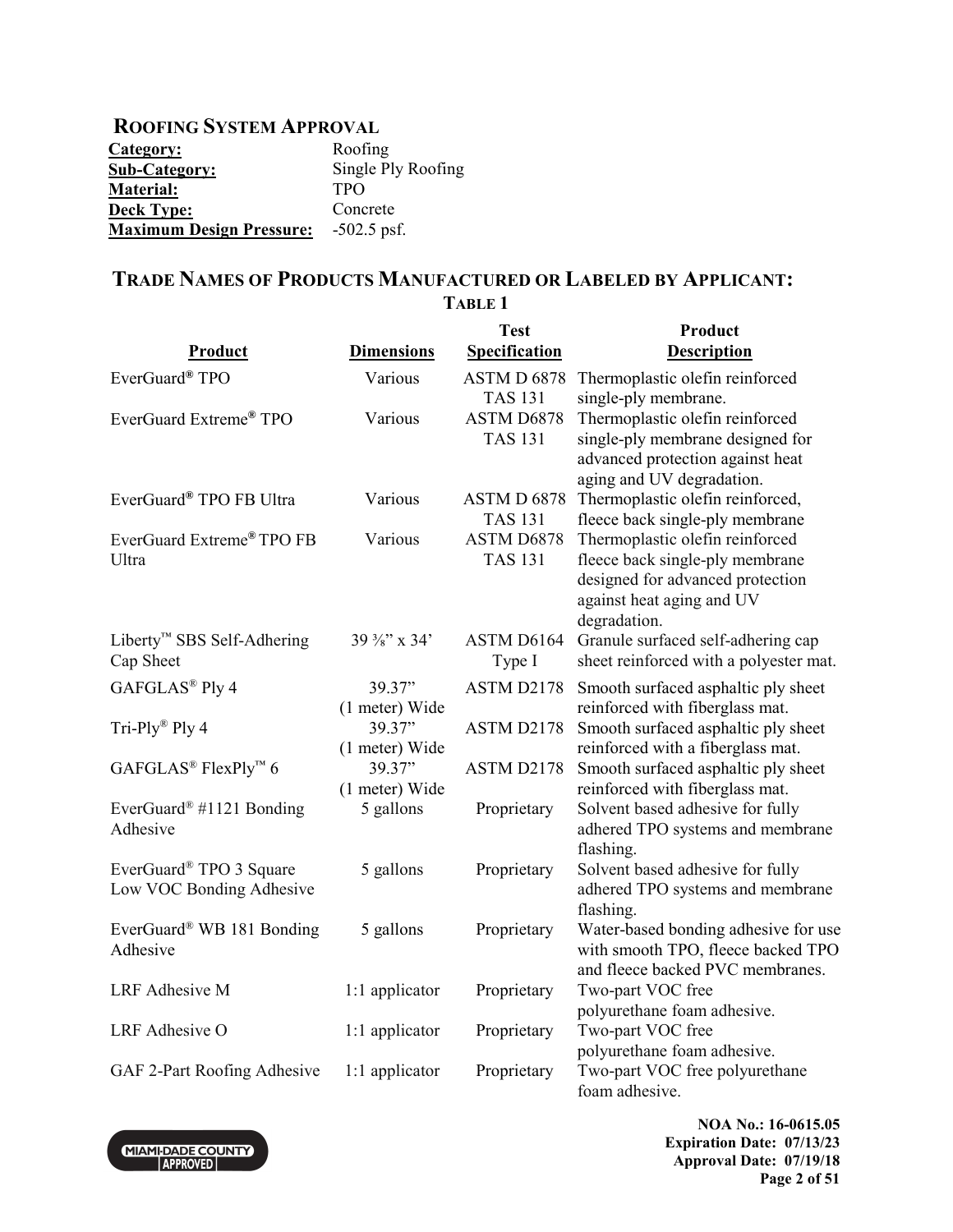| <b>Product</b>                                             | <b>Dimensions</b>               | <b>Test</b><br><b>Specification</b> | Product<br><b>Description</b>                                                                                                                                                                                                                                                                             |
|------------------------------------------------------------|---------------------------------|-------------------------------------|-----------------------------------------------------------------------------------------------------------------------------------------------------------------------------------------------------------------------------------------------------------------------------------------------------------|
| EverGuard® Low VOC TPO                                     | 5 gallons                       | Proprietary                         | Low VOC adhesive for TPO fully                                                                                                                                                                                                                                                                            |
| <b>Bonding Adhesive</b>                                    |                                 |                                     | adhered systems and flashings.                                                                                                                                                                                                                                                                            |
| Matrix <sup>™</sup> 307 Premium Asphalt<br>Primer          | 3, 5, 55 gallons                | <b>ASTM D41</b>                     | Asphalt concrete primer used to<br>promote adhesion of all types of<br>asphalt-based roofing materials.                                                                                                                                                                                                   |
| Topcoat <sup>®</sup> Membrane                              | 1, 5 or 55<br>gallons           | ASTM D6083                          | Water-based elastomeric coating.                                                                                                                                                                                                                                                                          |
| Topcoat <sup>®</sup> MB Plus                               | 5 or 55 gallons                 | Proprietary                         | Water based, low VOC<br>primer designed to block asphalt<br>bleed-through.                                                                                                                                                                                                                                |
| Topcoat <sup>®</sup><br><b>Surface Seal SB</b>             | 5 gallons                       | ASTM D6083                          | Solvent-based thermoplastic rubber<br>sealant designed to protect and restore<br>aged roof surfaces and to increase<br>roof reflectivity.                                                                                                                                                                 |
| EverGuard® TPO Coated<br>Metal                             | $4' \times 10'$ sheets          | Proprietary                         | 24 gauge steel with a 25 mil thick<br>GAF TPO for edge detailing.                                                                                                                                                                                                                                         |
| EverGuard® Extreme® TPO<br><b>Coated Metal</b>             | $4' \times 10'$ sheets          | Proprietary                         | 24 gauge steel with a 25 mil thick<br>GAF TPO for edge detailing and<br>designed for advanced protection<br>against heat aging and UV<br>degradation.                                                                                                                                                     |
| EverGuard® TPO Cover Tape                                  | $6"$ x $100'$<br>$10"$ x $100'$ | Proprietary                         | GAF TPO laminated to white butyl<br>tape primarily used for edge metal<br>details.                                                                                                                                                                                                                        |
| EverGuard <sup>®</sup> TPO Cover Tape<br>Heat-Weld         | $6" \times 100'$                | Proprietary                         | Flashing strip manufactured from<br>unreinforced GAF TPO laminated to<br>a six inch wide strip, half the strip<br>with a self-adhered side and half the<br>strip with a heat-weldable edge; used<br>for edge metal details.                                                                               |
| EverGuard Extreme <sup>®</sup> TPO<br>Cover Tape Heat-Weld | 6" x 100'                       | Proprietary                         | Flashing strip manufactured from<br>unreinforced GAF TPO designed for<br>advanced protection against<br>heat aging and UV degradation.<br>Laminated to a six inch wide strip,<br>half the strip with a self-adhered side<br>and half the strip with a heat-weldable<br>edge; used for edge metal details. |
| EverGuard <sup>®</sup> TPO Detailing<br>Membrane           | 24" x 50'                       | Proprietary                         | Unreinforced flashing material<br>manufactured from GAF TPO.                                                                                                                                                                                                                                              |
| EverGuard Extreme® TPO<br>Detailing Membrane               | 24" x 50'                       | Proprietary                         | Unreinforced flashing material<br>manufactured from GAF TPO<br>designed for advanced protection<br>against heat aging and UV<br>degradation.                                                                                                                                                              |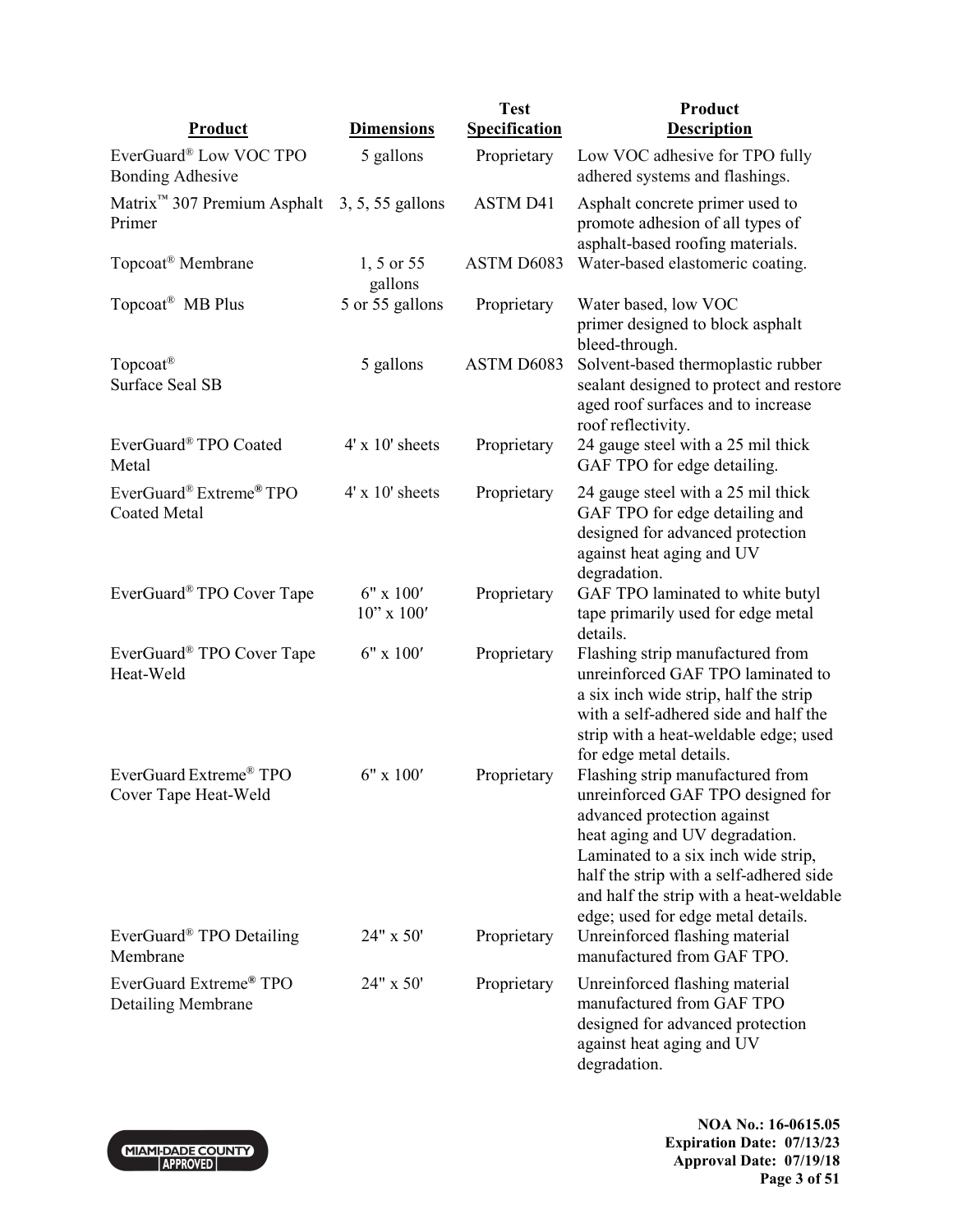| <b>Product</b>                                                      | <b>Dimensions</b>                                 | <b>Test</b><br><b>Specification</b> | Product<br><b>Description</b>                                                                                                                                                                                                                  |
|---------------------------------------------------------------------|---------------------------------------------------|-------------------------------------|------------------------------------------------------------------------------------------------------------------------------------------------------------------------------------------------------------------------------------------------|
|                                                                     |                                                   |                                     |                                                                                                                                                                                                                                                |
| EverGuard <sup>®</sup> TPO Flashing<br>Strip                        | Various                                           | Proprietary                         | Reinforced flashing membrane<br>manufactured from GAF TPO.                                                                                                                                                                                     |
| EverGuard Extreme® TPO<br><b>Flashing Strip</b>                     | Various                                           | Proprietary                         | Reinforced flashing membrane<br>manufactured from GAF TPO<br>designed for advanced protection<br>against heat aging and UV<br>degradation.                                                                                                     |
| EverGuard® TPO Pourable<br><b>Sealer Pocket</b>                     | 9" x 6" x 4" oval<br>with 3" base<br>flange       | Proprietary                         | Pourable sealer pocket is molded with<br>GAF TPO compound to a nominal 70<br>mil thickness designed for<br>waterproofing irregular shaped roof<br>penetrations.                                                                                |
| EverGuard Extreme <sup>®</sup> TPO<br><b>Pourable Sealer Pocket</b> | 9" x 6" x 4" oval<br>with 3" base<br>flange       | Proprietary                         | Pourable sealer pocket is molded<br>from GAF TPO designed for<br>advanced protection against heat<br>aging and UV degradation<br>compounded to a nominal 70 mil<br>thickness designed for waterproofing<br>irregular shaped roof penetrations. |
| EverGuard® RTA TPO<br>(Roof Transition Anchor)<br>$String^{m}$      | 6" x 100' roll                                    | Proprietary                         | Reinforced GAF TPO membrane with<br>pressure sensitive adhesive primarily<br>used to secure membrane transitions<br>from the field to vertical surfaces.                                                                                       |
| EverGuard® TPO Split Pipe<br>Boot                                   | $1"$ - 2"<br>$3" - 5"$<br>$6" - 8"$<br>$9" - 11"$ | Proprietary                         | Reinforced GAF TPO membrane split<br>to accommodate most common pipes<br>and conduits.                                                                                                                                                         |
| EverGuard Extreme® TPO<br>Split Pipe Boot                           | $1"$ - 2"<br>$3" - 5"$<br>$6" - 8"$               | Proprietary                         | Reinforced GAF TPO designed for<br>advanced protection against heat<br>aging and UV degradation split to<br>accommodate most common pipes<br>and conduits.                                                                                     |
| EverGuard <sup>®</sup> TPO Square Tube<br>Wrap                      | 4" x 4"<br>$4" \times 6"$<br>$6"$ x $6"$          | Proprietary                         | Reinforced GAF TPO with split<br>design overlap to be wrapped around<br>square or rectangular tubing.                                                                                                                                          |
| EverGuard Extreme <sup>®</sup> TPO<br>Square Tube Wrap              | 4" x 4"<br>4" x 6"<br>$6"$ x $6"$                 | Proprietary                         | Reinforced GAF TPO designed for<br>advanced protection against heat<br>aging and UV degradation with split<br>design overlap to be wrapped around<br>square or rectangular tubing.                                                             |
| EverGuard® TPO Corner Curb<br>Wrap                                  | Various                                           | Proprietary                         | Corners fabricated from reinforced<br>GAF TPO.                                                                                                                                                                                                 |
| EverGuard® Extreme® TPO<br>Corner Curb Wrap                         | Various                                           | Proprietary                         | Corners fabricated from reinforced<br>GAF TPO designed for advanced<br>protection against heat aging and UV<br>degradation.                                                                                                                    |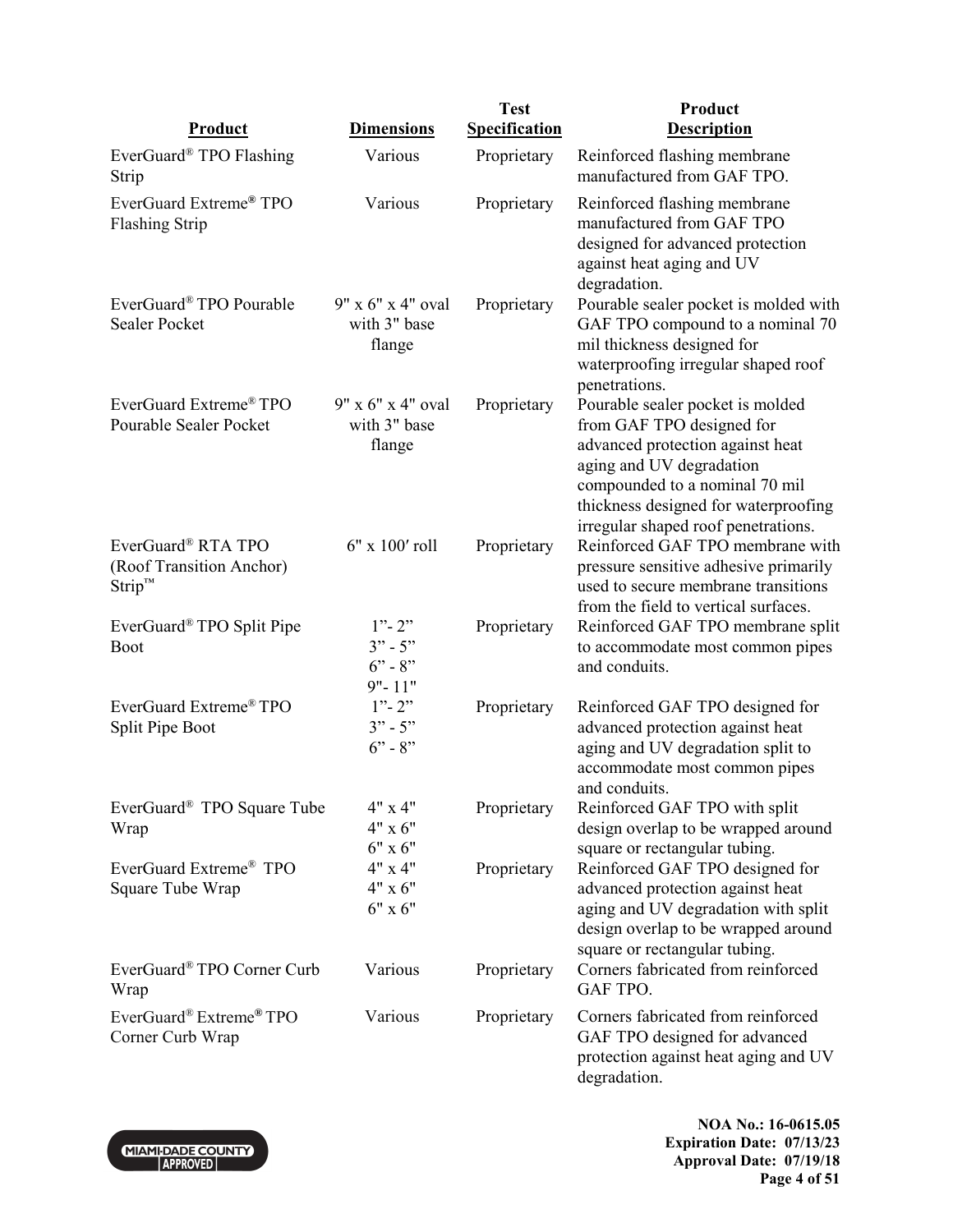|                                                           |                                 | <b>Test</b>          | Product                                                                                                                                                                                                                                        |
|-----------------------------------------------------------|---------------------------------|----------------------|------------------------------------------------------------------------------------------------------------------------------------------------------------------------------------------------------------------------------------------------|
| <b>Product</b>                                            | <b>Dimensions</b>               | <b>Specification</b> | <b>Description</b>                                                                                                                                                                                                                             |
| EverGuard <sup>®</sup> TPO Scupper                        | 4" x 6" x 12"<br>8" x 10" x 12" | Proprietary          | Scupper manufactured from coated<br>metal and unreinforced GAF TPO.                                                                                                                                                                            |
| EverGuard® TPO T-Joint<br>Cover Patch                     | 100 patches per<br>box          | Proprietary          | T-Joint patch manufactured from<br>unreinforced GAF TPO.                                                                                                                                                                                       |
| EverGuard Extreme <sup>®</sup> TPO<br>T-Joint Cover Patch | 100 patches per<br>box          | Proprietary          | T- Joint patch manufactured from<br>unreinforced GAF TPO designed for<br>advanced protection against heat<br>aging and UV degradation.                                                                                                         |
| EverGuard® TPO Vent                                       | 2 vents per<br>carton           | Proprietary          | Vent manufactured from reinforced<br>GAF TPO membrane and galvanized<br>steel.                                                                                                                                                                 |
| EverGuard <sup>®</sup> TPO T-Top Vent                     | 4" or 6"                        | Proprietary          | Vent manufactured from reinforced<br>GAF TPO membrane and galvanized<br>steel.                                                                                                                                                                 |
| EverGuard® TPO Walkway<br>Rolls                           | Rolls<br>$1/8$ "x30"x50"        | Proprietary          | Standard duty TPO walkway rolls.                                                                                                                                                                                                               |
| EverGuard® TPO Inside<br>Corner                           | $6"$ x $6"$ x $5\frac{1}{4"$    | Proprietary          | Inside corner manufactured from<br>unreinforced GAF TPO.                                                                                                                                                                                       |
| EverGuard Extreme® TPO<br>Inside Corner                   | $6"$ x $6"$ x $5\frac{1}{4"$    | Proprietary          | Inside corner manufactured from<br>unreinforced GAF TPO designed for<br>advanced protection against heat<br>aging and UV degradation.                                                                                                          |
| EverGuard® TPO Universal<br>Corners                       | Various                         | Proprietary          | Universal corners manufactured from<br>GAF TPO that are heat seamable and<br>designed to accommodate both inside<br>and outside corners of base and curb<br>flashings.                                                                         |
| EverGuard Extreme® TPO<br><b>Universal Corners</b>        | Various                         | Proprietary          | Universal corners manufactured from<br>GAF TPO designed for advanced<br>protection against heat aging and UV<br>degradation are heat seamable and<br>designed to accommodate both inside<br>and outside corners of base and curb<br>flashings. |
| EverGuard® TPO Vent Boot                                  | $1" - 6"$ o.d.<br>6 pcs. Crtn.  | Proprietary          | Vent pipe boot molded from GAF<br>TPO and supplied with stainless steel<br>clamping rings.                                                                                                                                                     |
| EverGuard Extreme <sup>®</sup> TPO<br>Vent Boot           | $1" - 6"$ o.d.<br>6 pcs. Crtn.  | Proprietary          | Vent pipe boot molded from GAF<br>TPO designed for<br>advanced protection against heat<br>aging and UV degradation and<br>supplied with stainless steel clamping<br>rings.                                                                     |
| EverGuard <sup>®</sup> TPO Expansion<br>Joint Cover       | Various                         | Proprietary          | Low profile joint cover manufactured<br>from reinforced GAF TPO.                                                                                                                                                                               |



**NOA No.: 16-0615.05 Expiration Date: 07/13/23 Approval Date: 07/19/18 Page 5 of 51**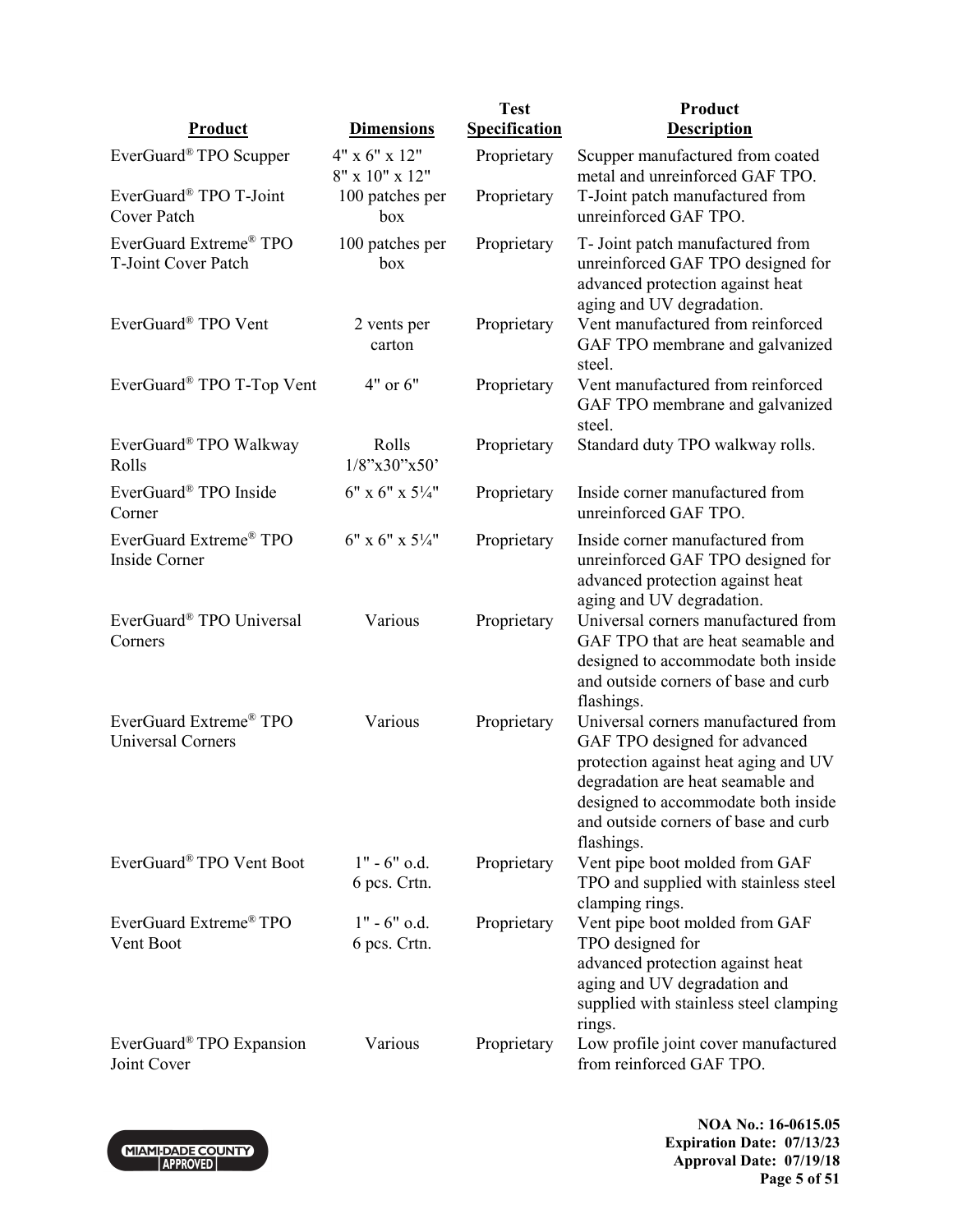|                                                |                                               | <b>Test</b>          | Product                                                                                                                                                                                |
|------------------------------------------------|-----------------------------------------------|----------------------|----------------------------------------------------------------------------------------------------------------------------------------------------------------------------------------|
| Product                                        | <b>Dimensions</b>                             | <b>Specification</b> | <b>Description</b>                                                                                                                                                                     |
| EverGuard® TPO Fluted<br>Corner                | 8" diameter<br>nominal .05"<br>non-reinforced | Proprietary          | Flashing for outside corners of base<br>and curb flashing manufactured from<br>non-reinforced GAF TPO.                                                                                 |
| EverGuard Extreme® TPO<br><b>Fluted Corner</b> | 8" diameter<br>nominal .05"<br>non-reinforced | Proprietary          | Flashing for outside corners of base<br>and curb flashing manufactured from<br>non-reinforced GAF TPO<br>designed for advanced protection<br>against heat aging and UV<br>degradation. |
| EverGuard® TPO Cut Edge<br>Sealant             | 1 quart squeeze<br>tube                       | Proprietary          | Clear solvent based sealant for TPO<br>cut edges.                                                                                                                                      |
| EverGuard® Low VOC Cut<br><b>Edge Sealant</b>  | 1 quart squeeze<br>tube                       | Proprietary          | Low VOC clear solvent based sealant<br>for TPO cut edges.                                                                                                                              |
| EverGuard® TPO Drain                           | Various                                       | Proprietary          | Spun aluminum drain pre-flashed<br>with unreinforced GAF TPO.                                                                                                                          |
| EverGuard® TPO Seam<br>Cleaner                 | 1 gallon                                      | Proprietary          | Solvent based seam cleaner.                                                                                                                                                            |
| EverGuard® TPO Primer                          | 1 gallon                                      | Proprietary          | Solvent-based VOC compliant TPO<br>primer.                                                                                                                                             |
| EverGuard® Low VOC TPO<br>Primer               | 1 gallon                                      | Proprietary          | Low VOC TPO primer                                                                                                                                                                     |
| Topcoat <sup>®</sup> TPO Red Primer            | 1 gallon                                      | Proprietary          | Solvent-based primer for TPO<br>membranes.                                                                                                                                             |
| TPO Red Primer                                 | 1 gallon                                      | Proprietary          | Solvent-based primer for TPO<br>membranes.                                                                                                                                             |
| Topcoat <sup>®</sup> FlexSeal™                 | 1 or 5 gallons or<br>1 qt. tube               | <b>TAS 139</b>       | Solvent-based elastomeric sealant.                                                                                                                                                     |
| EverGuard® Polymat                             | $6$ oz./yd. <sup>2</sup>                      | Proprietary          | A non-woven polyester mat for use as                                                                                                                                                   |
| <b>Cushioning Layer</b>                        | polyester mat                                 |                      | a slip sheet below mechanically<br>secured single ply roof membranes.                                                                                                                  |
| EverGuard® Polymat                             | $3 oz./yd.^2$                                 | Proprietary          | A non-woven polyester mat for use as                                                                                                                                                   |
| Separation Layer                               | polyester mat                                 |                      | a slip sheet below mechanically<br>secured single ply roof membranes.                                                                                                                  |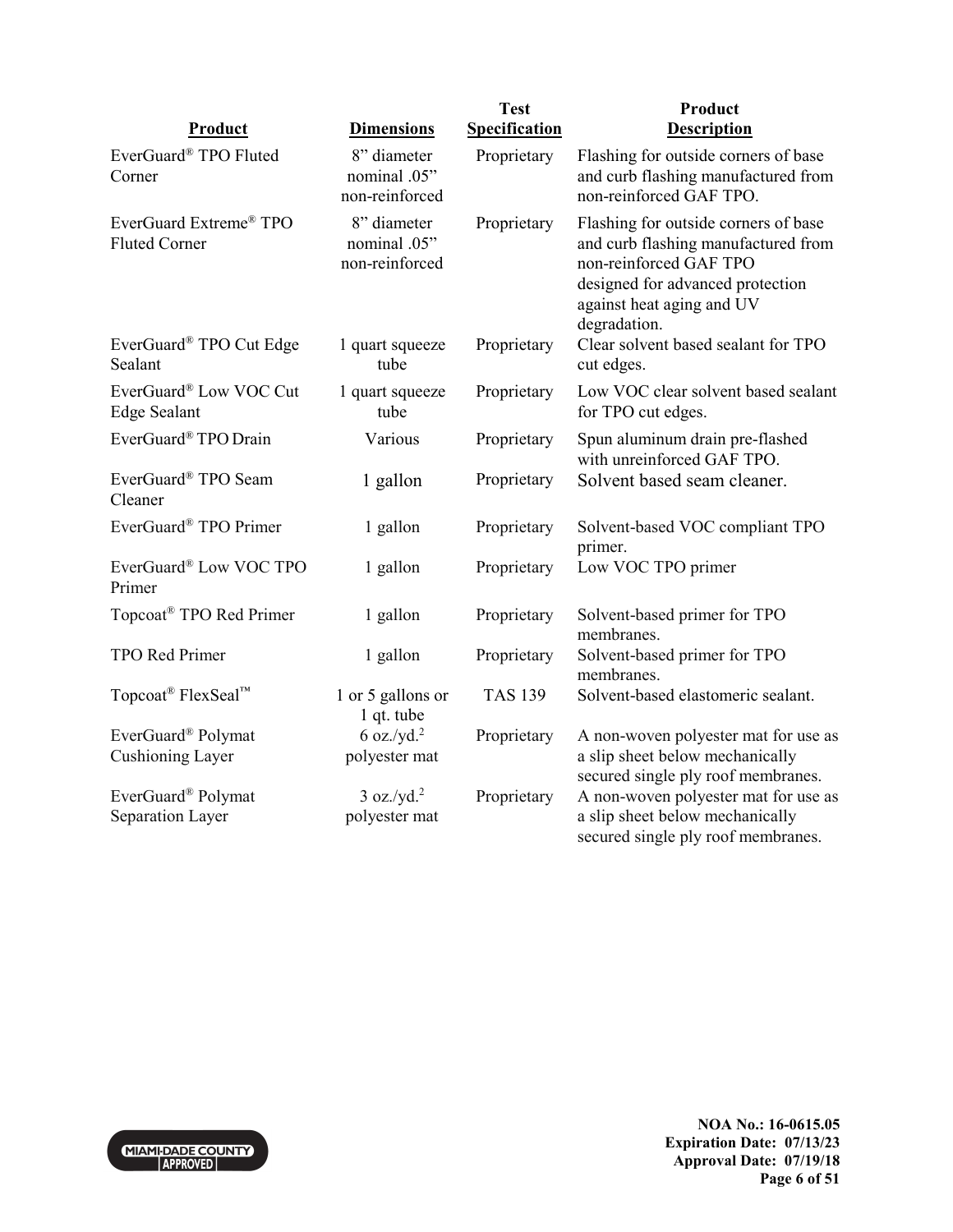# **APPROVED INSULATIONS:**

## **TABLE 2**

| <b>Product Name</b>                                    | <b>Product Description</b>                       | Manufacturer<br>(With Current NOA)  |
|--------------------------------------------------------|--------------------------------------------------|-------------------------------------|
| EnergyGuard <sup>™</sup> Polyiso Insulation            | Polyisocyanurate foam insulation                 | <b>GAF</b>                          |
| EnergyGuard™ Tapered Polyiso<br>Insulation             | Polyisocyanurate foam insulation                 | <b>GAF</b>                          |
| EnergyGuard™ NH Polyiso Insulation                     | Polyisocyanurate foam insulation                 | <b>GAF</b>                          |
| EnergyGuard™ HD Polyiso Insulation                     | High density polyisocyanurate<br>foam insulation | <b>GAF</b>                          |
| EnergyGuard <sup>™</sup> NH HD Polyiso<br>Insulation   | High density polyisocyanurate<br>foam insulation | <b>GAF</b>                          |
| EnergyGuard <sup>™</sup> HD Plus Polyiso<br>Insulation | High density polyisocyanurate<br>foam insulation | <b>GAF</b>                          |
| EnergyGuard™ NH HD Plus Polyiso<br>Insulation          | High density polyisocyanurate<br>foam insulation | <b>GAF</b>                          |
| EnergyGuard <sup>™</sup> Ultra Polyiso Insulation      | Polyisocyanurate foam insulation                 | <b>GAF</b>                          |
| EnergyGuard™ Ultra Tapered Polyiso<br>Insulation       | Polyisocyanurate foam insulation                 | <b>GAF</b>                          |
| EnergyGuard™ NH Ultra Polyiso<br>Insulation            | Polyisocyanurate foam insulation                 | <b>GAF</b>                          |
| EnergyGuard™ RA Polyiso Insulation                     | Polyisocyanurate foam insulation                 | <b>GAF</b>                          |
| EnergyGuard™ RA Tapered Polyiso<br>Insulation          | Polyisocyanurate foam insulation                 | <b>GAF</b>                          |
| EnergyGuard™ RH Polyiso Insulation                     | Polyisocyanurate foam insulation                 | <b>GAF</b>                          |
| EnergyGuard™ RH Tapered Polyiso<br>Insulation          | Polyisocyanurate foam insulation                 | <b>GAF</b>                          |
| EnergyGuard™ RH HD Polyiso<br>Insulation               | High density polyisocyanurate<br>foam insulation | <b>GAF</b>                          |
| EnergyGuard™ RN Polyiso Insulation                     | Polyisocyanurate foam insulation                 | <b>GAF</b>                          |
| EnergyGuard™ RN Tapered Polyiso<br>Insulation          | Polyisocyanurate foam insulation                 | <b>GAF</b>                          |
| Securock <sup>®</sup> Gypsum-Fiber Roof<br>Board       | Gypsum roof board                                | United States Gypsum<br>Corporation |
| Securock® Glass-Mat Roof Board                         | Gypsum board                                     | United States Gypsum Corp.          |
| DensDeck® Roof Board                                   | Gypsum board                                     | Georgia-Pacific Gypsum LLC          |
| DensDeck® Prime Roof Board                             | Gypsum board                                     | Georgia-Pacific Gypsum LLC          |
| Structodek® High Density Fiberboard<br>Roof Insulation | High-density fiberboard                          | Blue Ridge FiberBoard, Inc.         |



**NOA No.: 16-0615.05 Expiration Date: 07/13/23 Approval Date: 07/19/18 Page 7 of 51**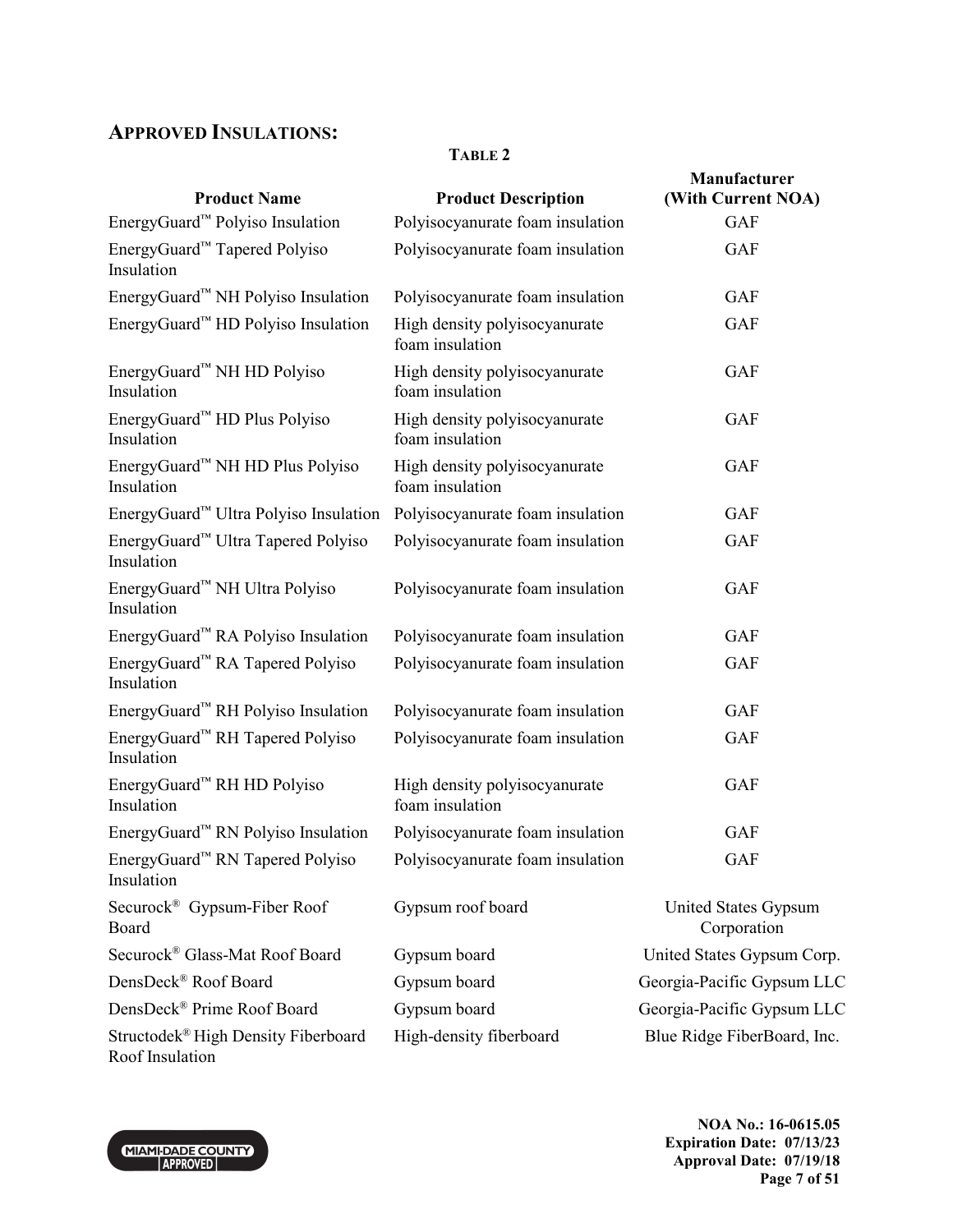# **APPROVED FASTENERS:**

**TABLE 3** 

| Fastener<br><b>Number</b> | Product<br><b>Name</b>                                           | Product<br><b>Description</b>                                                                        | <b>Dimensions</b>   | Manufacturer<br>(With Current NOA) |
|---------------------------|------------------------------------------------------------------|------------------------------------------------------------------------------------------------------|---------------------|------------------------------------|
| 1.                        | Drill-Tec <sup>™</sup> #14 Fastener                              | Carbon steel fastener used<br>in steel, wood or concrete<br>decks.                                   | various             | <b>GAF</b>                         |
| 2.                        | Drill-Tec™<br>2 3/8 in. Barbed XHD<br>Plate                      | Round galvanized steel<br>stress plates for use with<br>$Drill-Tec™$ fasteners.                      | $2 - 3/8$ in. dia.  | <b>GAF</b>                         |
| 3.                        | Drill-Tec <sup>™</sup> 2 in. Barbed<br>Plate                     | Round galvanized steel<br>stress plates for use with<br>$Drill-Tec™$ fasteners.                      | $2$ in. dia.        | <b>GAF</b>                         |
| $\overline{4}$ .          | $Drill-TecTM$<br>2 3/4 in. Barbed SXHD<br>Plate                  | Round galvanized steel<br>stress plates for use with<br>$Drill-Tec™$ fasteners.                      | $2 - 3/4$ in. dia.  | <b>GAF</b>                         |
| 5.                        | Drill-Tec™ 3" Steel Plate                                        | Round galvalume steel<br>stress plate for use with<br>$Drill-Tec™$ fasteners.                        | 3"                  | <b>GAF</b>                         |
| 6.                        | Drill-Tec <sup>™</sup> Eyehook<br><b>AccuSeam Plate</b>          | Round Galvalume <sup>®</sup> steel<br>stress plate for use with<br>Drill-Tec <sup>™</sup> fasteners. | $2 - 3/8"$<br>Round | <b>GAF</b>                         |
| 7.                        | Drill-Tec™ RhinoBond®<br><b>TPO XHD Plates</b>                   | Gold primer coated plate<br>for use with TPO<br>membranes.                                           | 3" Round            | <b>GAF</b>                         |
| 8.                        | Drill-Tec <sup>™</sup> RhinoBond®<br>TPO XHD Tread Safe<br>Plate | Round, coated Galvalume <sup>®</sup><br>plate (Gold primer coating)<br>used for TPO membranes.       | 3" Round            | <b>GAF</b>                         |

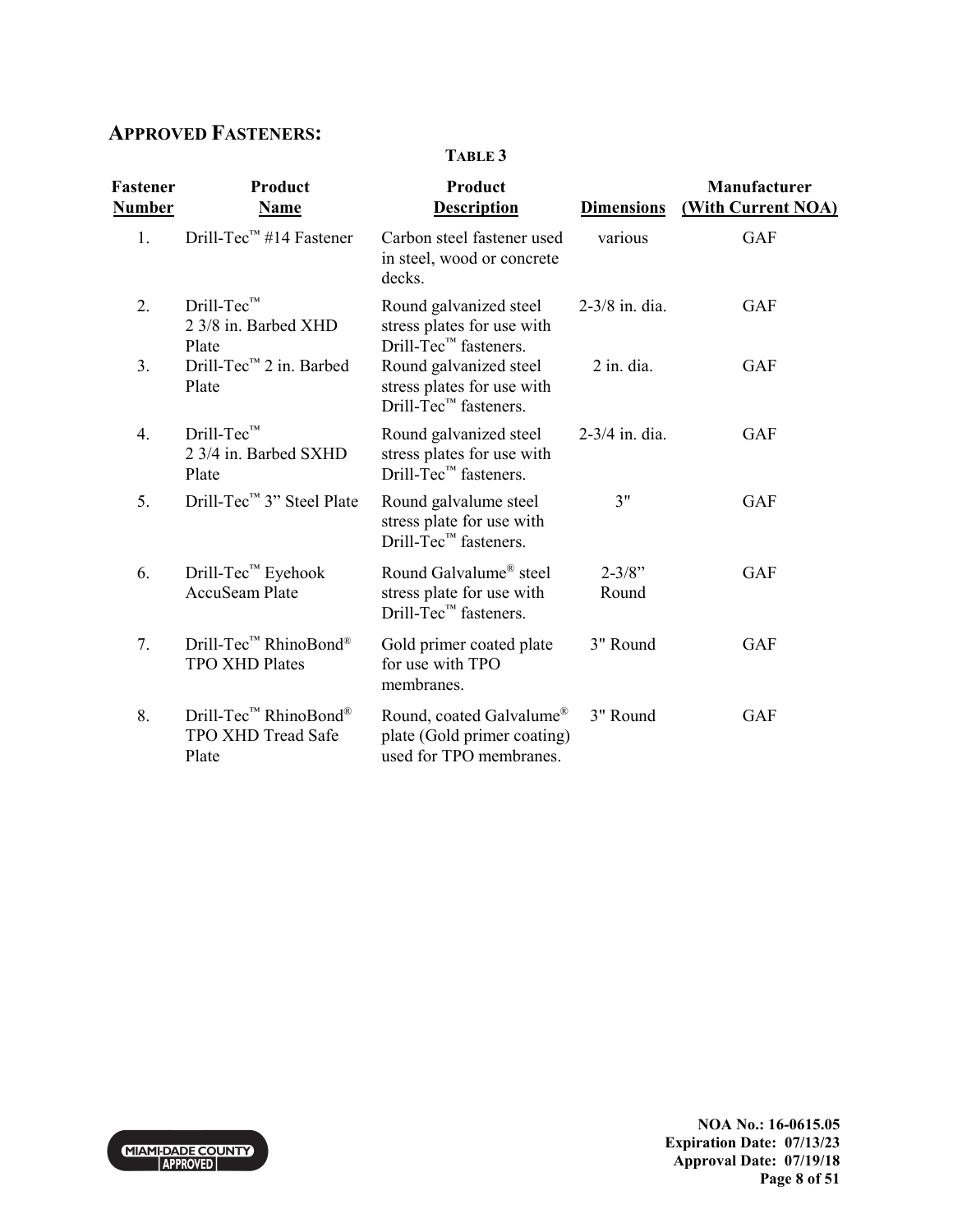# **EVIDENCE SUBMITTED:**

| <b>Test Agency/Identifier</b>      | <b>Name</b>         | <b>Report</b>              | <b>Date</b> |
|------------------------------------|---------------------|----------------------------|-------------|
| UL LLC                             | R10689              | <b>UL 790</b>              | 03/14/13    |
|                                    | R1306               | <b>UL 790</b>              | 05/22/13    |
|                                    | 09CA55838           | <b>Physical Properties</b> | 12/04/10    |
| Exterior Research and Design, LLC. | 01881.09.03-2       | <b>TAS 114</b>             | 09/09/03    |
| Trinity   ERD                      | G43180.03.14        | ASTM D6164                 | 03/03/14    |
|                                    | GAF-SC9700.08.15-R1 | ASTM D2178                 | 09/09/15    |
|                                    | GAF-SC13285.03.17-5 | ASTM D6164                 | 03/23/17    |
| Atlantic & Caribbean Roof          | 07-027              | TAS-114                    | 05/04/07    |
| Consulting, LLC                    | 06-035              | TAS-114                    | 10/18/06    |
|                                    | 11-002              | TAS-114                    | 03/21/11    |
|                                    | 11-003              | TAS-114                    | 03/21/11    |
|                                    | 11-012              | TAS-114                    | 04/06/11    |
|                                    | 11-013              | TAS-114                    | 04/06/11    |
|                                    | 11-014              | TAS-114                    | 04/06/11    |
|                                    | 11-041              | TAS-114                    | 09/05/11    |
|                                    | 11-047              | TAS-114                    | 09/09/11    |
|                                    | 12-008              | TAS-114                    | 04/10/12    |
|                                    | 12-019              | TAS-114                    | 04/25/12    |
|                                    | 12-024              | TAS-114                    | 05/09/12    |
|                                    | 12-025              | TAS-114                    | 05/09/12    |
| FM Approvals                       | 3003617             | FM 4470                    | 12/20/99    |
|                                    | 3011140             | FM 4470                    | 08/14/01    |
|                                    | 3012721             | FM 4470                    | 02/11/04    |
|                                    | 3013788             | FM 4470                    | 01/10/03    |
|                                    | 3013861             | FM 4470                    | 03/28/03    |
|                                    | 3014692             | FM 4470                    | 08/05/03    |
|                                    | 3015029             | FM 4470                    | 02/19/04    |
|                                    | 3015578             | FM 4470                    | 05/12/04    |
|                                    | 3016688             | FM 4470                    | 01/07/04    |
|                                    | 3023458             | FM 4470                    | 07/18/06    |
|                                    | 3024051             | FM 4470                    | 03/28/06    |
|                                    | 3031350             | FM 4470                    | 09/27/07    |
|                                    | 3032856             | FM 4470                    | 11/24/08    |
|                                    | 3036141             | FM 4470                    | 08/10/09    |
|                                    | 3038318             | FM 4470                    | 12/10/10    |
|                                    | 3041535             | FM 4470                    | 06/08/11    |
|                                    | 3041685             | FM 4470                    | 03/24/11    |
|                                    | 3041769             | FM 4470                    | 05/26/11    |
|                                    | 3044862             | FM 4470                    | 05/11/12    |
|                                    | 3046328             | FM 4470                    | 09/13/12    |
|                                    | 3047636             | FM 4470                    | 08/08/13    |
|                                    | 3053501             | FM 4470                    | 01/14/16    |
|                                    | 3056822             | FM 4470                    | 11/14/16    |
|                                    | 3058483             | FM 4470                    | 12/09/16    |
|                                    | 3060615             | FM 4470                    | 01/23/17    |
|                                    | 797-09497-267       | FM 4470                    | 05/16/14    |



**NOA No.: 16-0615.05 Expiration Date: 07/13/23 Approval Date: 07/19/18 Page 9 of 51**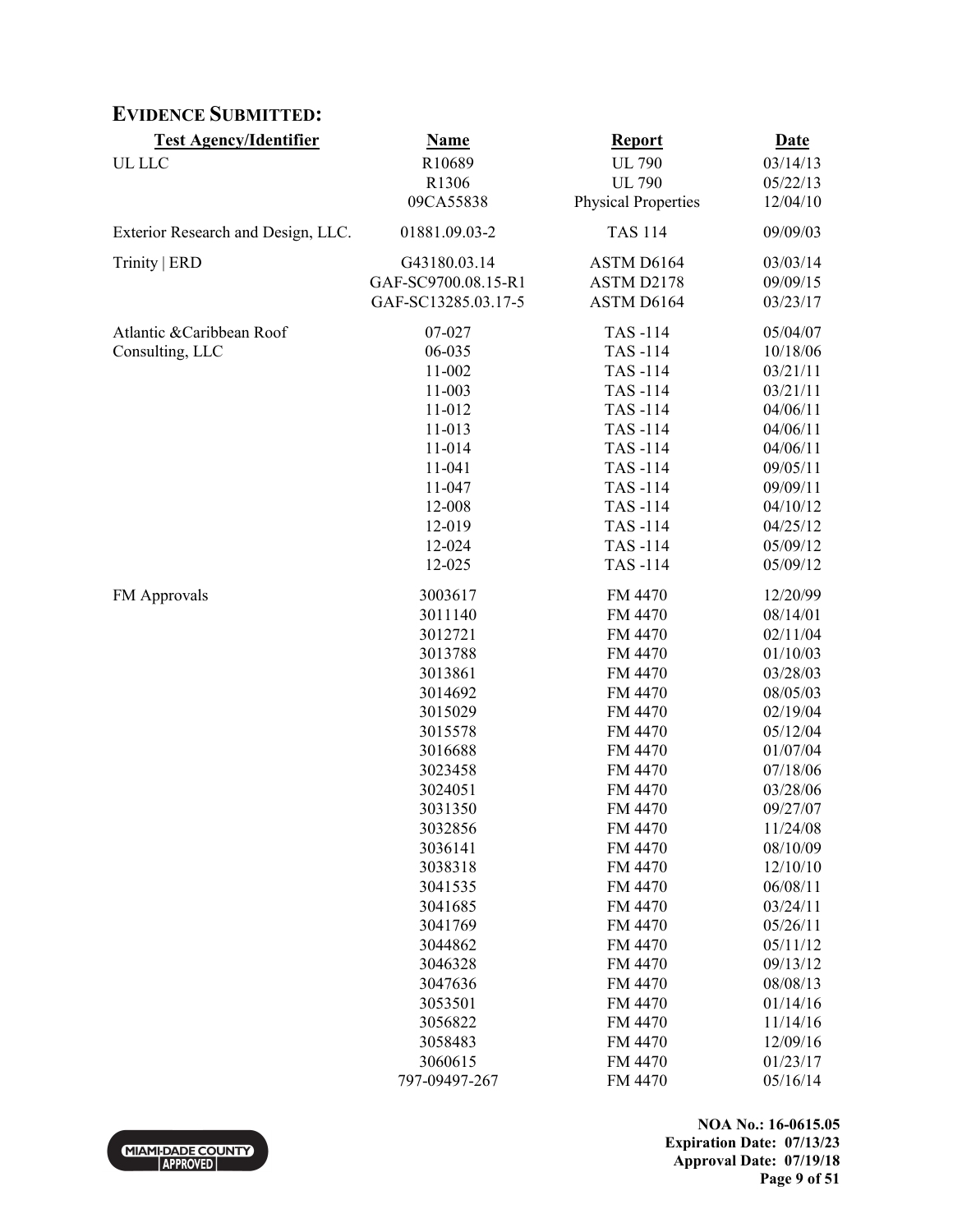| <b>Test Agency/Identifier</b>     | <b>Name</b>      | <b>Report</b>      | <b>Date</b> |
|-----------------------------------|------------------|--------------------|-------------|
| FM Approvals                      | RR200835         | FM 4470            | 04/17/15    |
|                                   | RR201963         | FM 4470            | 07/22/15    |
|                                   | RR205231         | FM 4470            | 05/09/16    |
|                                   | RR205474         | FM 4470            | 05/25/16    |
|                                   | RR206620         | FM 4470            | 09/12/16    |
|                                   | FM Letter        | FM 4470            | 09/21/16    |
|                                   | FM Letter        | FM 4470            | 12/06/11    |
|                                   | FM Letter        | FM 4470            | 12/14/17    |
| <b>PRI Construction Materials</b> | GAF-245-02-01    | ASTM D6083         | 06/10/10    |
| Technologies LLC                  | GAF-276-02-01REV | ASTM D6083         | 01/03/11    |
|                                   | GAF-289-02-01    | ASTM D6878/TAS 131 | 09/07/11    |
|                                   | GAF-290-02-01    | ASTM D6878/TAS 131 | 09/21/11    |
|                                   | GAF-314-02-01    | ASTM D2178         | 08/23/11    |
|                                   | GAF-315-02-01    | ASTM D2178         | 08/23/11    |
|                                   | GAF-344-02-01    | ASTM D1970         | 04/23/12    |
|                                   | GAF-369-02-01    | ASTM C1289         | 10/22/12    |
|                                   | GAF-411-02-01    | ASTM C1289         | 04/30/13    |
|                                   | GAF-412-02-01    | ASTM C1289         | 04/30/13    |
|                                   | GAF-417-02-01    | ASTM C1289         | 05/27/13    |
|                                   | GAF-421-02-01    | ASTM D6878/TAS 131 | 10/21/13    |
|                                   | GAF-422-02-01    | ASTM D6878/TAS 131 | 10/29/13    |
|                                   | GAF-424-02-01    | ASTM D6878/TAS 131 | 11/08/13    |
|                                   | GAF-425-02-01    | ASTM D6878/TAS 131 | 11/08/13    |
|                                   | GAF-464-02-01    | ASTM C1289         | 02/05/14    |
|                                   | GAF-499-02-01    | ASTM D6083         | 05/18/16    |
|                                   | GAF-500-02-01    | ASTM D6083         | 05/18/16    |
|                                   | GAF-508-02-01    | ASTM D1475         | 03/11/14    |
|                                   | GAF-540-02-02    | <b>TAS 114</b>     | 08/06/14    |
|                                   | GAF-540-02-03    | <b>TAS 114</b>     | 08/06/14    |
|                                   | GAF-540-02-04    | <b>TAS 114</b>     | 08/06/14    |
|                                   | GAF-584-02-01    | ASTM D6878/TAS 131 | 12/07/15    |
|                                   | GAF-585-02-01    | ASTM D6878/TAS 131 | 12/07/15    |
|                                   | GAF-586-02-01    | ASTM D6878/TAS 131 | 12/07/15    |
|                                   | GAF-671-02-01    | <b>TAS 139</b>     | 06/30/16    |
|                                   | GAF-704-02-01    | ASTM C1289         | 09/22/16    |
|                                   | GAF-706-02-01    | ASTM C1289         | 09/22/16    |
|                                   | GAF-707-02-01    | ASTM C1289         | 09/22/16    |
|                                   | GAF-714-02-01    | ASTM C1289         | 11/09/16    |
|                                   | GAF-760-02-01    | ASTM C1289         | 05/15/17    |
|                                   | GAF-769-02-01    | ASTM C1289         | 03/21/18    |
|                                   | GAF-772-02-01    | ASTM C1289         | 08/01/17    |
|                                   | GAF-774-02-01    | ASTM C1289         | 09/27/17    |
|                                   | GAF-786-02-01    | ASTM C1289         | 10/30/17    |

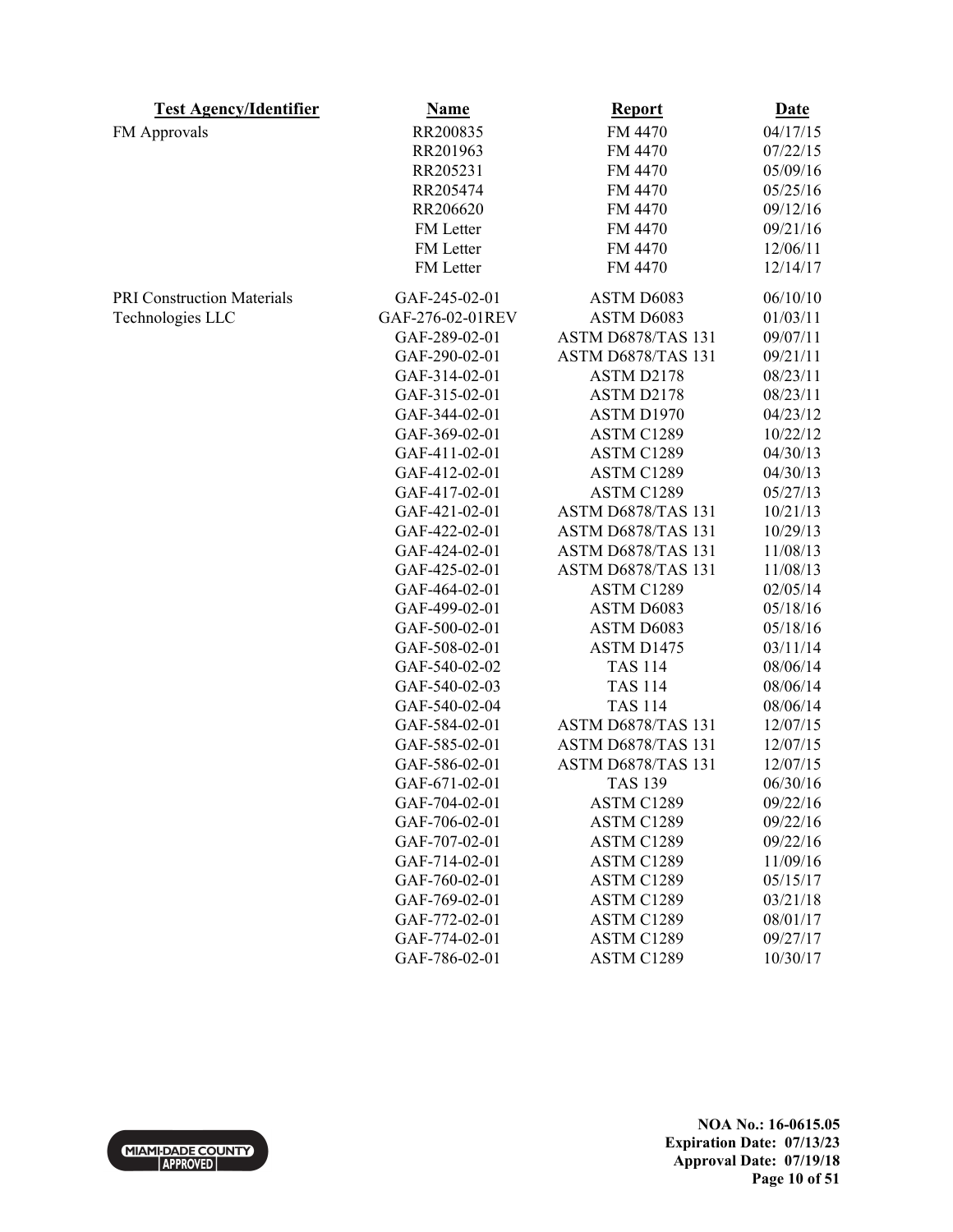## **APPROVED ASSEMBLIES:**

**Membrane Type:** TPO

**Deck Type 3I:** Concrete, Insulated

**Deck Description:** 2500 psi structural concrete

**System Type A(1):**Membrane adhered to adhered insulation.

**All General and System Limitations apply. Roof accessories not listed in Table 1 of this NOA are not approved and shall not be installed unless said accessories demonstrate compliance with prescriptive Florida Building Code requirements and are field fabricated utilizing the approved membranes listed in Table 1.**

| <b>Vapor Retarder:</b><br>(Optional) | Concrete deck shall be primed with Matrix <sup>**</sup> 307 Premium Asphalt Primer and<br>allow to dry prior to adhering one or two plies of GAFGLAS <sup>®</sup> Ply 4, Tri-Ply <sup>®</sup> Ply 4<br>or GAFGLAS <sup>®</sup> FlexPly <sup>™</sup> 6 in hot asphalt applied at 20-25 lbs./sq.                                                                                                                                                                                                                                                                                                                                                                                                                                                                                                                                                                                                                                                                                                                                                                                                                                                                                                                                                                     |                                          |                                     |
|--------------------------------------|--------------------------------------------------------------------------------------------------------------------------------------------------------------------------------------------------------------------------------------------------------------------------------------------------------------------------------------------------------------------------------------------------------------------------------------------------------------------------------------------------------------------------------------------------------------------------------------------------------------------------------------------------------------------------------------------------------------------------------------------------------------------------------------------------------------------------------------------------------------------------------------------------------------------------------------------------------------------------------------------------------------------------------------------------------------------------------------------------------------------------------------------------------------------------------------------------------------------------------------------------------------------|------------------------------------------|-------------------------------------|
| <b>Base Insulation Layer</b>         | One or more layers each of the following insulations.                                                                                                                                                                                                                                                                                                                                                                                                                                                                                                                                                                                                                                                                                                                                                                                                                                                                                                                                                                                                                                                                                                                                                                                                              | <b>Insulation Fasteners</b><br>(Table 3) | Fastener<br>Density/ft <sup>2</sup> |
|                                      | EnergyGuard™ Polyiso Insulation, EnergyGuard™ NH Polyiso Insulation, EnergyGuard™ RH                                                                                                                                                                                                                                                                                                                                                                                                                                                                                                                                                                                                                                                                                                                                                                                                                                                                                                                                                                                                                                                                                                                                                                               |                                          |                                     |
| <b>Polyiso Insulation</b>            |                                                                                                                                                                                                                                                                                                                                                                                                                                                                                                                                                                                                                                                                                                                                                                                                                                                                                                                                                                                                                                                                                                                                                                                                                                                                    |                                          |                                     |
| Minimum 2" thick                     |                                                                                                                                                                                                                                                                                                                                                                                                                                                                                                                                                                                                                                                                                                                                                                                                                                                                                                                                                                                                                                                                                                                                                                                                                                                                    | N/A                                      | N/A                                 |
| <b>Top Insulation Layer</b>          |                                                                                                                                                                                                                                                                                                                                                                                                                                                                                                                                                                                                                                                                                                                                                                                                                                                                                                                                                                                                                                                                                                                                                                                                                                                                    | <b>Insulation Fasteners</b><br>(Table 3) | Fastener<br>Density/ft <sup>2</sup> |
| Minimum $\frac{1}{4}$ " thick        | Securock® Gypsum-Fiber Roof Board                                                                                                                                                                                                                                                                                                                                                                                                                                                                                                                                                                                                                                                                                                                                                                                                                                                                                                                                                                                                                                                                                                                                                                                                                                  | N/A                                      | N/A                                 |
| <b>OR</b>                            | within the EVT range and at a rate of 20-40 lbs./100 ft <sup>2</sup> .<br>If the optional vapor barrier is not present then the insulation may be adhered with<br>OlyBond 500 <sup>®</sup> or OlyBond 500 <sup>®</sup> Green Adhesive Fastener in 3/4" ribbons spaced 12"o.c.<br>Please refer to Roofing Application Standard RAS 117 for insulation attachment.                                                                                                                                                                                                                                                                                                                                                                                                                                                                                                                                                                                                                                                                                                                                                                                                                                                                                                   |                                          |                                     |
| <b>Membrane:</b>                     | EverGuard® TPO or EverGuard Extreme® TPO adhered to Securock® Gypsum-Fiber<br>Roof Board with EverGuard® TPO #1121 Bonding Adhesive or EverGuard® TPO 3<br>Square Low VOC Bonding Adhesive applied at a total rate of 1.67 gal./sq. Per<br>manufacturer's instructions, half of the adhesive is applied to the substrate and the<br>other half is applied to the back surface of the roof cover. The 3" side laps are<br>sealed with a 1.5" wide heat weld for automatic machine welding. Weld width shall<br>be a minimum 2" width for hand welding. The top surface is broomed and is rolled<br>with a water filled roller weighing a minimum of 250 lbs.<br><b>OR</b><br>EverGuard® TPO or EverGuard Extreme® TPO adhered to Securock® Gypsum-<br>Fiber Roof Board with EverGuard® TPO Low VOC Bonding adhesive applied at<br>0.91gal./sq. Per manufacturer's instructions, half of the adhesive is applied to the<br>substrate and the other half is applied to the back surface of the roof cover. The 3"<br>side laps are sealed with a 1.5" wide heat weld for automatic machine welding.<br>Weld width shall be a minimum 2" width for hand welding. The top surface is<br>broomed and is rolled with a water filled roller weighing a minimum of 250 lbs. |                                          |                                     |

MIAMI-DADE COUNTY

**NOA No.: 16-0615.05 Expiration Date: 07/13/23 Approval Date: 07/19/18 Page 11 of 51**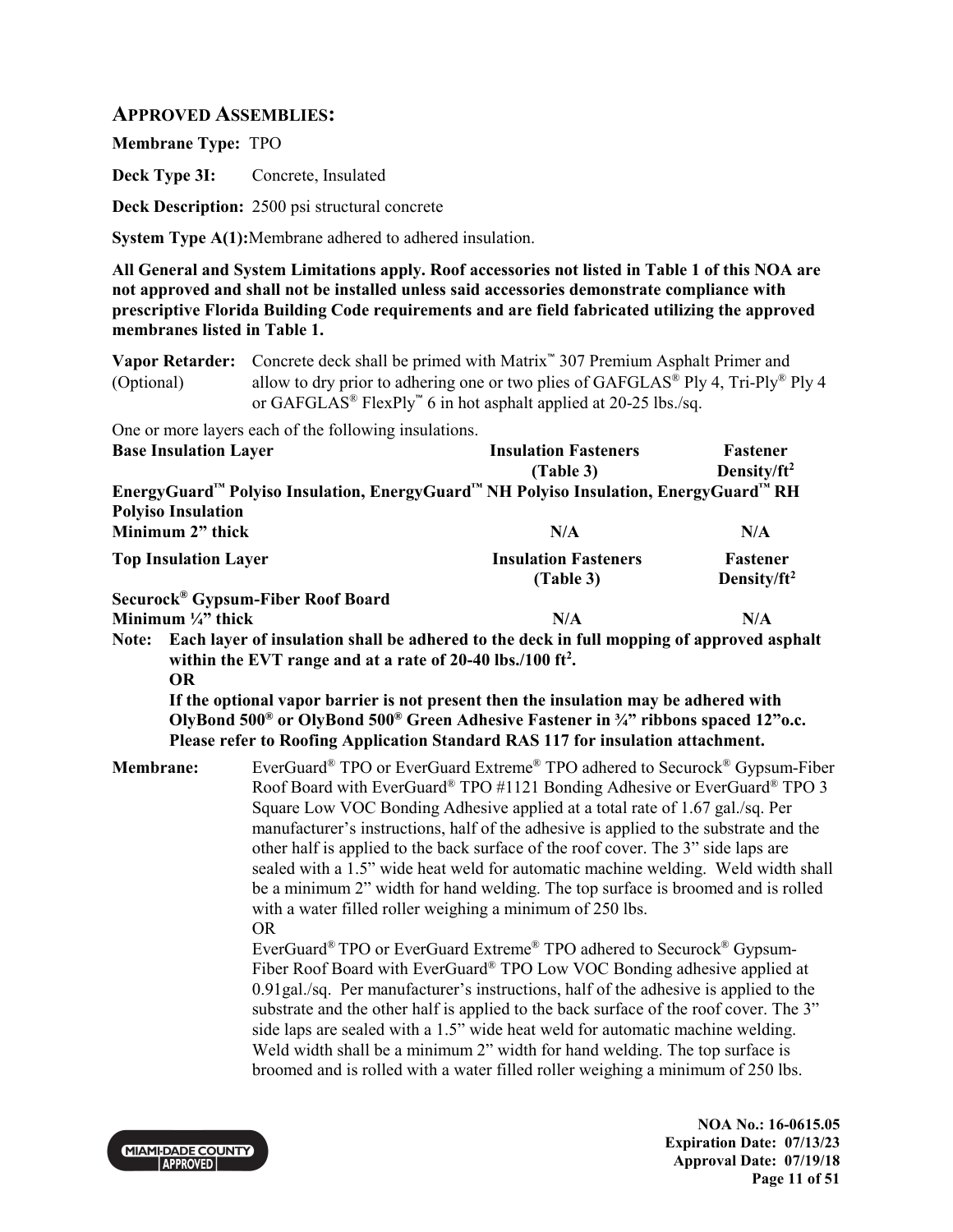#### **Surfacing: (Optional) Chosen components must be applied according to manufacturer's application instructions. Any coating listed below used as a surfacing, must be listed within a current NOA.**

1. Topcoat<sup>®</sup> Membrane, Topcoat<sup>®</sup> MB Plus (to be used as a primer with Topcoat<sup>®</sup> Membrane) or Topcoat® Surface Seal SB applied at 1 to 1.5 gal./sq.

## **Maximum Design**

**Pressure:** -247.5 psf. (See General Limitation #9)



**NOA No.: 16-0615.05 Expiration Date: 07/13/23 Approval Date: 07/19/18 Page 12 of 51**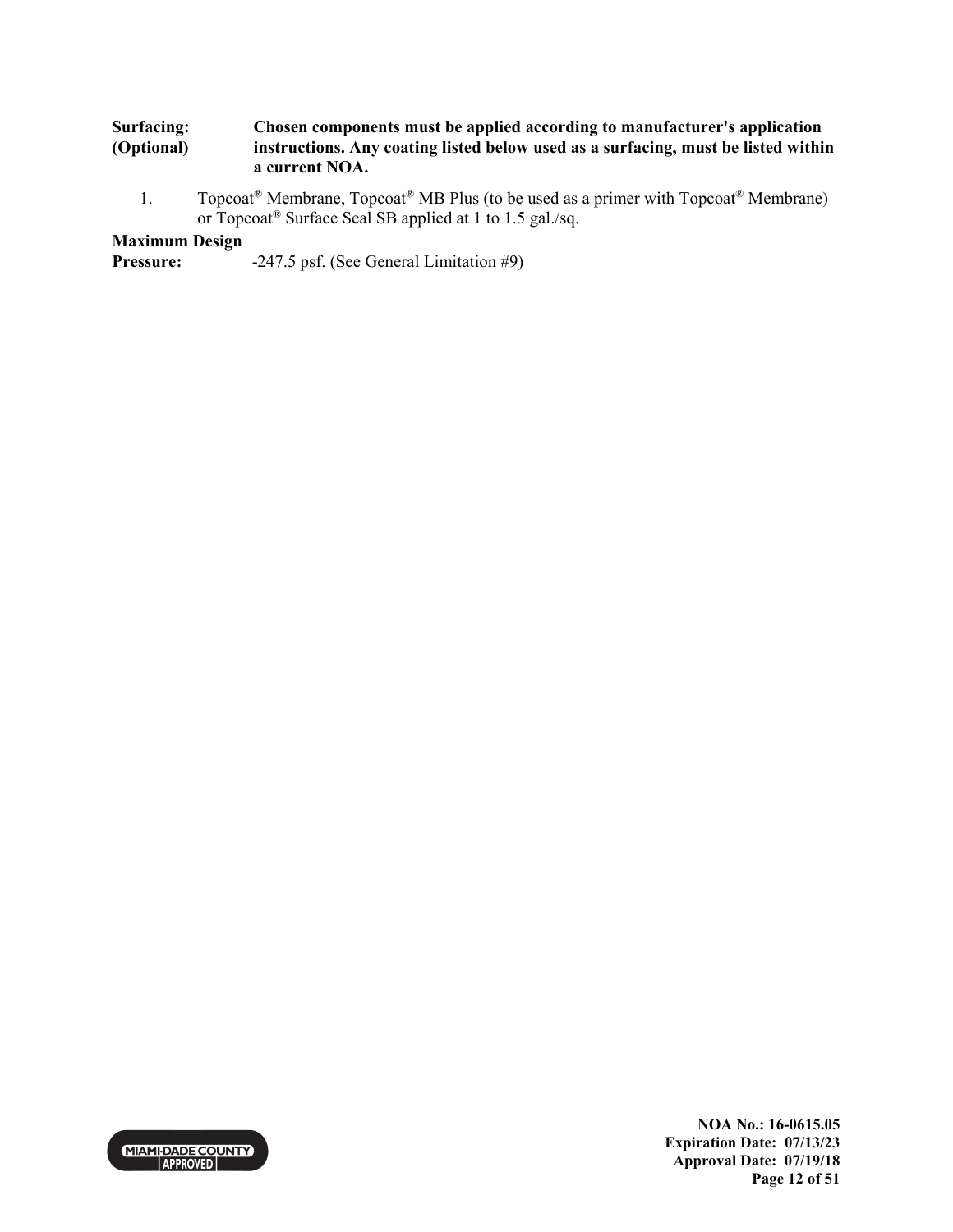**Deck Type 3I:** Concrete, Insulated

**Deck Description:** 3000 psi structural concrete

**System Type A(2):** Membrane adhered to adhered insulation.

**All General and System Limitations apply. Roof accessories not listed in Table 1 of this NOA are not approved and shall not be installed unless said accessories demonstrate compliance with prescriptive Florida Building Code requirements and are field fabricated utilizing the approved membranes listed in Table 1.**

**Vapor Retarder:** Concrete deck shall be primed with Matrix™ 307 Premium Asphalt Primer and (Optional) allow to dry prior to adhering one or two plies of  $GAFGLAS^{\circledast}$  Ply 4, Tri-Ply<sup>®</sup> Ply 4 or GAFGLAS<sup>®</sup> FlexPly<sup>™</sup> 6 in hot asphalt applied at 20-25 lbs./sq.

One or more layers each of the following insulations.

| <b>Insulation Layer</b>                                  | <b>Insulation Fasteners</b><br>(Table 3) | Fastener<br>Density/ $ft^2$ |
|----------------------------------------------------------|------------------------------------------|-----------------------------|
| $EnergyGuard™ RA Polviso Insulation$<br>Minimum 1" thick | N/A                                      | N/A                         |

**Note: Each layer of insulation shall be adhered to the deck in full mopping of approved asphalt within the EVT range and at a rate of 20-40 lbs./100 ft<sup>2</sup> . OR** 

**If the optional vapor barrier is not present then the insulation is adhered to the deck using Olybond 500**® **or Olybond 500**® **Green applied in 1" wide beads spaced 12" o.c. Please refer to Roofing Application Standard RAS 117 for insulation attachment.**

**Membrane:** One ply of EverGuard<sup>®</sup> TPO or EverGuard Extreme<sup>®</sup> TPO adhered to the insulation with EverGuard<sup>®</sup> #1121 Bonding Adhesive or EverGuard<sup>®</sup> TPO 3 Square Low VOC Bonding Adhesive applied at a total rate of 1.67 gal./sq. half applied to the insulation and half applied to the underside of the membrane. The laps are heat welded a minimum 1-1/2" width for automatic machine welding. Weld width shall be a minimum 2" in width for hand welding. The membrane is then rolled with a water filled roller weighing a minimum of 250 lbs. Or

One ply of EverGuard® TPO or EverGuard Extreme® TPO adhered to insulation with EverGuard<sup>®</sup> Low VOC TPO Bonding Adhesive applied at a total rate of 0.91 gal./sq. Apply half the adhesive to the insulation and half to the underside of the membrane. The laps are heat welded a minimum 1-1/2" width for automatic machine welding. Weld width shall be a minimum 2" in width for hand welding. The membrane is then rolled with a water filled roller weighing a minimum of 250 lbs.

#### **Surfacing: (Optional) Chosen components must be applied according to manufacturer's application instructions. Any coating listed below used as a surfacing, must be listed within a current NOA.**

1. Topcoat<sup>®</sup> Membrane, Topcoat<sup>®</sup> MB Plus (to be used as a primer with Topcoat<sup>®</sup> Membrane) or Topcoat® Surface Seal SB applied at 1 to 1.5 gal./sq.

## **Maximum Design**

**Pressure:** -502.5 psf.  $(-442.5 \text{ psf. if Vapor Retarder is used)$  (See General limitation #9)



**NOA No.: 16-0615.05 Expiration Date: 07/13/23 Approval Date: 07/19/18 Page 13 of 51**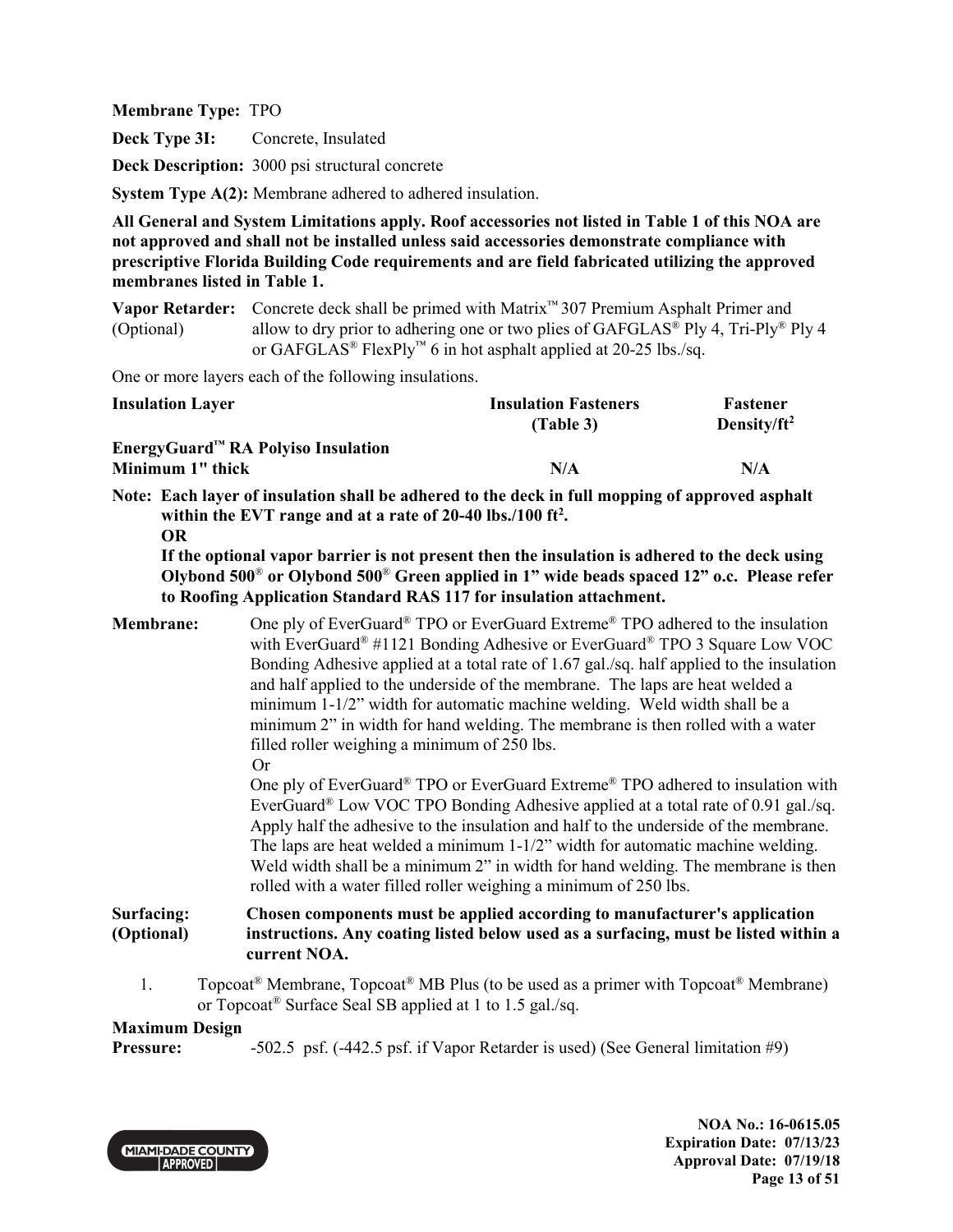**Deck Type 3I:** Concrete, Insulated

**Deck Description:** 3000 psi structural concrete

**System Type A(3):** Membrane adhered to adhered insulation.

**All General and System Limitations apply. Roof accessories not listed in Table 1 of this NOA are not approved and shall not be installed unless said accessories demonstrate compliance with prescriptive Florida Building Code requirements and are field fabricated utilizing the approved membranes listed in Table 1.**

**Vapor Retarder:** Concrete deck shall be primed with Matrix™ 307 Premium Asphalt Primer and (Optional) allow to dry prior to adhering one or two plies of  $GAFGLAS^{\circledast}$  Ply 4, Tri-Ply<sup>®</sup> Ply 4 or GAFGLAS<sup>®</sup> FlexPly<sup>™</sup> 6 in hot asphalt applied at 20-25 lbs./sq.

One or more layers each of the following insulations.

| <b>Insulation Layer</b>                                                                                                  | <b>Insulation Fasteners</b> | Fastener        |
|--------------------------------------------------------------------------------------------------------------------------|-----------------------------|-----------------|
|                                                                                                                          | (Table 3)                   | Density/ $ft^2$ |
| EnergyGuard <sup>™</sup> Polyiso Insulation, EnergyGuard <sup>™</sup> NH Polyiso Insulation, EnergyGuard <sup>™</sup> RH |                             |                 |
| Polyiso Insulation,                                                                                                      |                             |                 |
| EnergyGuard <sup>™</sup> RN Polyiso Insulation                                                                           |                             |                 |
| Minimum 1" thick                                                                                                         | N/A                         | N/A             |

- **Note: Concrete deck shall be primed with Matrix™ 307 Premium Asphalt Primer and allowed to dry prior to application of insulation. All insulation shall be adhered to the deck in full mopping of approved asphalt within the EVT range and at a rate of 20-40 lbs./100 ft<sup>2</sup> . Please refer to Roofing Application Standard RAS 117 for insulation attachment.**
- **Membrane:** One ply of EverGuard<sup>®</sup> TPO FB Ultra or EverGuard Extreme<sup>®</sup> TPO FB Ultra fully adhered in approved asphalt at an application rate of 20-40 lbs./sq. The laps are heat-welded a minimum 1-1/2" width for automatic machine welding. Weld width shall be a minimum 2" in width for hand welding. The membrane is then rolled with a water filled roller weighing a minimum of 250 lbs.

#### **Surfacing: (Optional) Chosen components must be applied according to manufacturer's application instructions. Any coating listed below used as a surfacing, must be listed within a current NOA.**

1. Topcoat<sup>®</sup> Membrane, Topcoat<sup>®</sup> MB Plus (to be used as a primer with Topcoat<sup>®</sup> Membrane) or Topcoat® Surface Seal SB applied at 1 to 1.5 gal./sq.

**Maximum Design** 

**Pressure:** -187.5 psf. (See General limitation #9)

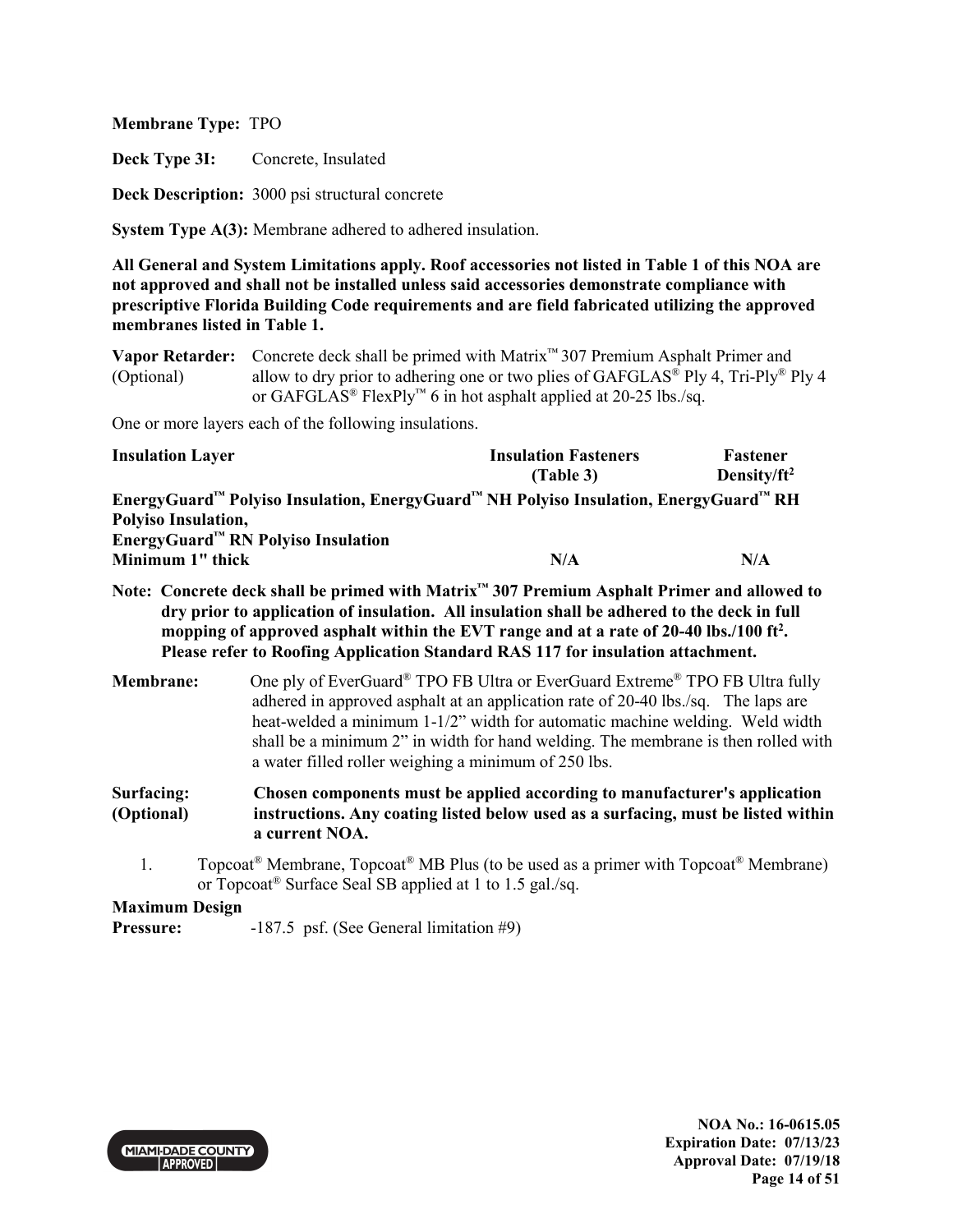**Deck Type 3I:** Concrete, Insulated

**Deck Description:** 3000 psi structural concrete

**System Type A(4):** Membrane adhered to adhered insulation.

**All General and System Limitations apply. Roof accessories not listed in Table 1 of this NOA are not approved and shall not be installed unless said accessories demonstrate compliance with prescriptive Florida Building Code requirements and are field fabricated utilizing the approved membranes listed in Table 1.**

**Vapor Retarder:** Concrete deck shall be primed with Matrix™ 307 Premium Asphalt Primer and (Optional) allowed to dry prior to adhering one or two plies of GAFGLAS® Ply 4, Tri-Ply® Ply 4, Tri-Ply<sup>®</sup> Ultra-Flexible Ply  $6^\circ$  or GAFGLAS<sup>®</sup> FlexPly<sup>™</sup> 6 in hot asphalt applied at 20-25 lbs./sq.

One or more layers each of the following insulations.

| <b>Insulation Layer</b>               | <b>Insulation Fasteners</b> | <b>Fastener</b> |
|---------------------------------------|-----------------------------|-----------------|
|                                       | (Table 3)                   | Density/ $ft^2$ |
| $EnergyGuard^M RH$ Polyiso Insulation |                             |                 |
| Minimum 1" thick                      | N/A                         | N/A             |

**Note: Concrete deck shall be primed with Matrix™ 307 Premium Asphalt Primer and allowed to dry prior to application of insulation. All insulation shall be adhered to the deck in full mopping of approved asphalt within the EVT range and at a rate of 20-25 lbs./100 ft<sup>2</sup> . Please refer to Roofing Application Standard RAS 117 for insulation attachment.**

**Membrane:** One ply of EverGuard<sup>®</sup> TPO FB Ultra or EverGuard Extreme<sup>®</sup> TPO FB Ultra fully adhered in approved asphalt at an application rate of 20-25 lbs./sq. The laps are heat-welded a minimum 1-1/2" width for automatic machine welding. Weld width shall be a minimum 2" in width for hand welding. The membrane is then rolled with a water filled roller weighing a minimum of 250 lbs.

**Surfacing: (Optional) Chosen components must be applied according to manufacturer's application instructions. Any coating listed below used as a surfacing, must be listed within a current NOA.** 

1. Topcoat<sup>®</sup> Membrane, Topcoat<sup>®</sup> MB Plus (to be used as a primer with Topcoat<sup>®</sup> Membrane) or Topcoat® Surface Seal SB applied at 1 to 1.5 gal./sq.

**Maximum Design** 

**Pressure:**  $-470 \text{ psf.} (-442.5 \text{ psf.} \text{ if Vapor Retarder is used) (See General limitation #9)}$ 



**NOA No.: 16-0615.05 Expiration Date: 07/13/23 Approval Date: 07/19/18 Page 15 of 51**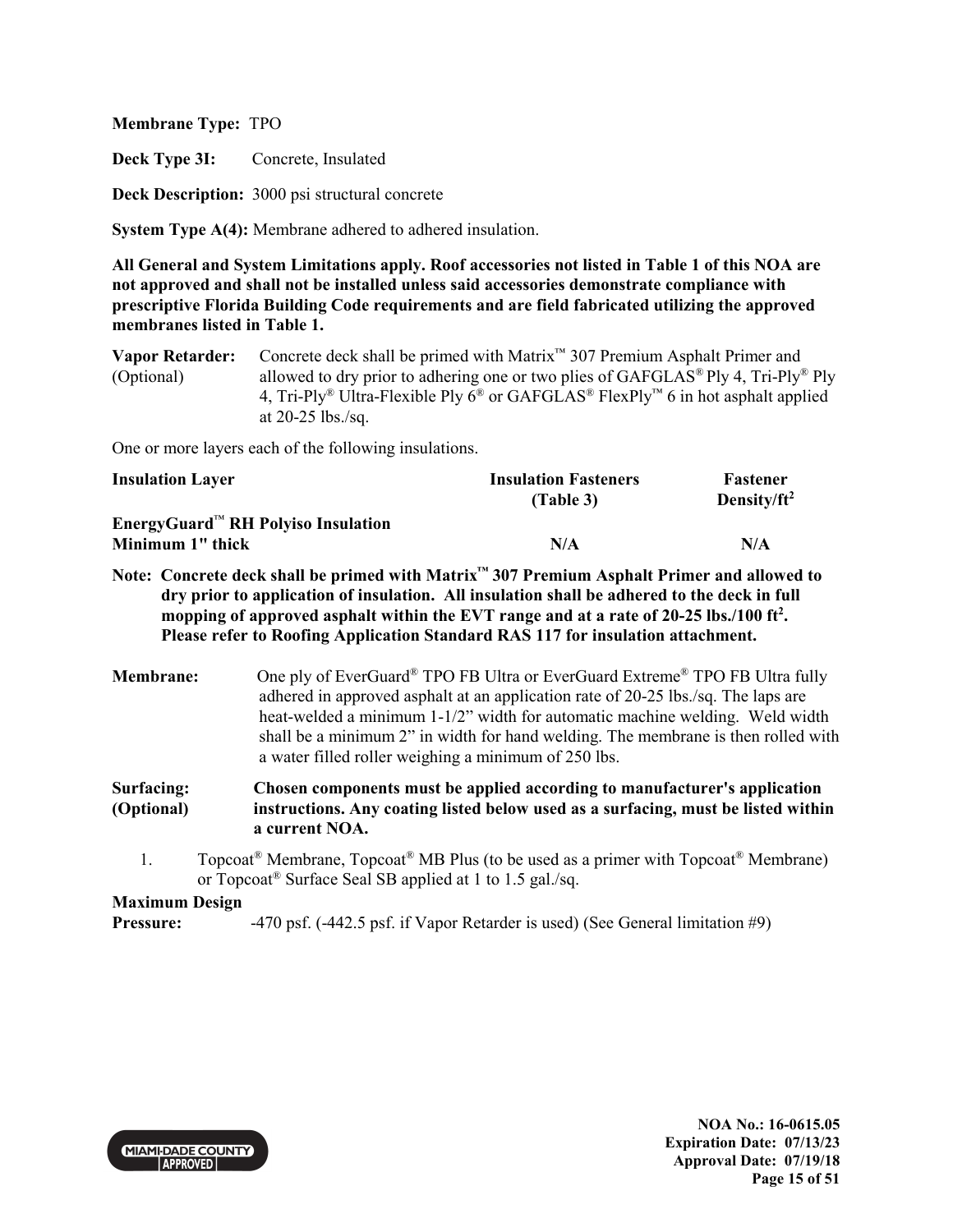| <b>Membrane Type:</b>                    | - TPO                                                            |
|------------------------------------------|------------------------------------------------------------------|
| <b>Deck Type 3I:</b> Concrete, Insulated |                                                                  |
|                                          | <b>Deck Description:</b> 2500 psi structural concrete            |
|                                          | <b>System Type A(5):</b> Membrane adhered to adhered insulation. |

One or more layers each of the following insulations.

| <b>Base Insulation Layer</b>                                | <b>Insulation Fasteners</b> | Fastener        |
|-------------------------------------------------------------|-----------------------------|-----------------|
|                                                             | (Table 3)                   | Density/ $ft^2$ |
| EnergyGuard <sup><math>M</math></sup> RH Polyiso Insulation |                             |                 |
| Minimum 1" thick                                            | N/A                         | N/A             |
| <b>Top Insulation Layer</b>                                 | <b>Insulation Fasteners</b> | Fastener        |
|                                                             | (Table 3)                   | Density/ $ft^2$ |
| Securock <sup>®</sup> Gypsum-Fiber Roof Board               |                             |                 |
| Minimum $\frac{1}{4}$ thick                                 | N/A                         | N/A             |

## **Note: Each layer of insulation shall be adhered with OlyBond 500® or OlyBond 500® Green in 1" ribbons spaced 12"o.c. Please refer to Roofing Application Standard RAS 117 for insulation attachment.**

**Membrane:** EverGuard**®** TPO or EverGuard Extreme**®** TPO adhered to Securock® Gypsum-Fiber Roof Board with EverGuard**®** TPO Low VOC Bonding Adhesive applied at 0.91 gal./sq or EverGuard TPO 3 Square Low VOC Bonding Adhesive applied at 1.67 gal./sq. Half of the adhesive is applied to the substrate and the other half is applied to the back surface of the roof cover. The top surface is then broomed and rolled with a weighted roller. The laps are heat welded a minimum 1-1/2" width for automatic machine welding. Weld width shall be a minimum 2" in width for hand welding. The membrane is then rolled with a water filled roller weighing a minimum of 250 lbs.

#### **Surfacing: (Optional) Chosen components must be applied according to manufacturer's application instructions. Any coating listed below used as a surfacing, must be listed within a current NOA.**

1. Topcoat<sup>®</sup> Membrane, Topcoat<sup>®</sup> MB Plus (to be used as a primer with Topcoat<sup>®</sup> Membrane) or Topcoat® Surface Seal SB applied at 1 to 1.5 gal./sq.

## **Maximum Design**

**Pressure:** -502.5 psf.  $(-442.5 \text{ psf. if Vapor Retarder is used)$  (See General limitation #9)



**NOA No.: 16-0615.05 Expiration Date: 07/13/23 Approval Date: 07/19/18 Page 16 of 51** 

**Vapor Retarder:** Concrete deck shall be primed with Matrix™ 307 Premium Asphalt Primer and (Optional) allowed to dry prior to adhering one or two plies of GAFGLAS® Ply 4, Tri-Ply<sup>®</sup> Ply 4, Tri-Ply<sup>®</sup> Ultra-Flexible Ply  $6^{\circ}$  or GAFGLAS<sup>®</sup> FlexPly<sup>™</sup> 6 in hot asphalt applied at 20-25 lbs./sq.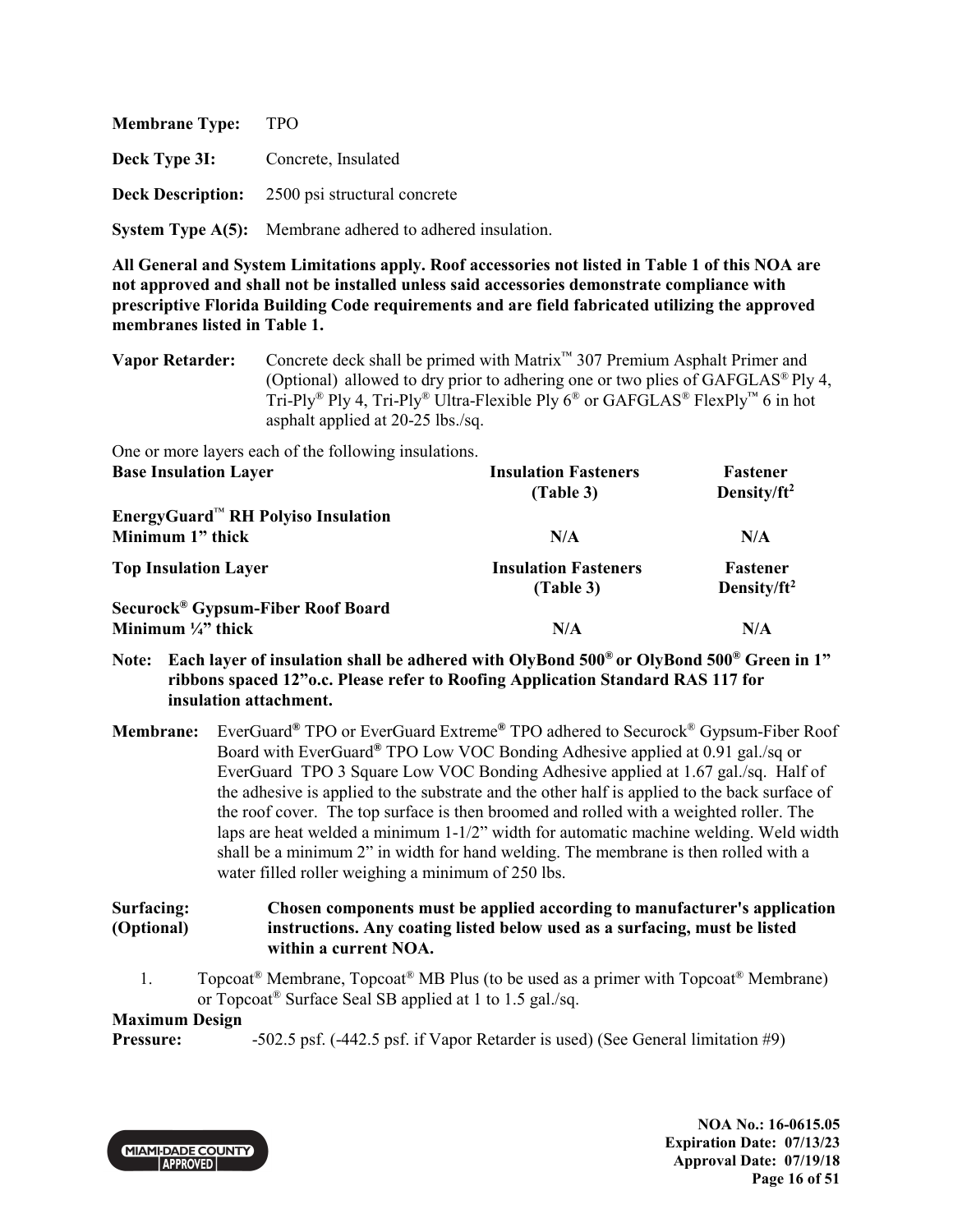| <b>Membrane Type:</b> | - TPO                                                            |
|-----------------------|------------------------------------------------------------------|
|                       | <b>Deck Type 3I:</b> Concrete, Insulated                         |
|                       | <b>Deck Description:</b> 2500 psi structural concrete            |
|                       | <b>System Type A(6):</b> Membrane adhered to adhered insulation. |

| <b>Vapor Retarder:</b><br>(Optional) | Concrete deck shall be primed with Matrix <sup>™</sup> 307 Premium Asphalt Primer and                                                                                                                                                   |                 |  |  |
|--------------------------------------|-----------------------------------------------------------------------------------------------------------------------------------------------------------------------------------------------------------------------------------------|-----------------|--|--|
|                                      | allowed to dry prior to adhering one or two plies of GAFGLAS <sup>®</sup> Ply 4, Tri-Ply <sup>®</sup><br>Ply 4, Tri-Ply <sup>®</sup> Ultra-Flexible Ply $6^{\circledast}$ or GAFGLAS <sup>®</sup> FlexPly <sup>™</sup> 6 in hot asphalt |                 |  |  |
|                                      | applied at $20-25$ lbs./sq.                                                                                                                                                                                                             |                 |  |  |
|                                      | One or more layers each of the following insulations.                                                                                                                                                                                   |                 |  |  |
| <b>Insulation Layer</b>              | <b>Insulation Fasteners</b>                                                                                                                                                                                                             | Fastener        |  |  |
|                                      | (Table 3)                                                                                                                                                                                                                               | Density/ $ft^2$ |  |  |

| Securock® Gypsum-Fiber Roof Board |     |     |
|-----------------------------------|-----|-----|
| Minimum $\frac{1}{4}$ " thick     | N/A | N/A |

**Note: Insulation shall be adhered to the deck with LRF Adhesive M in 1" ribbons spaced 12"o.c. OR** 

**Adhered with GAF 2-Part Roofing Adhesive applied in 2.5" – 3.0" thick ribbons spaced 12 in. o.c.** 

**Please refer to Roofing Application Standard RAS 117 for insulation attachment.** 

| <b>Membrane:</b> | EverGuard® TPO or EverGuard Extreme® TPO adhered to Securock® Gypsum-                               |
|------------------|-----------------------------------------------------------------------------------------------------|
|                  | Fiber Roof Board with EverGuard® WB181 Bonding Adhesive is roller applied to                        |
|                  | the underside of the membrane and to the substrate at a combined 0.84 gal./sq.                      |
|                  | The adhesive is allowed to become tacky to touch and the roof cover is applied to                   |
|                  | the substrate. The laps are heat welded a minimum $1-1/2$ " width for automatic                     |
|                  | machine welding. Weld width shall be a minimum 2" in width for hand welding.                        |
|                  | The membrane is then rolled with a water filled roller weighing a minimum of 250                    |
|                  | lbs.                                                                                                |
| Surfacing:       | Chosen components must be applied according to manufacturer's application                           |
| (Optional)       | instructions. Any coating listed below used as a surfacing, must be listed<br>within a current NOA. |

1. Topcoat® Membrane, Topcoat® MB Plus (to be used as a primer with Topcoat® Membrane) or Topcoat® Surface Seal SB applied at 1 to 1.5 gal./sq.

## **Maximum Design**

**Pressure:** -112.5 psf. (See General Limitation #9)

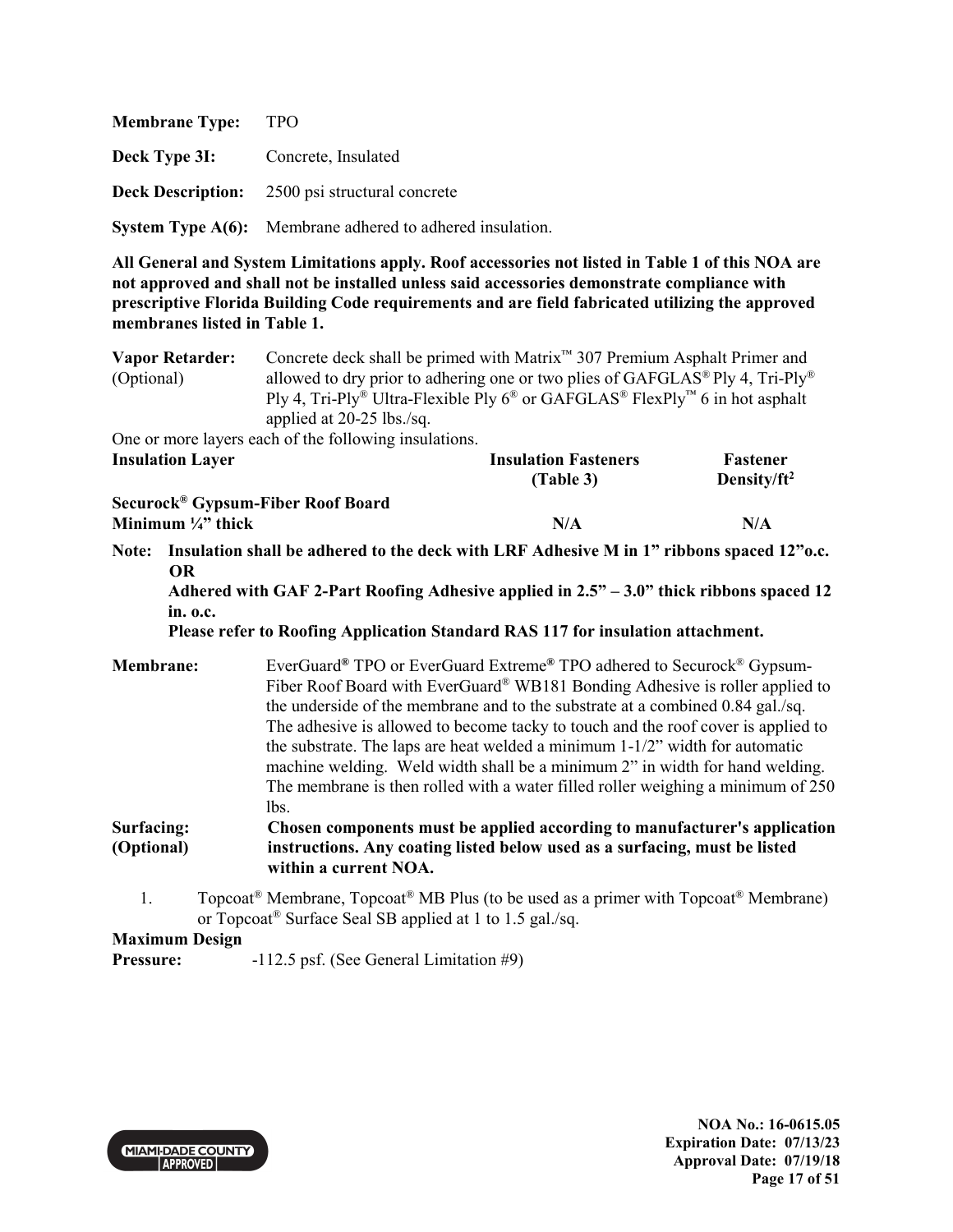| <b>Membrane Type:</b> | TPO                                                              |
|-----------------------|------------------------------------------------------------------|
| Deck Type 3I:         | Concrete, Insulated                                              |
|                       | <b>Deck Description:</b> 2500 psi structural concrete            |
|                       | <b>System Type A(7):</b> Membrane adhered to adhered insulation. |

**Vapor Retarder:** Liberty™ SBS Self-Adhering Cap Sheet self-adhered to deck primed with ASTM D-41 or Matrix™ 307 Premium Asphalt Primer at 0.75 gal./sq. and rolled with a weighted roller.

One or more layers each of the following insulations.

| <b>Insulation Layer</b>                             |                                                                                                                                                                                                                                  | <b>Insulation Fasteners</b><br>(Table 3)                                                                                                                                                                                                                                                                                                                                                                                                                                                                   | Fastener<br>Density/ $ft^2$ |
|-----------------------------------------------------|----------------------------------------------------------------------------------------------------------------------------------------------------------------------------------------------------------------------------------|------------------------------------------------------------------------------------------------------------------------------------------------------------------------------------------------------------------------------------------------------------------------------------------------------------------------------------------------------------------------------------------------------------------------------------------------------------------------------------------------------------|-----------------------------|
| <b>Tapered RH Polyiso Insulation</b>                |                                                                                                                                                                                                                                  | EnergyGuard <sup>™</sup> Tapered Polyiso Insulation, EnergyGuard™ RH Polyiso Insulation, EnergyGuard™                                                                                                                                                                                                                                                                                                                                                                                                      |                             |
|                                                     | Minimum 0.5" thick                                                                                                                                                                                                               | N/A                                                                                                                                                                                                                                                                                                                                                                                                                                                                                                        | N/A                         |
|                                                     | EnergyGuard™ Polyiso Insulation<br>Minimum 1" thick<br>N/A                                                                                                                                                                       |                                                                                                                                                                                                                                                                                                                                                                                                                                                                                                            | N/A                         |
|                                                     | Note: Insulation shall be adhered to the deck with OlyBond 500 <sup>®</sup> or OlyBond 500 <sup>®</sup> Green in 1"<br>ribbons spaced 12"o.c. Please refer to Roofing Application Standard RAS 117 for<br>insulation attachment. |                                                                                                                                                                                                                                                                                                                                                                                                                                                                                                            |                             |
| <b>Membrane:</b><br>applied to the substrate.<br>OR |                                                                                                                                                                                                                                  | EverGuard® TPO or EverGuard Extreme® TPO adhered with EverGuard® WB181<br>Bonding Adhesive is roller applied at a total rate of 0.84 gal./sq. One quarter of the<br>adhesive is applied to the back of the roof cover and three quarters of the adhesive is<br>EverGuard <sup>®</sup> TPO #1121 Bonding Adhesive rolled applied to both the substrate<br>surface and the underside of the membrane at a rate of 1.67 gal./sq. total. The top<br>surface is then broomed and rolled with a weighted roller. |                             |
|                                                     | OR.                                                                                                                                                                                                                              | EverGuard® TPO Low VOC Bonding adhesive applied at 0.91 gal./sq. Half of the                                                                                                                                                                                                                                                                                                                                                                                                                               |                             |

 adhesive is applied to the substrate and the other half is applied to the back surface of the roof cover. The top surface is then broomed and rolled with a weighted roller. Laps are heat welded a minimum 1-1/2" width for automatic machine welding. Weld width shall be a minimum 2" in width for hand welding. The membrane is then rolled with a water filled roller weighing a minimum of 250 lbs.

#### **Surfacing: (Optional) Chosen components must be applied according to manufacturer's application instructions. Any coating listed below used as a surfacing, must be listed within a current NOA.**

1. Topcoat<sup>®</sup> Membrane, Topcoat<sup>®</sup> MB Plus (to be used as a primer with Topcoat<sup>®</sup> Membrane) or Topcoat® Surface Seal SB applied at 1 to 1.5 gal./sq.

## **Maximum Design**

**Pressure:**  $-45 \text{ psf.}$  (See General Limitation #9)



**NOA No.: 16-0615.05 Expiration Date: 07/13/23 Approval Date: 07/19/18 Page 18 of 51**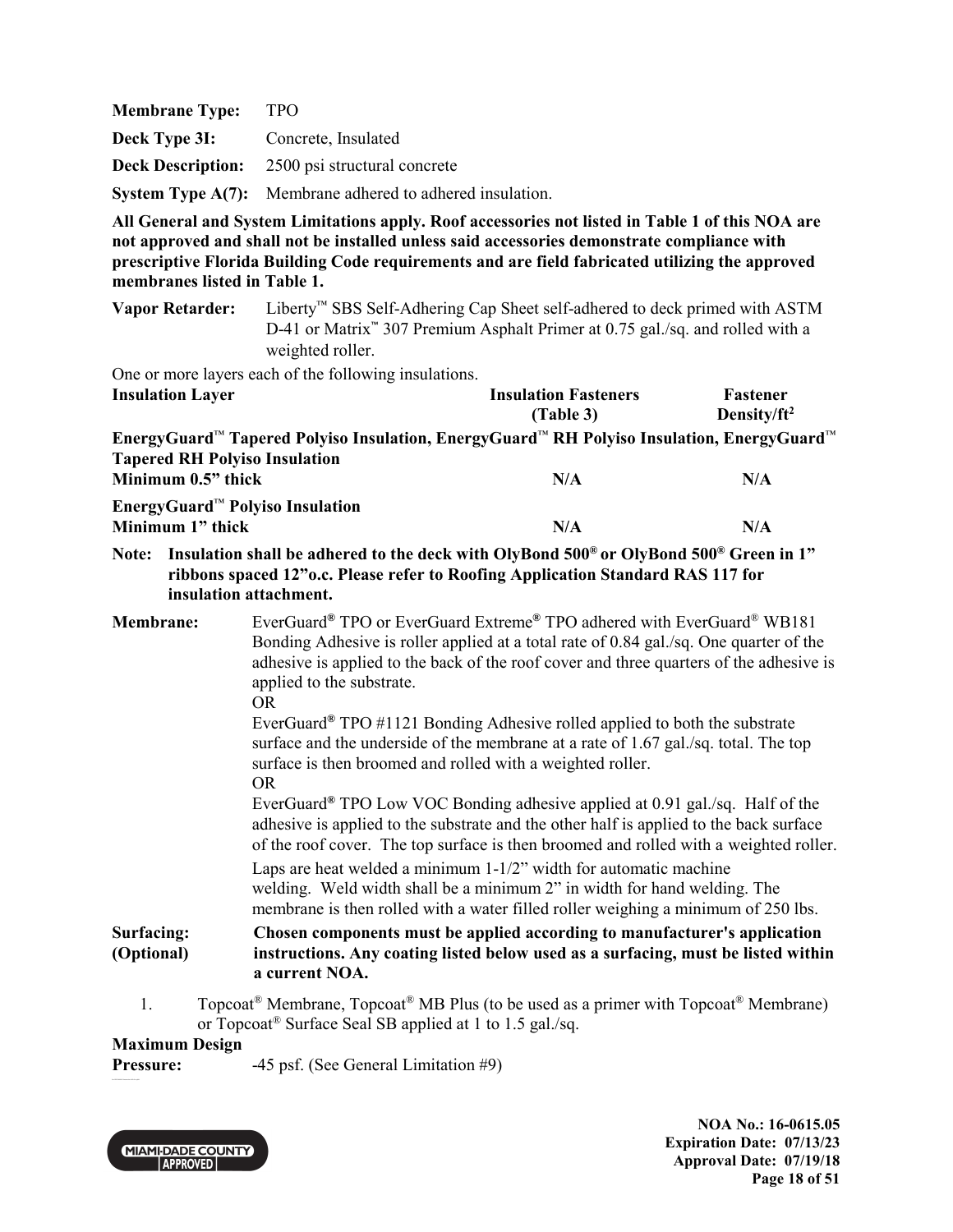| <b>Membrane Type:</b> | <b>TPO</b>                                                       |
|-----------------------|------------------------------------------------------------------|
| Deck Type 3I:         | Concrete, Insulated                                              |
|                       | <b>Deck Description:</b> 2500 psi structural concrete            |
|                       | <b>System Type A(8):</b> Membrane adhered to adhered insulation. |

**Vapor Retarder:** Liberty™ SBS Self-Adhering Cap Sheet self-adhered to deck primed with ASTM D-41 or Matrix™ 307 Premium Asphalt Primer at 0.75 gal./sq. and rolled with a weighted roller.

One or more layers each of the following insulations.

| <b>Insulation Layer</b>                                                                   | <b>Insulation Fasteners</b> | Fastener        |
|-------------------------------------------------------------------------------------------|-----------------------------|-----------------|
|                                                                                           | (Table 3)                   | Density/ $ft^2$ |
| EnergyGuard™ Tapered Polyiso Insulation, EnergyGuard™ RH Polyiso Insulation, EnergyGuard™ |                             |                 |
| <b>Tapered RH Polyiso Insulation</b>                                                      |                             |                 |
| Minimum 0.5" thick                                                                        | N/A                         | N/A             |
| EnergyGuard <sup><math>M</math></sup> Polyiso Insulation                                  |                             |                 |
| Minimum 1" thick                                                                          | N/A                         | N/A             |

**Note: Insulation shall be adhered to the deck with OlyBond 500® or OlyBond 500® Green in 1" ribbons spaced 12"o.c. Please refer to Roofing Application Standard RAS 117 for insulation attachment.**

**Membrane:** EverGuard TPO FB Ultra or EverGuard Extreme TPO FB Ultra adhered with EverGuard® WB181 Bonding Adhesive is roller applied at a total rate of 0.84 gal./sq. One quarter of the adhesive is applied to the back of the roof cover and three quarters of the adhesive is applied to the substrate.

> Laps are heat welded a minimum 1-1/2" width for automatic machine welding. Weld width shall be a minimum 2" in width for hand welding. The membrane is then rolled with a water filled roller weighing a minimum of 250 lbs.

**Surfacing: (Optional) Chosen components must be applied according to manufacturer's application instructions. Any coating listed below used as a surfacing, must be listed within a current NOA.** 

1. Topcoat<sup>®</sup> Membrane, Topcoat<sup>®</sup> MB Plus (to be used as a primer with Topcoat<sup>®</sup> Membrane) or Topcoat® Surface Seal SB applied at 1 to 1.5 gal./sq.

**Maximum Design** 

**Pressure:**  $-127.5$  psf. (See General Limitation #9)

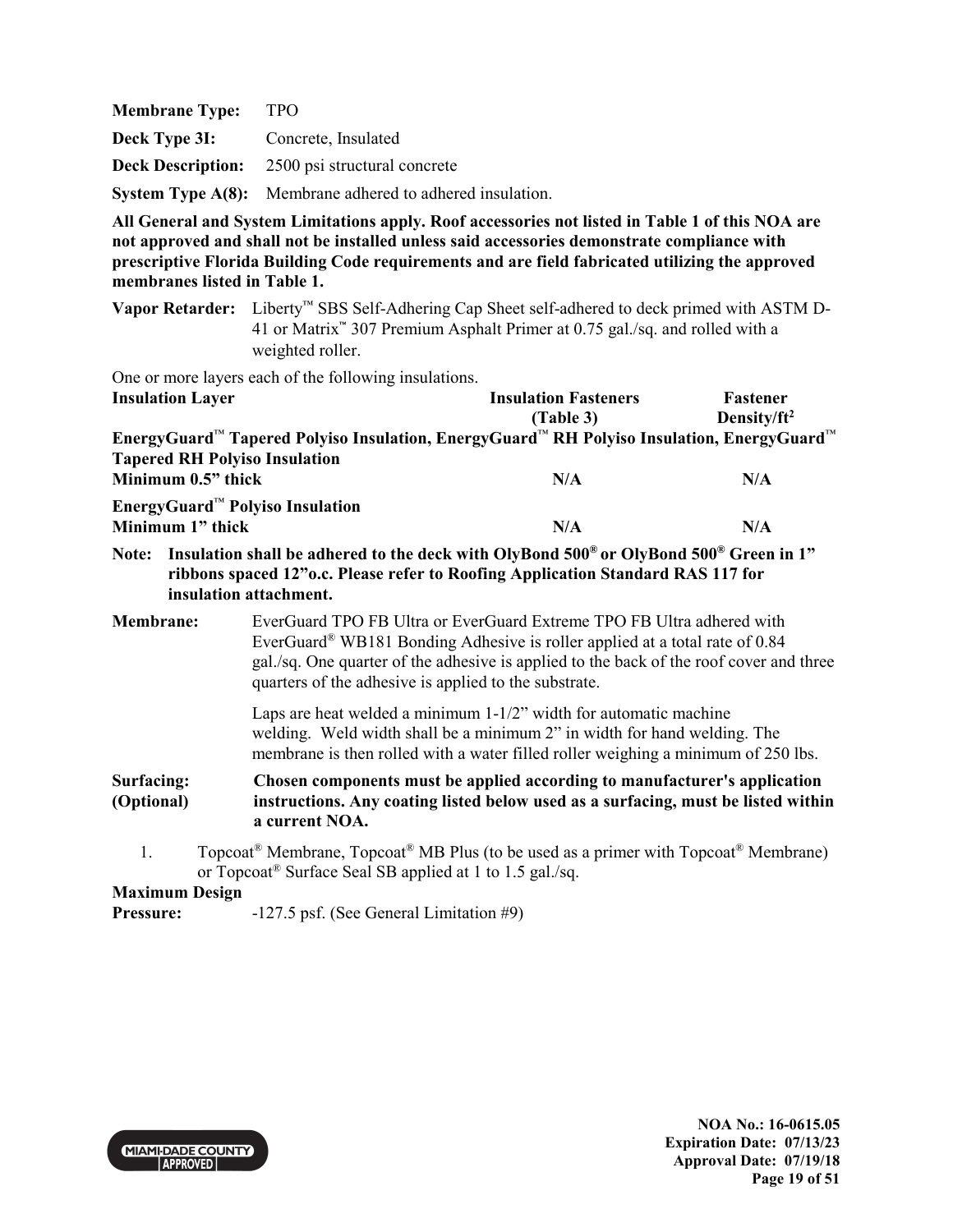| <b>Membrane Type:</b>    | <b>TPO</b>                              |
|--------------------------|-----------------------------------------|
| Deck Type 3I:            | Concrete, Insulated                     |
| <b>Deck Description:</b> | 2500 psi structural concrete            |
| System Type $A(9)$ :     | Membrane adhered to adhered insulation. |

**Vapor Retarder:** Liberty™ SBS Self-Adhering Cap Sheet self-adhered to deck primed with ASTM D-41 or Matrix™ 307 Premium Asphalt Primer at 0.75 gal./sq. and rolled with a weighted roller.

One or more layers each of the following insulations. **Insulation Layer Insulation Fasteners** 

|                                                                                                  | (Table 3) | Density/ $ft^2$ |
|--------------------------------------------------------------------------------------------------|-----------|-----------------|
| EnergyGuard <sup>™</sup> Polyiso Insulation, EnergyGuard <sup>™</sup> Tapered Polyiso Insulation |           |                 |
| Minimum 1.5" thick                                                                               | N/A       | N/A             |

- **Note: Insulation shall be adhered to the deck with OlyBond 500® or OlyBond 500® Green in 1" ribbons spaced 12"o.c. Please refer to Roofing Application Standard RAS 117 for insulation attachment.**
- **Membrane:** EverGuard**®** TPO FB Ultra or EverGuard Extreme® TPO FB Ultra with LRF Adhesive O applied to the substrate in  $0.75 - 1.0$  in. wide ribbons spaced 12.0 in. O.C. and the roof cover is laid into the adhesive and rolled with a weighted roller.

 Laps are heat welded a minimum 1-1/2" width for automatic machine welding. Weld width shall be a minimum 2" in width for hand welding. The membrane is then rolled with a water filled roller weighing a minimum of 250 lbs.

**Surfacing: (Optional) Chosen components must be applied according to manufacturer's application instructions. Any coating listed below used as a surfacing, must be listed within a current NOA.** 

1. Topcoat<sup>®</sup> Membrane, Topcoat<sup>®</sup> MB Plus (to be used as a primer with Topcoat<sup>®</sup> Membrane) or Topcoat® Surface Seal SB applied at 1 to 1.5 gal./sq.

## **Maximum Design**

**Pressure:**  $-60 \text{ psf.}$  (See General Limitation #9)



**Fastener**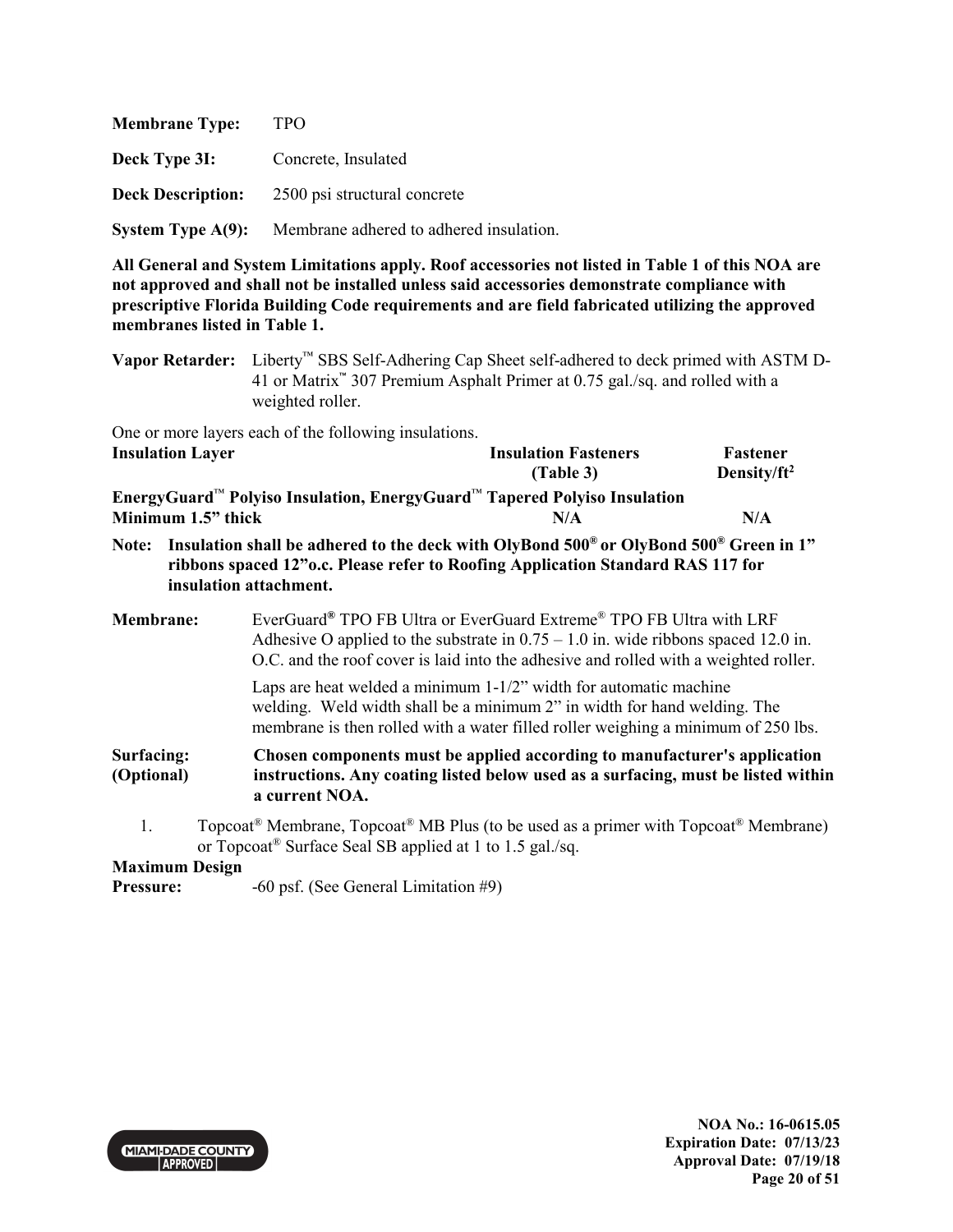| <b>Membrane Type:</b>    | TPO                          |
|--------------------------|------------------------------|
| Deck Type 3I:            | Concrete, Insulated          |
| <b>Deck Description:</b> | 2500 psi structural concrete |

**System Type A(10):** Membrane adhered to adhered insulation.

**All General and System Limitations apply. Roof accessories not listed in Table 1 of this NOA are not approved and shall not be installed unless said accessories demonstrate compliance with prescriptive Florida Building Code requirements and are field fabricated utilizing the approved membranes listed in Table 1.**

| Vapor Retarder: | Liberty <sup><math>m</math></sup> SBS Self-Adhering Cap Sheet self-adhered to deck primed with ASTM          |  |
|-----------------|--------------------------------------------------------------------------------------------------------------|--|
|                 | D-41 or Matrix <sup><math>\approx</math></sup> 307 Premium Asphalt Primer at 0.75 gal./sq. and rolled with a |  |
|                 | weighted roller.                                                                                             |  |

One or more layers each of the following insulations. **Insulation Layer Insulation Fasteners** 

| <b>Insulation Layer</b>                                                        | <b>Insulation Fasteners</b> | Fastener        |
|--------------------------------------------------------------------------------|-----------------------------|-----------------|
|                                                                                | (Table 3)                   | Density/ $ft^2$ |
| EnergyGuard™ RH Polyiso Insulation, EnergyGuard™ RH Tapered Polyiso Insulation |                             |                 |
| Minimum 1.5" thick                                                             | N/A                         | N/A             |

**Note: Insulation shall be adhered to the deck with OlyBond 500® or OlyBond 500® Green in 1" ribbons spaced 12"o.c. Please refer to Roofing Application Standard RAS 117 for insulation attachment.**

**Membrane:** EverGuard**®** TPO FB Ultra or EverGuard Extreme® TPO FB Ultra with LRF Adhesive O applied to the substrate in  $0.75 - 1.0$  in. wide ribbons spaced 12.0 in. O.C. and the roof cover is laid into the adhesive and rolled with a weighted roller.

> Laps are heat welded a minimum 1-1/2" width for automatic machine welding. Weld width shall be a minimum 2" in width for hand welding. The membrane is then rolled with a water filled roller weighing a minimum of 250 lbs.

**Surfacing: (Optional) Chosen components must be applied according to manufacturer's application instructions. Any coating listed below used as a surfacing, must be listed within a current NOA.** 

1. Topcoat<sup>®</sup> Membrane,  $\text{Topcoat}^{\circledast}$  MB Plus (to be used as a primer with  $\text{Topcoat}^{\circledast}$  Membrane) or Topcoat® Surface Seal SB applied at 1 to 1.5 gal./sq.

## **Maximum Design**

**Pressure:**  $-45 \text{ psf.}$  (See General Limitation #9)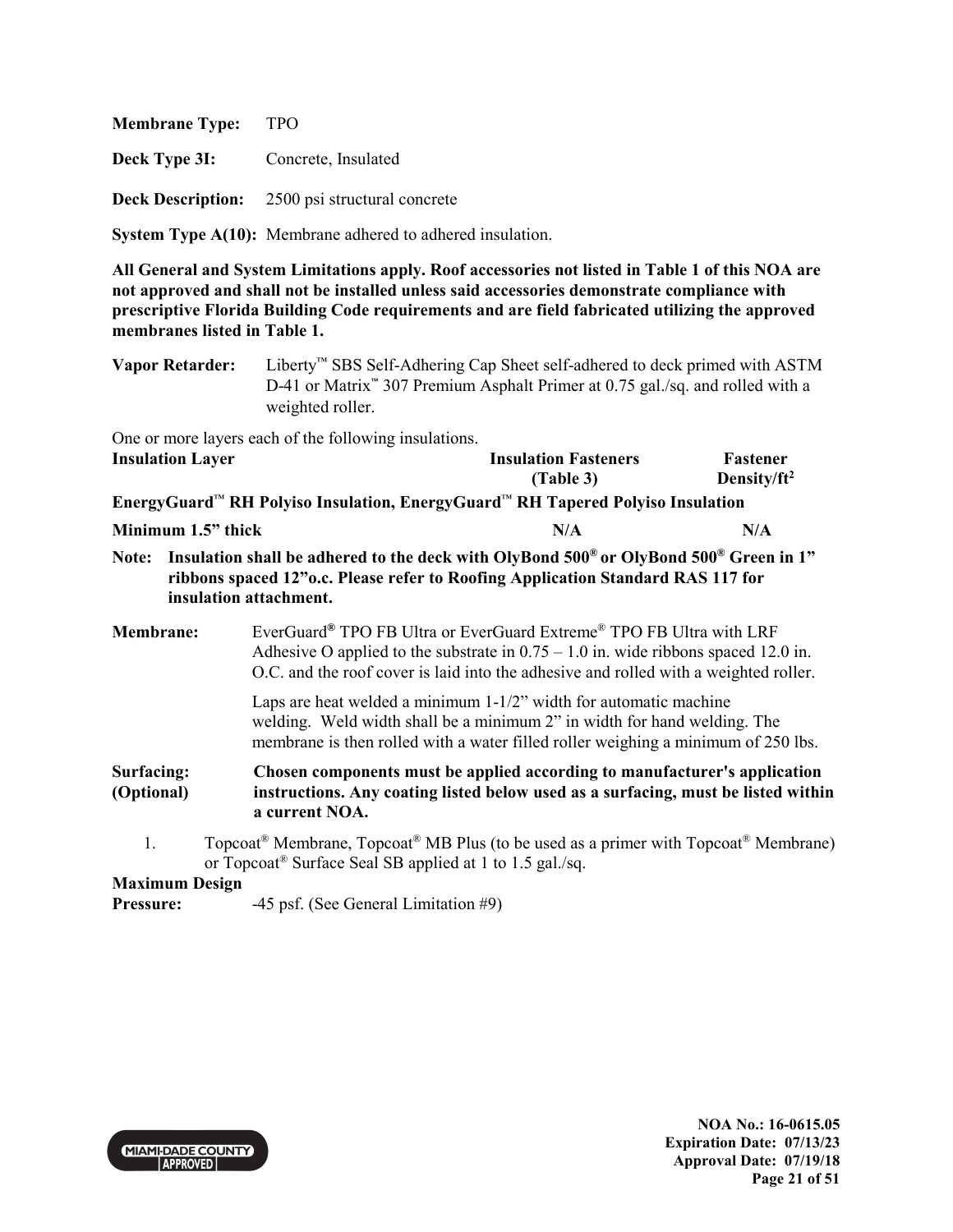**Membrane Type:** TPO **Deck Type 3I:** Concrete, Insulated **Deck Description:** 2500 psi structural concrete **System Type A(11):** Membrane adhered to adhered insulation.

**All General and System Limitations apply. Roof accessories not listed in Table 1 of this NOA are not approved and shall not be installed unless said accessories demonstrate compliance with prescriptive Florida Building Code requirements and are field fabricated utilizing the approved membranes listed in Table 1.**

**Vapor Retarder:** Concrete deck shall be primed with Matrix™ 307 Premium Asphalt Primer and (Optional) allowed to dry prior to adhering one or two plies of  $GAFGLAS^{\circledast}$  Ply 4, Tri-Ply<sup>®</sup> Ply 4, Tri-Ply<sup>®</sup> Ultra-Flexible Ply  $6^{\circledast}$  or GAFGLAS<sup>®</sup> FlexPly<sup>™</sup> 6 in hot asphalt applied at 20-25 lbs./sq.

One or more layers each of the following insulations.<br>
Investigation I among

| <b>Insulation Layer</b>                                                                                                       | <b>Insulation Fasteners</b> | <b>Fastener</b> |
|-------------------------------------------------------------------------------------------------------------------------------|-----------------------------|-----------------|
|                                                                                                                               | (Table 3)                   | Density/ $ft^2$ |
| EnergyGuard <sup>™</sup> Polyiso Insulation, EnergyGuard <sup>™</sup> Tapered Polyiso Insulation, EnergyGuard <sup>™</sup> NH |                             |                 |
| <b>Polyiso Insulation</b>                                                                                                     |                             |                 |
| Minimum 0.5" thick                                                                                                            | N/A                         | N/A             |

**Note: Insulation shall be adhered to the deck with OlyBond 500® or OlyBond 500® Green in 0.75" - 1" ribbons spaced 12"o.c.** 

**Adhered with GAF 2-Part Roofing Adhesive applied in 2.5" – 3.0" thick ribbons spaced 12 in. o.c.** 

 **Please refer to Roofing Application Standard RAS 117 for insulation attachment. The base layer or top layer of insulation of multi-layer constructions may be either tapered or flat profiled. Intermediate layers of insulation (when present) are flat profiled.**

**Membrane:** EverGuard**®** TPO or EverGuard Extreme**®** TPO adhered with EverGuard® WB181 Bonding Adhesive is roller applied at a total rate of 0.84 gal./sq. One quarter of the adhesive is applied to the back of the roof cover and three quarters of the adhesive is applied to the substrate.

OR

 EverGuard**®** TPO or EverGuard Extreme**®** TPO adhered with EverGuard**®** TPO #1121 Bonding Adhesive or EverGuard<sup>®</sup> TPO 3 Square Low VOC Bonding Adhesive rolled applied to both the substrate surface and the underside of the membrane at a rate of 1.67 gal./sq. total. The top surface is then broomed and rolled with a weighted roller.

OR

 EverGuard**®** TPO FB Ultra or EverGuard Extreme**®** TPO FB Ultra is fully adhered to with EverGuard**®** WB181 Bonding Adhesive applied to the substrate at the rate of 0.84 gallons per square. Then the fleece back membrane is rolled into the wet adhesive.

> Laps are heat welded a minimum 1-1/2" width for automatic machine welding. Weld width shall be a minimum 2" in width for hand welding. The membrane is then rolled with a water filled roller weighing a minimum of 250 lbs.



**NOA No.: 16-0615.05 Expiration Date: 07/13/23 Approval Date: 07/19/18 Page 22 of 51** 

**Fastener** 

**OR**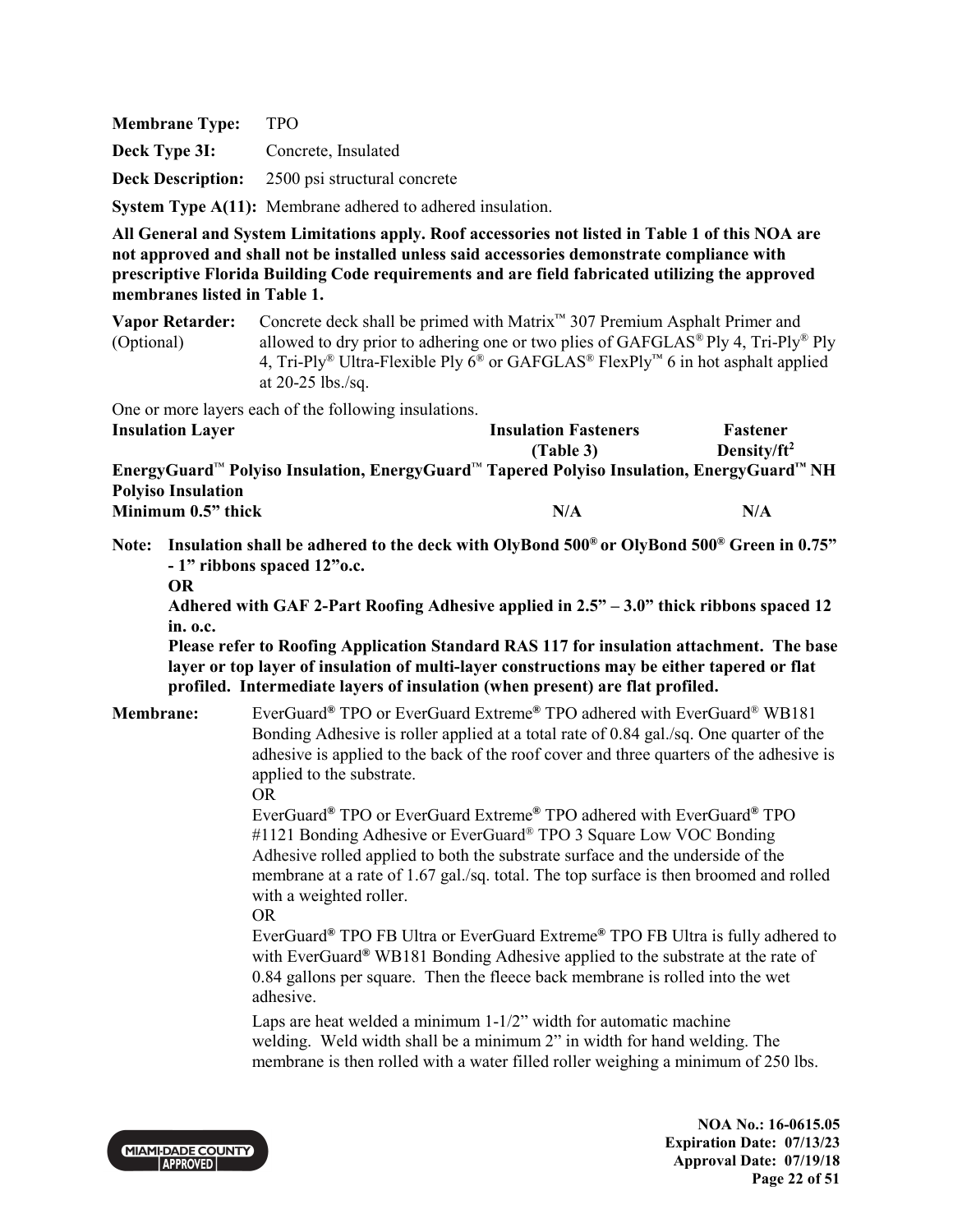#### **Surfacing: (Optional) Chosen components must be applied according to manufacturer's application instructions. Any coating listed below used as a surfacing, must be listed within a current NOA.**

1. Topcoat<sup>®</sup> Membrane, Topcoat<sup>®</sup> MB Plus (to be used as a primer with Topcoat<sup>®</sup> Membrane) or Topcoat® Surface Seal SB applied at 1 to 1.5 gal./sq.

# **Maximum Design**

- **Pressure:** -292.5 psf. (See General Limitation #9)
	- -180 psf. (See General Limitation #9) when using GAF 2-Part Roofing Adhesive



**NOA No.: 16-0615.05 Expiration Date: 07/13/23 Approval Date: 07/19/18 Page 23 of 51**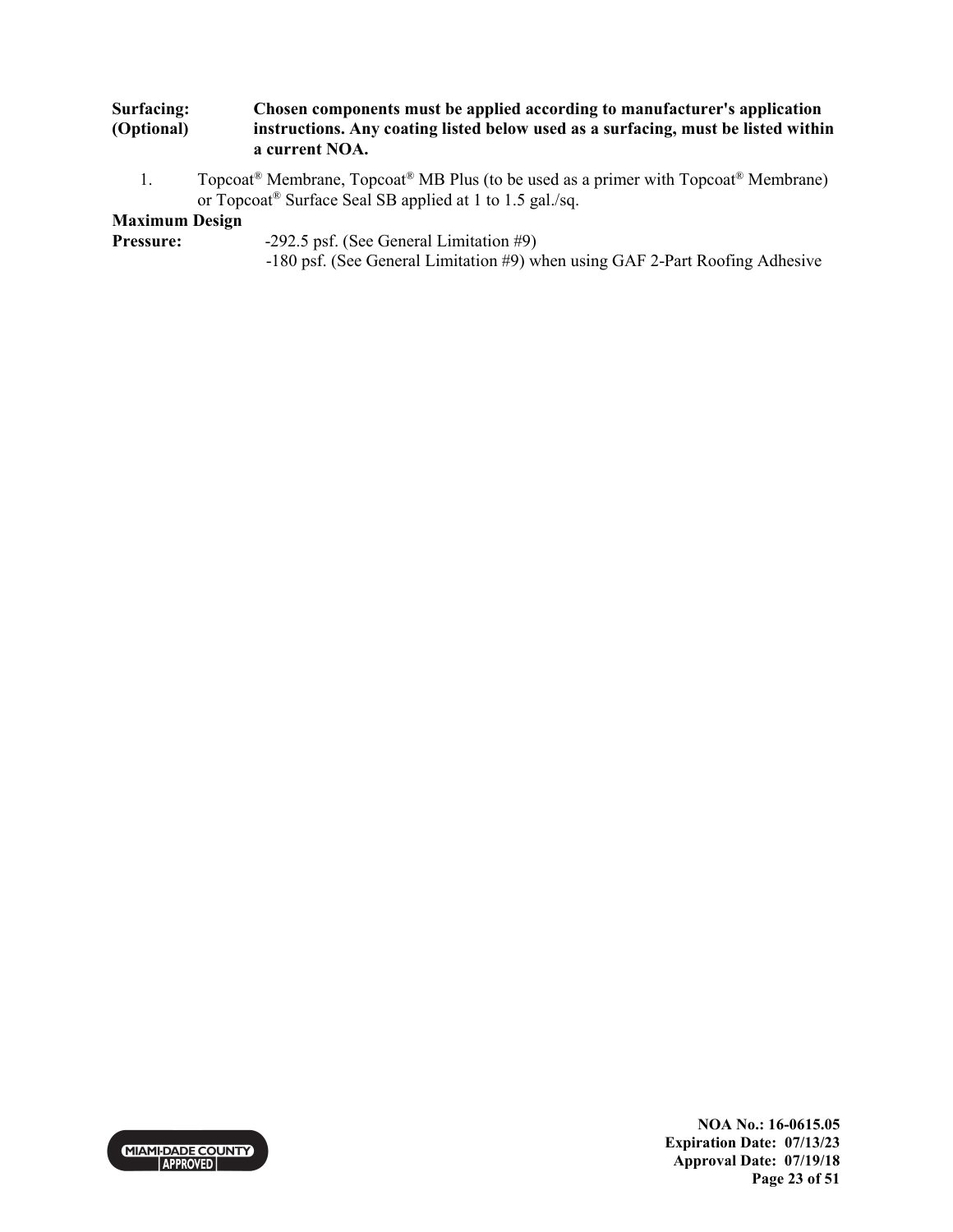**Deck Type 3I:** Concrete, Insulated

**Deck Description:** 2500 psi structural concrete

**System Type A(12):** Membrane adhered to adhered insulation.

**All General and System Limitations apply. Roof accessories not listed in Table 1 of this NOA are not approved and shall not be installed unless said accessories demonstrate compliance with prescriptive Florida Building Code requirements and are field fabricated utilizing the approved membranes listed in Table 1.**

**Vapor Retarder:** Concrete deck shall be primed with Matrix™ 307 Premium Asphalt Primer and (Optional) allowed to dry prior to adhering one or two plies of GAFGLAS<sup>®</sup> Ply 4, Tri-Ply<sup>®</sup> Ply 4, Tri-Ply<sup>®</sup> Ultra-Flexible Ply  $6^{\circledast}$  or GAFGLAS<sup>®</sup> FlexPly<sup>™</sup> 6 in hot asphalt applied at 20-25 lbs./sq.

One or more layers each of the following insulations.

| <b>Insulation Layer</b>                                                                                                       | <b>Insulation Fasteners</b> | Fastener        |
|-------------------------------------------------------------------------------------------------------------------------------|-----------------------------|-----------------|
|                                                                                                                               | (Table 3)                   | Density/ $ft^2$ |
| EnergyGuard <sup>™</sup> Polyiso Insulation, EnergyGuard <sup>™</sup> Tapered Polyiso Insulation, EnergyGuard <sup>™</sup> NH |                             |                 |
| <b>Polyiso Insulation</b>                                                                                                     |                             |                 |
| Minimum 0.5" thick                                                                                                            | N/A                         | N/A             |

- **Note: Insulation shall be adhered to the deck with OlyBond 500® or OlyBond 500® Green in 0.75" - 1" ribbons spaced 12"o.c.** 
	- **OR**

**Adhered with GAF 2-Part Roofing Adhesive applied in 2.5" – 3.0" thick ribbons spaced 12 in. o.c.** 

**Please refer to Roofing Application Standard RAS 117 for insulation attachment. The base layer or top layer of insulation of multi-layer constructions may be either tapered or flat profiled. Intermediate layers of insulation (when present) are flat profiled.**

- **Membrane:** EverGuard® TPO or EverGuard Extreme® TPO adhered with EverGuard® Low VOC TPO Bonding Adhesive applied at a total rate of 0.91 gal./sq. Apply half the adhesive to the insulation and half to the underside of the membrane.
- **Surfacing: (Optional) Chosen components must be applied according to manufacturer's application instructions. Any coating listed below used as a surfacing, must be listed within a current NOA.** 
	- 1. Topcoat<sup>®</sup> Membrane, Topcoat<sup>®</sup> MB Plus (to be used as a primer with Topcoat<sup>®</sup> Membrane) or Topcoat® Surface Seal SB applied at 1 to 1.5 gal./sq.

## **Maximum Design**

- **Pressure:** -240 psf. (See General Limitation #9)
	- -180 psf. (See General Limitation #9) when using GAF 2-Part Roofing Adhesive

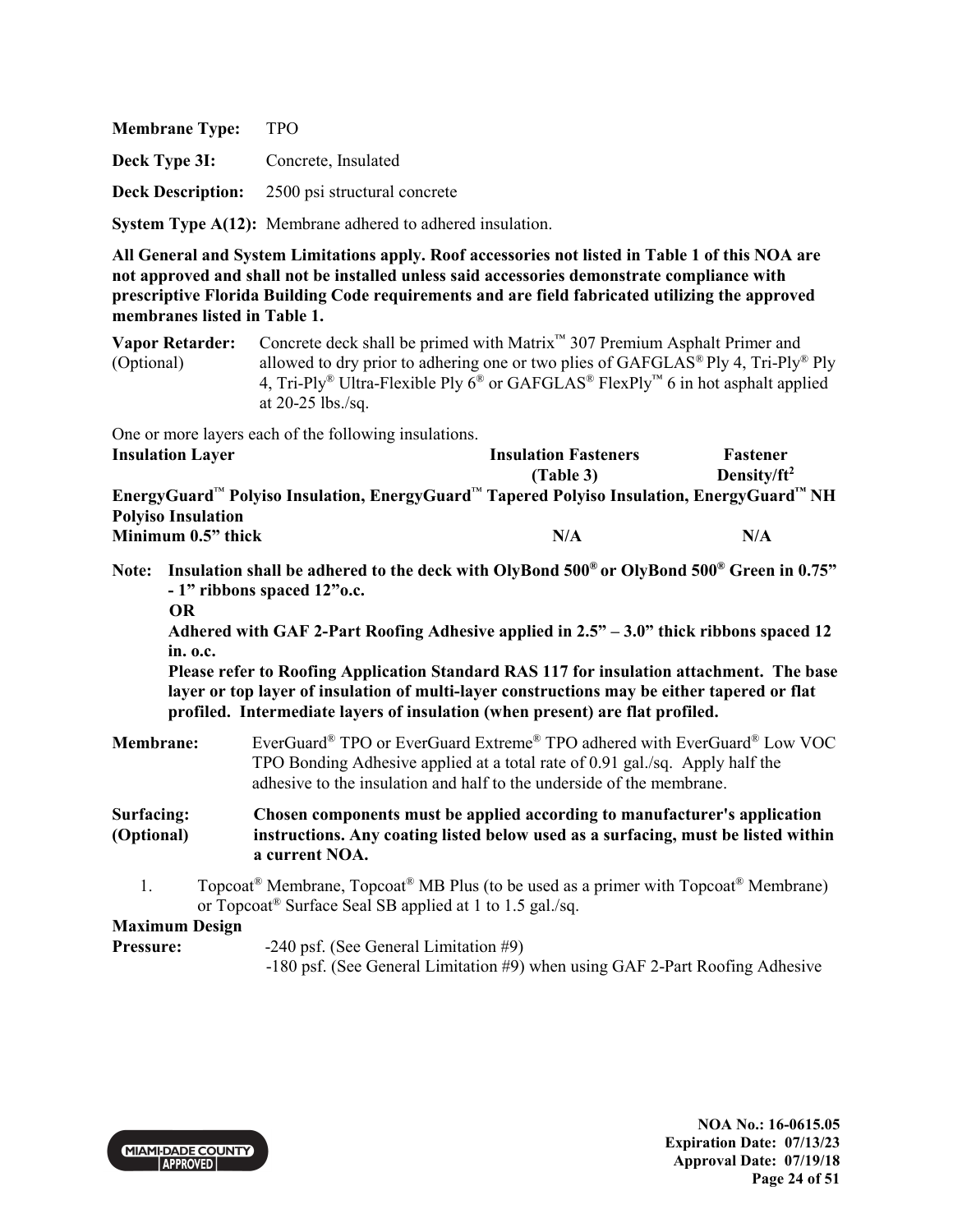| <b>Membrane Type:</b> | <b>TPO</b>                                                        |
|-----------------------|-------------------------------------------------------------------|
| Deck Type 3I:         | Concrete, Insulated                                               |
|                       | <b>Deck Description:</b> 2500 psi structural concrete             |
|                       | <b>System Type A(13):</b> Membrane adhered to adhered insulation. |

**Vapor Retarder:** Concrete deck shall be primed with Matrix™ 307 Premium Asphalt Primer and (Optional) allowed to dry prior to adhering one or two plies of GAFGLAS® Ply 4, Tri-Ply® Ply 4, Tri-Ply<sup>®</sup> Ultra-Flexible Ply  $6^{\circledast}$  or GAFGLAS<sup>®</sup> FlexPly<sup>™</sup> 6 in hot asphalt applied at 20-25 lbs./sq.

One or more layers each of the following insulations.

| <b>Insulation Layer</b>                                                                   | <b>Insulation Fasteners</b> | Fastener        |
|-------------------------------------------------------------------------------------------|-----------------------------|-----------------|
|                                                                                           | (Table 3)                   | Density/ $ft^2$ |
| EnergyGuard™ Polyiso Insulation, EnergyGuard™ Tapered Polyiso Insulation, EnergyGuard™ NH |                             |                 |
| <b>Polyiso Insulation</b>                                                                 |                             |                 |
| Minimum 0.5" thick                                                                        | N/A                         | N/A             |

**Note: Insulation shall be adhered to the deck with LRF Adhesive M or Millennium One-Step Foamable Adhesive in 0.75" - 1" ribbons spaced 12"o.c. OR** 

**Adhered with GAF 2-Part Roofing Adhesive applied in 2.5" – 3.0" thick ribbons spaced 12 in. o.c.** 

**Please refer to Roofing Application Standard RAS 117 for insulation attachment. The base layer or top layer of insulation of multi-layer constructions may be either tapered or flat profiled. Intermediate layers of insulation (when present) are flat profiled.**

**Membrane:** EverGuard**®** TPO or EverGuard Extreme**®** TPO adhered with EverGuard® WB181 Bonding Adhesive is roller applied at a total rate of 0.84 gal./sq. One quarter of the adhesive is applied to the back of the roof cover and three quarters of the adhesive is applied to the substrate.

OR

 EverGuard**®** TPO or EverGuard Extreme**®** TPO EverGuard**®** TPO adhered with #1121 Bonding Adhesive or EverGuard<sup>®</sup> TPO 3 Square Low VOC Bonding Adhesive rolled applied to both the substrate surface and the underside of the membrane at a rate of 1.67 gal./sq. total. The top surface is then broomed and rolled with a weighted roller.

OR

 EverGuard® TPO or EverGuard Extreme® TPO adhered with EverGuard® Low VOC TPO Bonding Adhesive applied at a total rate of 0.91 gal./sq. Apply half the adhesive to the insulation and half to the underside of the membrane. OR

 EverGuard**®** TPO FB Ultra or EverGuard Extreme**®** TPO FB Ultra adhered with EverGuard**®** WB181 Bonding Adhesive applied to the substrate at the rate of 0.84 gallons per square. Then the fleece back membrane is rolled into the wet adhesive.

> Laps are heat welded a minimum 1-1/2" width for automatic machine welding. Weld width shall be a minimum 2" in width for hand welding. The membrane is then rolled with a water filled roller weighing a minimum of 250 lbs.



**NOA No.: 16-0615.05 Expiration Date: 07/13/23 Approval Date: 07/19/18 Page 25 of 51**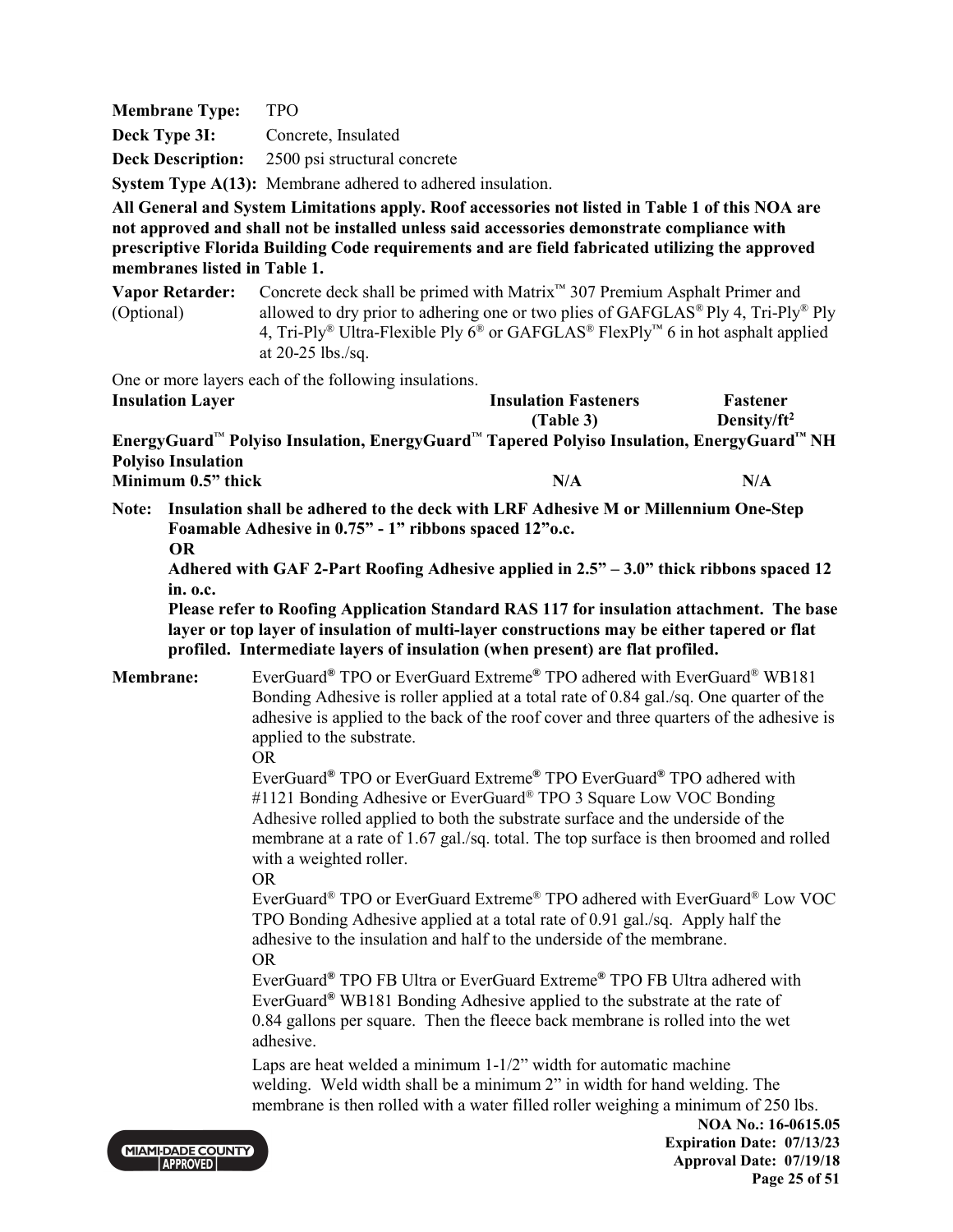#### **Surfacing: (Optional) Chosen components must be applied according to manufacturer's application instructions. Any coating listed below used as a surfacing, must be listed within a current NOA.**

1. Topcoat<sup>®</sup> Membrane, Topcoat<sup>®</sup> MB Plus (to be used as a primer with Topcoat<sup>®</sup> Membrane) or Topcoat® Surface Seal SB applied at 1 to 1.5 gal./sq.

# **Maximum Design**

- **Pressure:** -232.5 psf. (See General Limitation #9)
	- -180 psf. (See General Limitation #9) when using GAF 2-Part Roofing Adhesive



**NOA No.: 16-0615.05 Expiration Date: 07/13/23 Approval Date: 07/19/18 Page 26 of 51**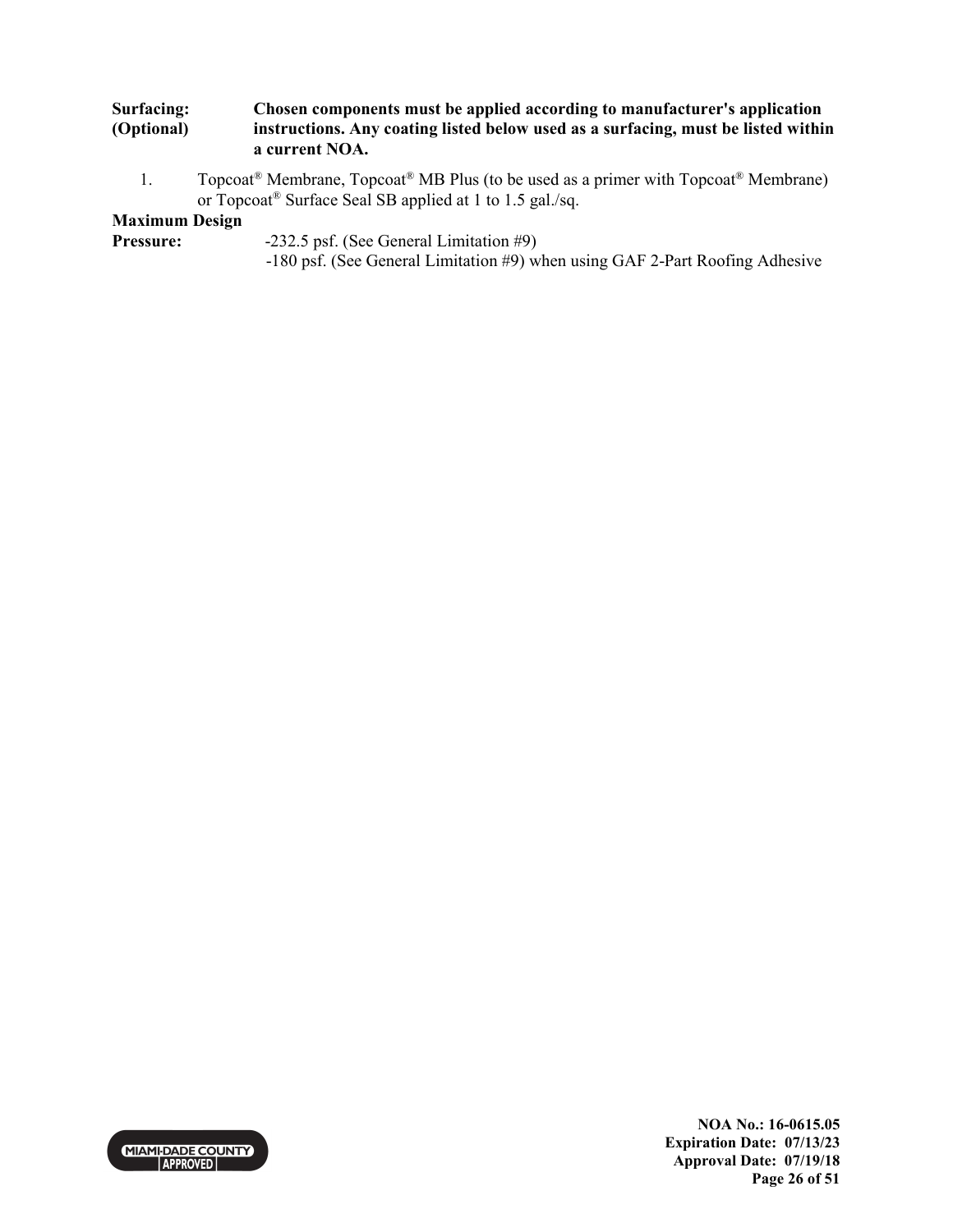**Membrane Type:** TPO **Deck Type 3I:** Concrete, Insulated **Deck Description:** 2500 psi structural concrete **System Type A(14):** Membrane adhered to adhered insulation.

**All General and System Limitations apply. Roof accessories not listed in Table 1 of this NOA are not approved and shall not be installed unless said accessories demonstrate compliance with prescriptive Florida Building Code requirements and are field fabricated utilizing the approved membranes listed in Table 1.**

**Vapor Retarder:** Concrete deck shall be primed with Matrix™ 307 Premium Asphalt Primer and (Optional) allowed to dry prior to adhering one or two plies of GAFGLAS® Ply 4, Tri-Ply® Ply 4, Tri-Ply<sup>®</sup> Ultra-Flexible Ply  $6^{\circledast}$  or GAFGLAS<sup>®</sup> FlexPly<sup>™</sup> 6 in hot asphalt applied at 20-25 lbs./sq.

One or more layers each of the following insulations.<br>Insulation I such

| <b>Insulation Layer</b>                                                                   | <b>Insulation Fasteners</b> | <b>Fastener</b> |
|-------------------------------------------------------------------------------------------|-----------------------------|-----------------|
|                                                                                           | (Table 3)                   | Density/ $ft^2$ |
| EnergyGuard™ Polyiso Insulation, EnergyGuard™ Tapered Polyiso Insulation, EnergyGuard™ NH |                             |                 |
| <b>Polyiso Insulation</b>                                                                 |                             |                 |
| Minimum 0.5" thick                                                                        | N/A                         | N/A             |

- **Note: Insulation shall be adhered to the deck with OlyBond 500® or OlyBond 500® Green in 0.75" - 1" ribbons spaced 12"o.c.** 
	- **OR**

**Adhered with GAF 2-Part Roofing Adhesive applied in 2.5" – 3.0" thick ribbons spaced 12 in. o.c.** 

 **Please refer to Roofing Application Standard RAS 117 for insulation attachment. The base layer or top layer of insulation of multi-layer constructions may be either tapered or flat profiled. Intermediate layers of insulation (when present) are flat profiled.** 

| <b>Membrane:</b>         | EverGuard <sup>®</sup> TPO FB Ultra or EverGuard Extreme <sup>®</sup> TPO FB Ultra adhered with<br>LRF Adhesive O or LRF Adhesive M applied in $0.75^{\prime\prime} - 1.0^{\prime\prime}$ ribbons spaced 12 <sup>"</sup> o.c.<br>The laps are heat welded a minimum $1-1/2$ " width for automatic machine welding. |
|--------------------------|--------------------------------------------------------------------------------------------------------------------------------------------------------------------------------------------------------------------------------------------------------------------------------------------------------------------|
|                          | Weld width shall be a minimum 2" in width for hand welding. The membrane is then<br>rolled with a water filled roller weighing a minimum of 250 lbs.                                                                                                                                                               |
| Surfacing:<br>(Optional) | Chosen components must be applied according to manufacturer's application<br>instructions. Any coating listed below used as a surfacing, must be listed within<br>a current NOA.                                                                                                                                   |

1. Topcoat<sup>®</sup> Membrane, Topcoat<sup>®</sup> MB Plus (to be used as a primer with Topcoat<sup>®</sup> Membrane) or Topcoat® Surface Seal SB applied at 1 to 1.5 gal./sq.

**Maximum Design** 

**Pressure:**  $-60 \text{ psf.}$  (See General Limitation #9)

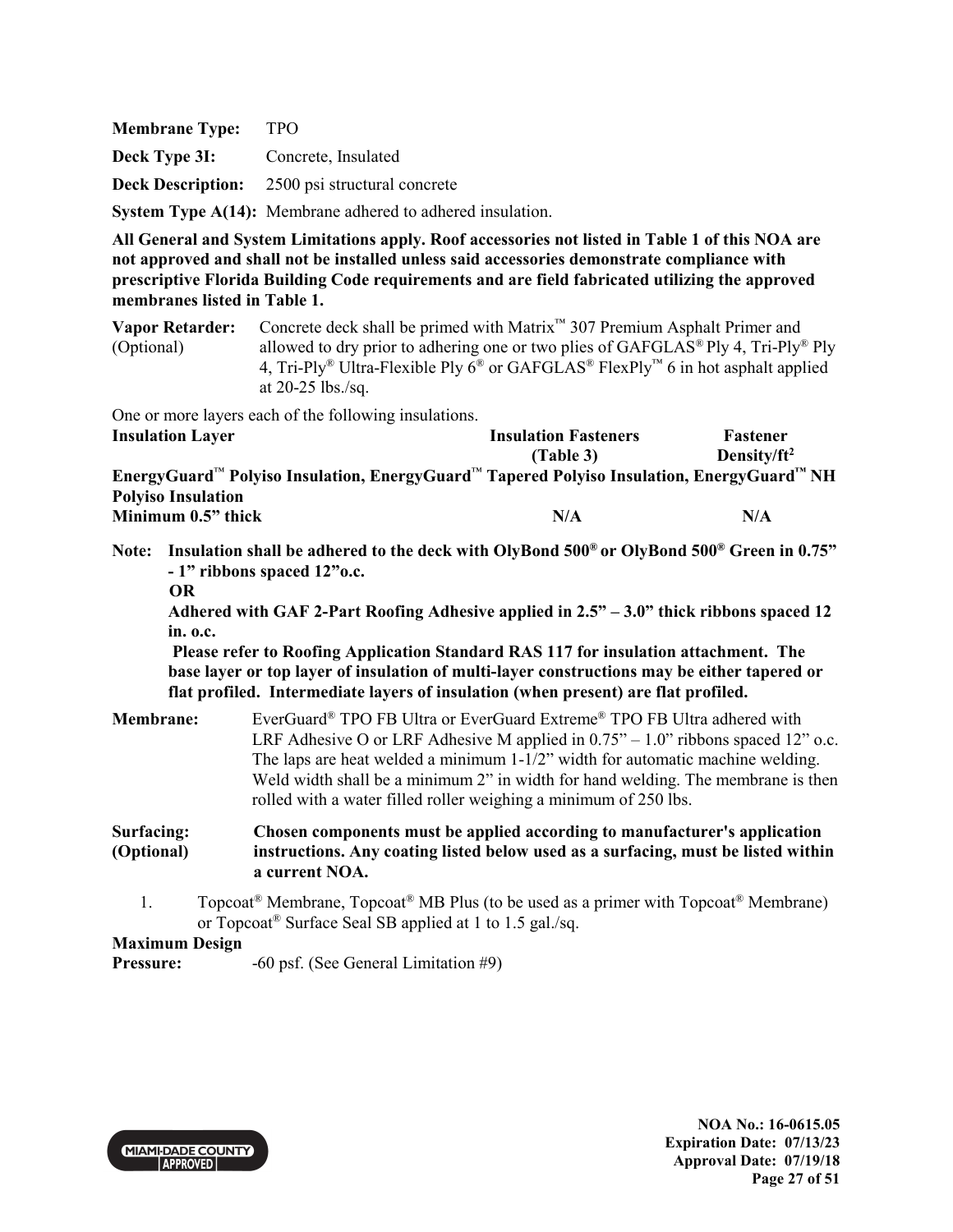| <b>Membrane Type:</b>                    | - TPO                                                             |
|------------------------------------------|-------------------------------------------------------------------|
| <b>Deck Type 3I:</b> Concrete, Insulated |                                                                   |
|                                          | <b>Deck Description:</b> 2500 psi structural concrete             |
|                                          | <b>System Type A(15):</b> Membrane adhered to adhered insulation. |

**Vapor Retarder:** Concrete deck shall be primed with Matrix™ 307 Premium Asphalt Primer and (Optional) allowed to dry prior to adhering one or two plies of GAFGLAS® Ply 4, Tri-Ply® Ply 4, Tri-Ply<sup>®</sup> Ultra-Flexible Ply  $6^{\circledast}$  or GAFGLAS<sup>®</sup> FlexPly<sup>™</sup> 6 in hot asphalt applied at 20-25 lbs./sq.

One or more layers each of the following insulations.

| <b>Base Insulation Layer</b>                                                              | <b>Insulation Fasteners</b> | <b>Fastener</b> |
|-------------------------------------------------------------------------------------------|-----------------------------|-----------------|
|                                                                                           | (Table 3)                   | Density/ $ft^2$ |
| EnergyGuard™ Polyiso Insulation, EnergyGuard™ Tapered Polyiso Insulation, EnergyGuard™ NH |                             |                 |
| <b>Polyiso Insulation</b>                                                                 |                             |                 |
| Minimum 0.5" thick                                                                        | N/A                         | N/A             |

**Note: Insulation shall be adhered to the deck with OlyBond 500® , OlyBond 500® Green, LRF Adhesive M or Millennium One-Step Foamable Adhesive in 0.75" - 1" ribbons spaced 12"o.c.** 

 **OR** 

**Adhered with GAF 2-Part Roofing Adhesive applied in 2.5" – 3.0" thick ribbons spaced 12 in. o.c.** 

**Please refer to Roofing Application Standard RAS 117 for insulation attachment. The base layer or top layer of insulation of multi-layer constructions may be either tapered or flat profiled. Intermediate layers of insulation (when present) are flat profiled.** 

| <b>Top Insulation Layer</b>                                                                  | <b>Insulation Fasteners</b> | <b>Fastener</b> |
|----------------------------------------------------------------------------------------------|-----------------------------|-----------------|
|                                                                                              | (Table 3)                   | Density/ $ft^2$ |
| <b>SECUROCK<sup>®</sup> Gypsum-Fiber Roof Board or DensDeck<sup>®</sup> Prime Roof Board</b> |                             |                 |
| Minimum $0.25$ " thick                                                                       | N/A                         | N/A             |

**Note: Insulation shall be adhered to the deck with OlyBond 500® , OlyBond 500® Green, LRF Adhesive M or Millennium One-Step Foamable Adhesive in 0.75" - 1" ribbons spaced 12"o.c.** 

**Adhered with GAF 2-Part Roofing Adhesive applied in 2.5" – 3.0" thick ribbons spaced 12 in. o.c.** 

**Please refer to Roofing Application Standard RAS 117 for insulation attachment.** 

**Membrane:** EverGuard® TPO FB Ultra or EverGuard Extreme® TPO FB Ultra adhered with LRF Adhesive O or LRF Adhesive M (SECUROCK<sup>®</sup> Only) applied in 0.75" – 1.0" ribbons spaced 12" o.c. The laps are heat welded a minimum 1-1/2" width for automatic machine welding. Weld width shall be a minimum 2" in width for hand welding. The membrane is then rolled with a water filled roller weighing a minimum of 250 lbs.



**NOA No.: 16-0615.05 Expiration Date: 07/13/23 Approval Date: 07/19/18 Page 28 of 51** 

**OR**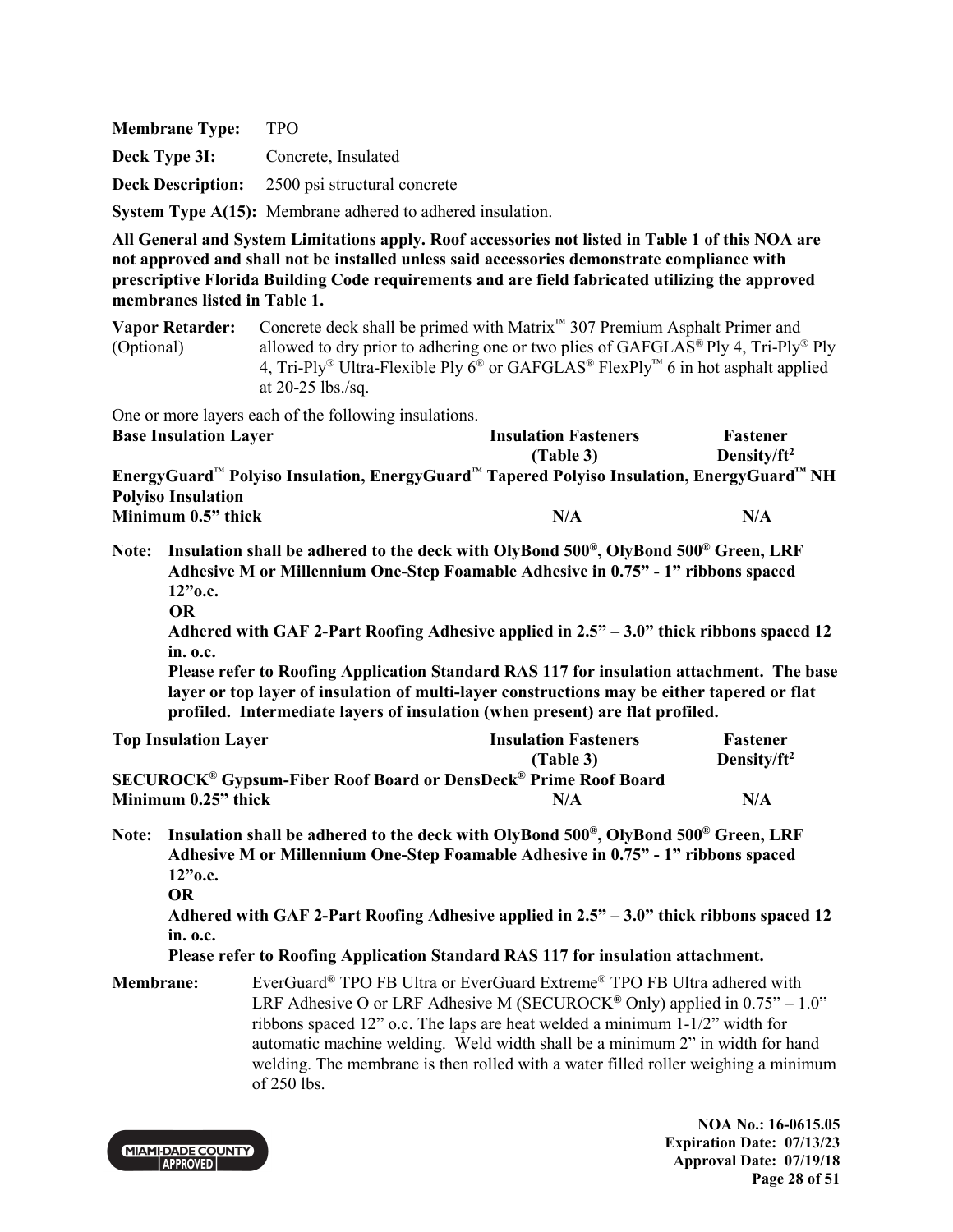#### **Surfacing: (Optional) Chosen components must be applied according to manufacturer's application instructions. Any coating listed below used as a surfacing, must be listed within a current NOA.**

1. Topcoat<sup>®</sup> Membrane, Topcoat<sup>®</sup> MB Plus (to be used as a primer with Topcoat<sup>®</sup> Membrane) or Topcoat® Surface Seal SB applied at 1 to 1.5 gal./sq.

# **Maximum Design**

**Pressure:** -45 psf. (See General Limitation #9)



**NOA No.: 16-0615.05 Expiration Date: 07/13/23 Approval Date: 07/19/18 Page 29 of 51**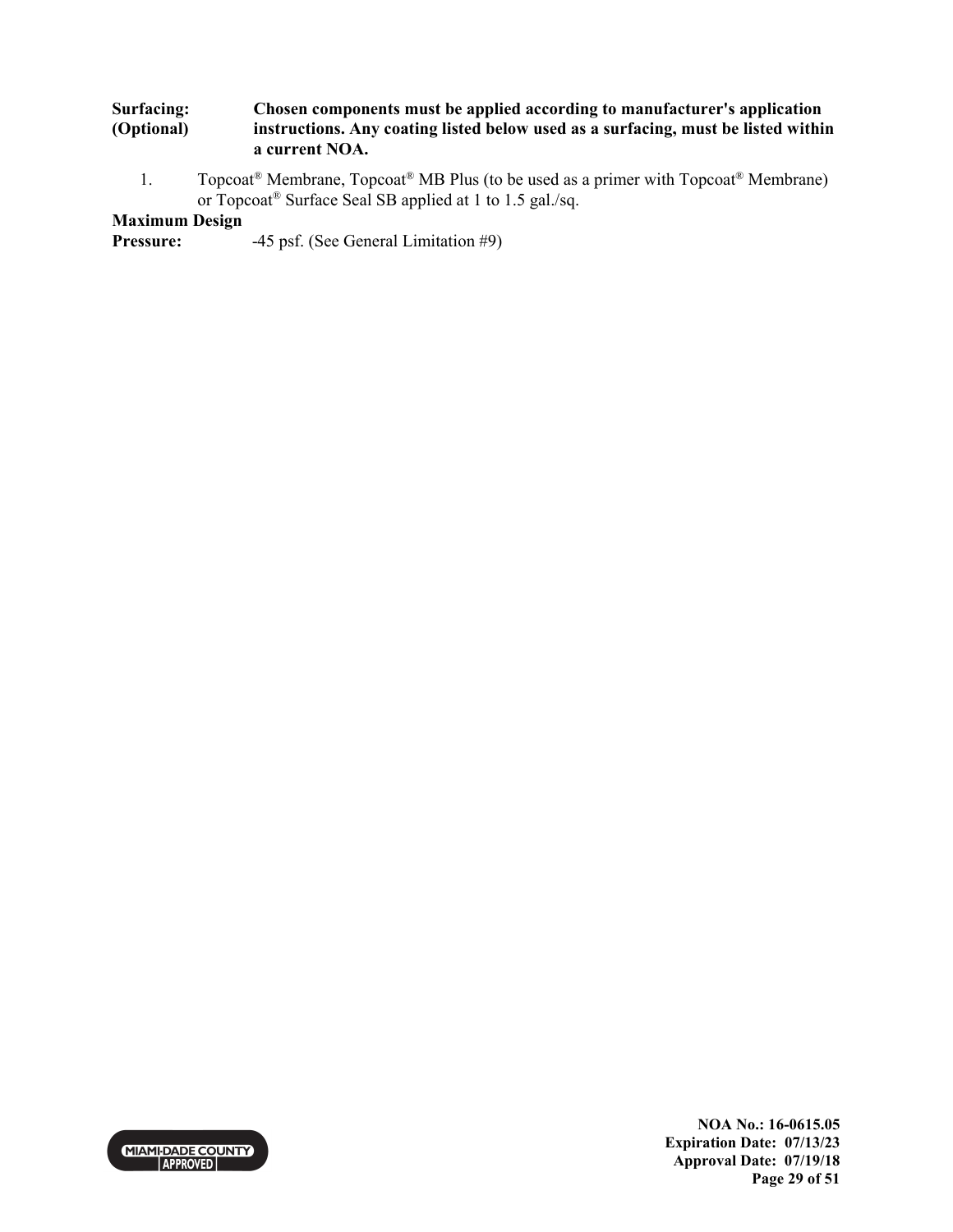| <b>Membrane Type:</b>                    | - TPO                                                      |
|------------------------------------------|------------------------------------------------------------|
| <b>Deck Type 3I:</b> Concrete, Insulated |                                                            |
|                                          | <b>Deck Description:</b> 2500 psi structural concrete      |
|                                          | System Type A(16): Membrane adhered to adhered insulation. |

**Vapor Retarder:** Concrete deck shall be primed with Matrix™ 307 Premium Asphalt Primer and (Optional) allowed to dry prior to adhering one or two plies of GAFGLAS® Ply 4, Tri-Ply® Ply 4, Tri-Ply<sup>®</sup> Ultra-Flexible Ply  $6^{\circledast}$  or GAFGLAS<sup>®</sup> FlexPly<sup>™</sup> 6 in hot asphalt applied at 20-25 lbs./sq.

One or more layers each of the following insulations.

| <b>Base Insulation Layer</b>                                                              | <b>Insulation Fasteners</b> | <b>Fastener</b> |
|-------------------------------------------------------------------------------------------|-----------------------------|-----------------|
|                                                                                           | (Table 3)                   | Density/ $ft^2$ |
| EnergyGuard™ Polyiso Insulation, EnergyGuard™ Tapered Polyiso Insulation, EnergyGuard™ NH |                             |                 |
| <b>Polyiso Insulation,</b>                                                                |                             |                 |
| Minimum 0.5" thick                                                                        | N/A                         | N/A             |

**Note: Insulation shall be adhered to the deck with OlyBond 500® , OlyBond 500® Green, LRF Adhesive M or Millennium One-Step Foamable Adhesive in 0.75" - 1" ribbons spaced 12"o.c.** 

 **OR** 

**Adhered with GAF 2-Part Roofing Adhesive applied in 2.5" – 3.0" thick ribbons spaced 12 in. o.c.** 

**Please refer to Roofing Application Standard RAS 117 for insulation attachment. The base layer or top layer of insulation of multi-layer constructions may be either tapered or flat profiled. Intermediate layers of insulation (when present) are flat profiled.** 

| <b>Top Insulation Layer</b> | <b>Insulation Fasteners</b>                                                                  | <b>Fastener</b> |
|-----------------------------|----------------------------------------------------------------------------------------------|-----------------|
|                             | (Table 3)                                                                                    | Density/ $ft^2$ |
|                             | <b>SECUROCK<sup>®</sup> Gypsum-Fiber Roof Board or DensDeck<sup>®</sup> Prime Roof Board</b> |                 |
| Minimum 0.25" thick         | N/A                                                                                          | N/A             |

**Note: Insulation shall be adhered to the deck with OlyBond 500® , OlyBond 500® Green, LRF Adhesive M or Millennium One-Step Foamable Adhesive in 0.75" - 1" ribbons spaced 12"o.c.** 

**Adhered with GAF 2-Part Roofing Adhesive applied in 2.5" – 3.0" thick ribbons spaced 12 in. o.c.** 

**Please refer to Roofing Application Standard RAS 117 for insulation attachment.** 



**OR**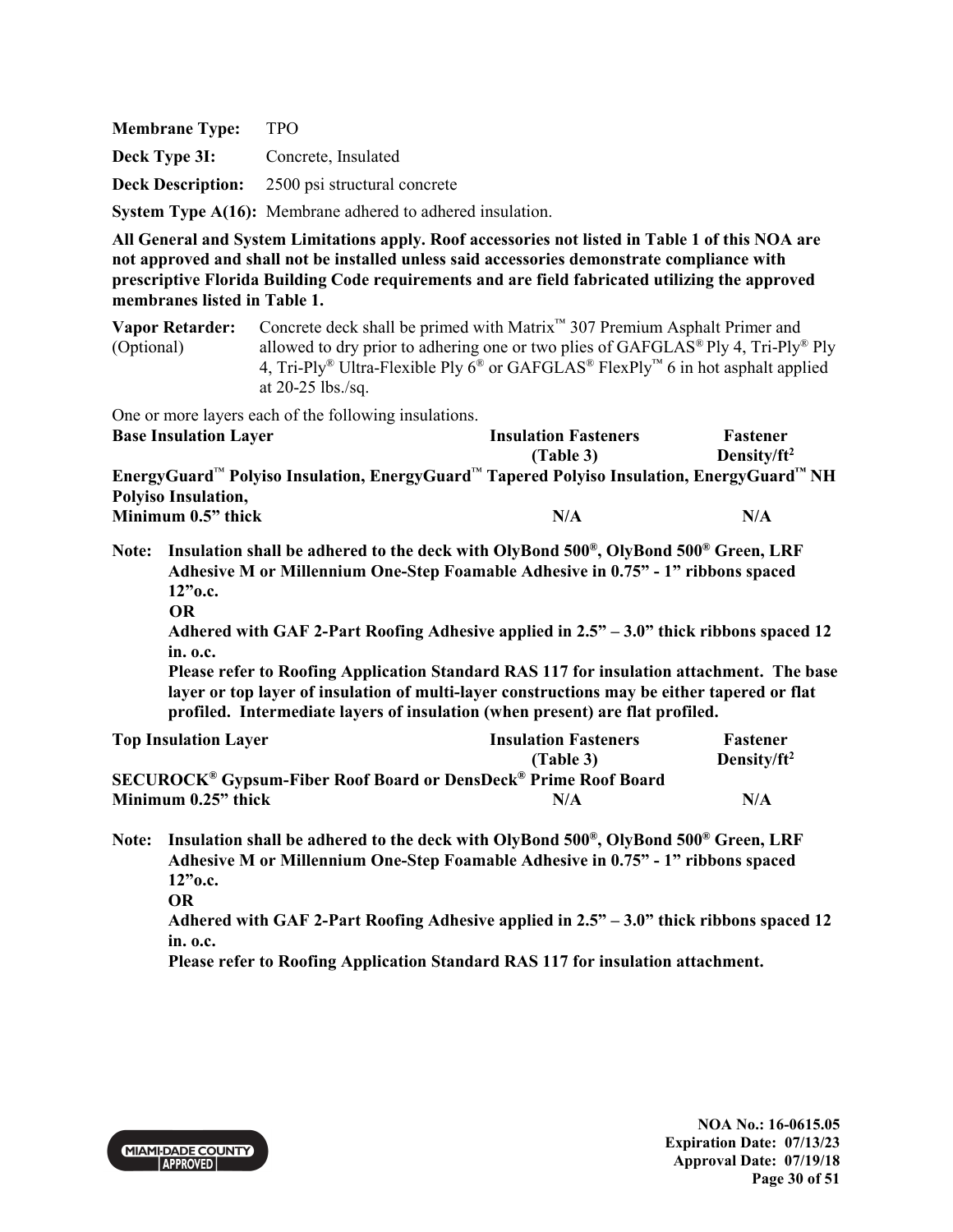| Membrane:                   | EverGuard® TPO or EverGuard Extreme® TPO adhered with EverGuard® WB181<br>Bonding Adhesive is roller applied at a total rate of 0.84 gal./sq. One quarter of the<br>adhesive is applied to the back of the roof cover and three quarters of the adhesive is<br>applied to the substrate.<br><b>OR</b><br>EverGuard® TPO or EverGuard Extreme® TPO EverGuard® TPO adhered with                                                                                                                   |
|-----------------------------|-------------------------------------------------------------------------------------------------------------------------------------------------------------------------------------------------------------------------------------------------------------------------------------------------------------------------------------------------------------------------------------------------------------------------------------------------------------------------------------------------|
|                             | #1121 Bonding Adhesive or EverGuard® TPO 3 Square Low VOC Bonding<br>Adhesive rolled applied to both the substrate surface and the underside of the<br>membrane at a rate of 1.67 gal./sq. total. The top surface is then broomed and rolled<br>with a weighted roller.<br><b>OR</b>                                                                                                                                                                                                            |
|                             | EverGuard® TPO or EverGuard Extreme® TPO adhered with EverGuard® Low VOC<br>TPO Bonding Adhesive applied at a total rate of 0.91 gal./sq. Apply half the<br>adhesive to the insulation and half to the underside of the membrane.<br><b>OR</b>                                                                                                                                                                                                                                                  |
|                             | EverGuard® TPO FB Ultra or EverGuard Extreme® TPO FB Ultra adhered with<br>EverGuard® WB181 Bonding Adhesive applied to the substrate at the rate of<br>0.84 gallons per square. Then the fleece back membrane is rolled into the wet<br>adhesive.<br>The laps are heat welded a minimum $1-1/2$ " width for automatic machine<br>welding. Weld width shall be a minimum 2" in width for hand welding. The<br>membrane is then rolled with a water filled roller weighing a minimum of 250 lbs. |
| Surfacing:<br>(Optional)    | Chosen components must be applied according to manufacturer's application<br>instructions. Any coating listed below used as a surfacing, must be listed within<br>a current NOA.                                                                                                                                                                                                                                                                                                                |
| 1.<br><b>Maximum Design</b> | Topcoat <sup>®</sup> Membrane, Topcoat <sup>®</sup> MB Plus (to be used as a primer with Topcoat <sup>®</sup> Membrane)<br>or Topcoat <sup>®</sup> Surface Seal SB applied at 1 to 1.5 gal./sq.                                                                                                                                                                                                                                                                                                 |
|                             | $\alpha$ and $\alpha$ are $\alpha$ and $\alpha$ are $\alpha$ and $\alpha$ are $\alpha$ and $\alpha$ are $\alpha$ and $\alpha$ are $\alpha$ and $\alpha$ are $\alpha$ and $\alpha$ are $\alpha$ and $\alpha$ are $\alpha$ and $\alpha$ are $\alpha$ and $\alpha$ are $\alpha$ and $\alpha$ are $\alpha$ and $\alpha$ are $\alpha$                                                                                                                                                                |

Pressure: -232.5 psf. (See General Limitation #9)

-180 psf. (See General Limitation #9) when using GAF 2-Part Roofing Adhesive

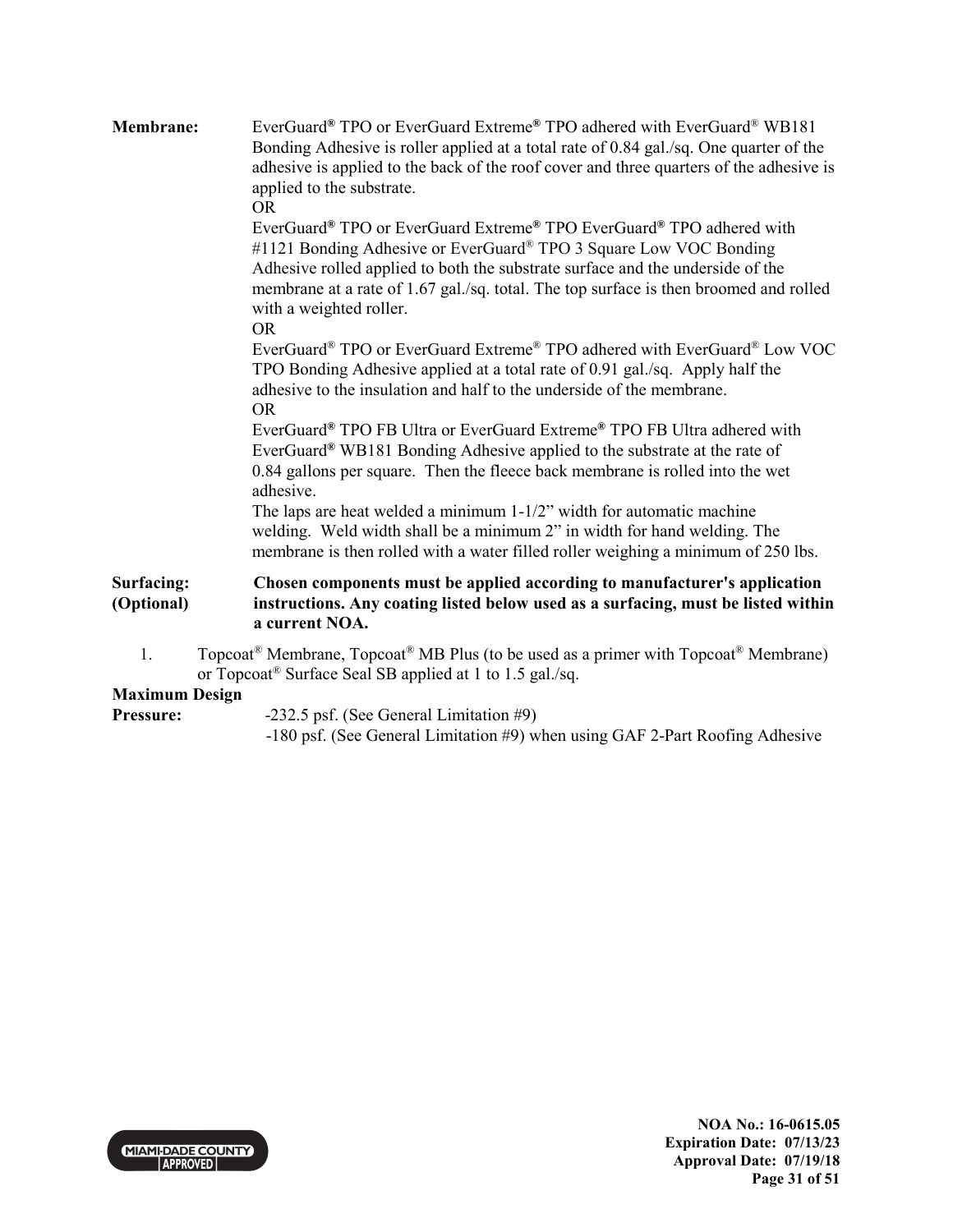**Membrane Type:** TPO **Deck Type 3I:** Concrete, Insulated **Deck Description:** 2500 psi structural concrete **System Type A(17):** Membrane adhered to adhered insulation.

**All General and System Limitations apply. Roof accessories not listed in Table 1 of this NOA are not approved and shall not be installed unless said accessories demonstrate compliance with prescriptive Florida Building Code requirements and are field fabricated utilizing the approved membranes listed in Table 1.**

**Vapor Retarder:** Concrete deck shall be primed with Matrix™ 307 Premium Asphalt Primer and (Optional) allowed to dry prior to adhering one or two plies of GAFGLAS® Ply 4, Tri-Ply® Ply 4, Tri-Ply<sup>®</sup> Ultra-Flexible Ply  $6^{\circledast}$  or GAFGLAS<sup>®</sup> FlexPly<sup>™</sup> 6 in hot asphalt applied at 20-25 lbs./sq.

One or more layers each of the following insulations.

| <b>Base Insulation Layer</b>                                                              | <b>Insulation Fasteners</b> | Fastener        |
|-------------------------------------------------------------------------------------------|-----------------------------|-----------------|
|                                                                                           | (Table 3)                   | Density/ $ft^2$ |
| EnergyGuard™ Polyiso Insulation, EnergyGuard™ Tapered Polyiso Insulation, EnergyGuard™ NH |                             |                 |
| <b>Polyiso Insulation</b>                                                                 |                             |                 |
| Minimum 0.5" thick                                                                        | N/A                         | N/A             |

**Note: Insulation shall be adhered to the deck with OlyBond 500® , OlyBond 500® Green, LRF Adhesive M or Millennium One-Step Foamable Adhesive in 0.75" - 1" ribbons spaced 12"o.c. Please refer to Roofing Application Standard RAS 117 for insulation attachment. The base layer or top layer of insulation of multi-layer constructions may be either tapered or flat profiled. Intermediate layers of insulation (when present) are flat profiled.** 

| <b>Top Insulation Layer</b>                                                | <b>Insulation Fasteners</b> | Fastener        |
|----------------------------------------------------------------------------|-----------------------------|-----------------|
|                                                                            | (Table 3)                   | Density/ $ft^2$ |
| <b>Structodek<sup>®</sup> High Density Wood Fiberboard Roof Insulation</b> |                             |                 |
| Minimum 0.5" thick                                                         | N/A                         | N/A             |

**Note: Insulation shall be adhered to the deck with OlyBond 500® , OlyBond 500® Green, LRF Adhesive M or Millennium One-Step Foamable Adhesive in 0.75" - 1" ribbons spaced 12"o.c. Please refer to Roofing Application Standard RAS 117 for insulation attachment.** 

**Membrane:** EverGuard**®** TPO or EverGuard Extreme**®** TPO EverGuard**®** TPO adhered with #1121 Bonding Adhesive or EverGuard<sup>®</sup> TPO 3 Square Low VOC Bonding Adhesive rolled applied to both the substrate surface and the underside of the membrane at a rate of 1.67 gal./sq. total. The top surface is then broomed and rolled with a weighted roller. OR

 EverGuard® TPO or EverGuard Extreme® TPO adhered with EverGuard® Low VOC TPO Bonding Adhesive applied at a total rate of 0.91 gal./sq. Apply half the adhesive to the insulation and half to the underside of the membrane. The laps are heat welded a minimum 1-1/2" width for automatic machine welding. Weld width shall be a minimum 2" in width for hand welding. The membrane is then rolled with a water filled roller weighing a minimum of 250 lbs.



**NOA No.: 16-0615.05 Expiration Date: 07/13/23 Approval Date: 07/19/18 Page 32 of 51**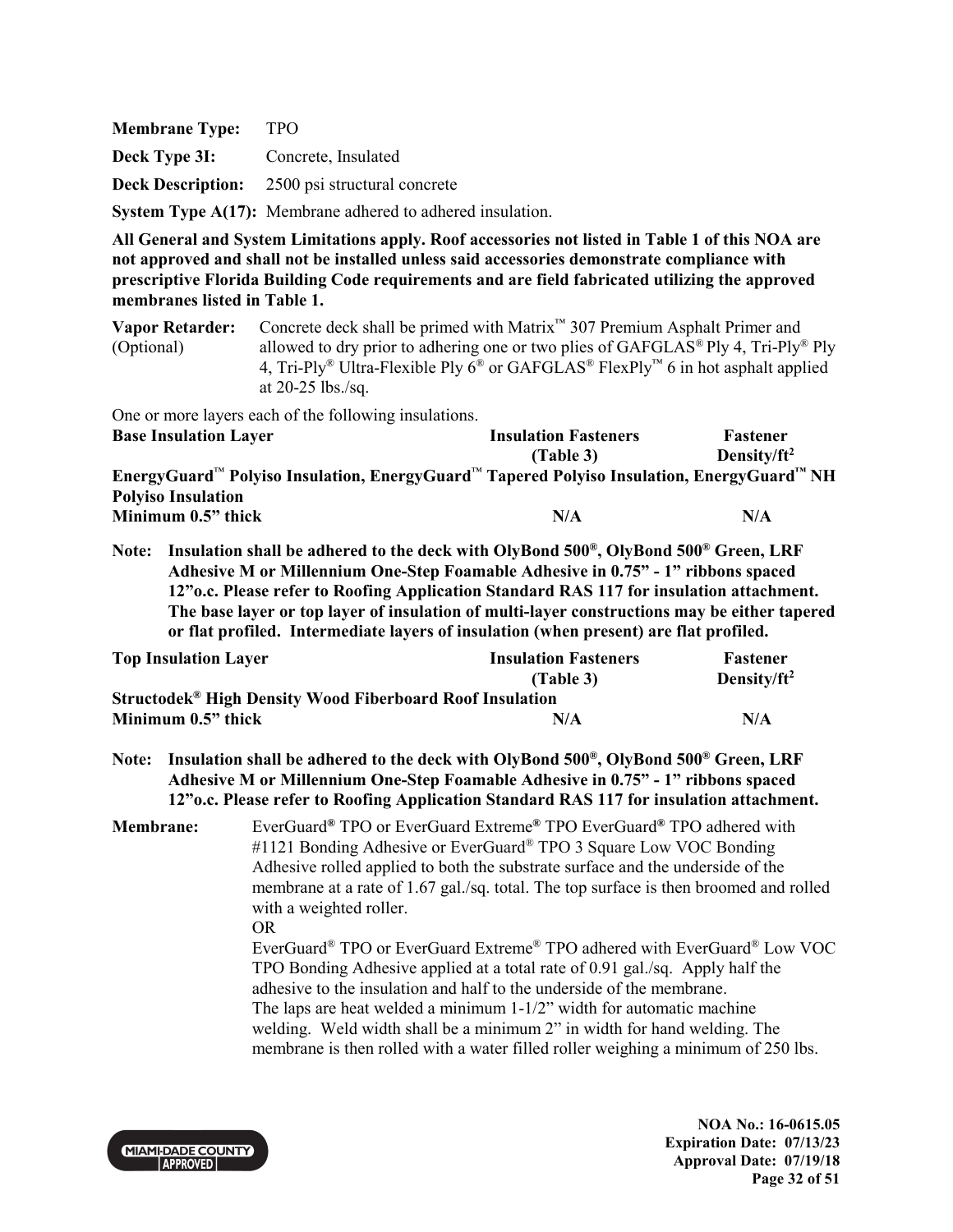#### **Surfacing: (Optional) Chosen components must be applied according to manufacturer's application instructions. Any coating listed below used as a surfacing, must be listed within a current NOA.**

1. Topcoat<sup>®</sup> Membrane, Topcoat<sup>®</sup> MB Plus (to be used as a primer with Topcoat<sup>®</sup> Membrane) or Topcoat® Surface Seal SB applied at 1 to 1.5 gal./sq.

## **Maximum Design**

**Pressure:** -82.5 psf. (See General Limitation #9)



**NOA No.: 16-0615.05 Expiration Date: 07/13/23 Approval Date: 07/19/18 Page 33 of 51**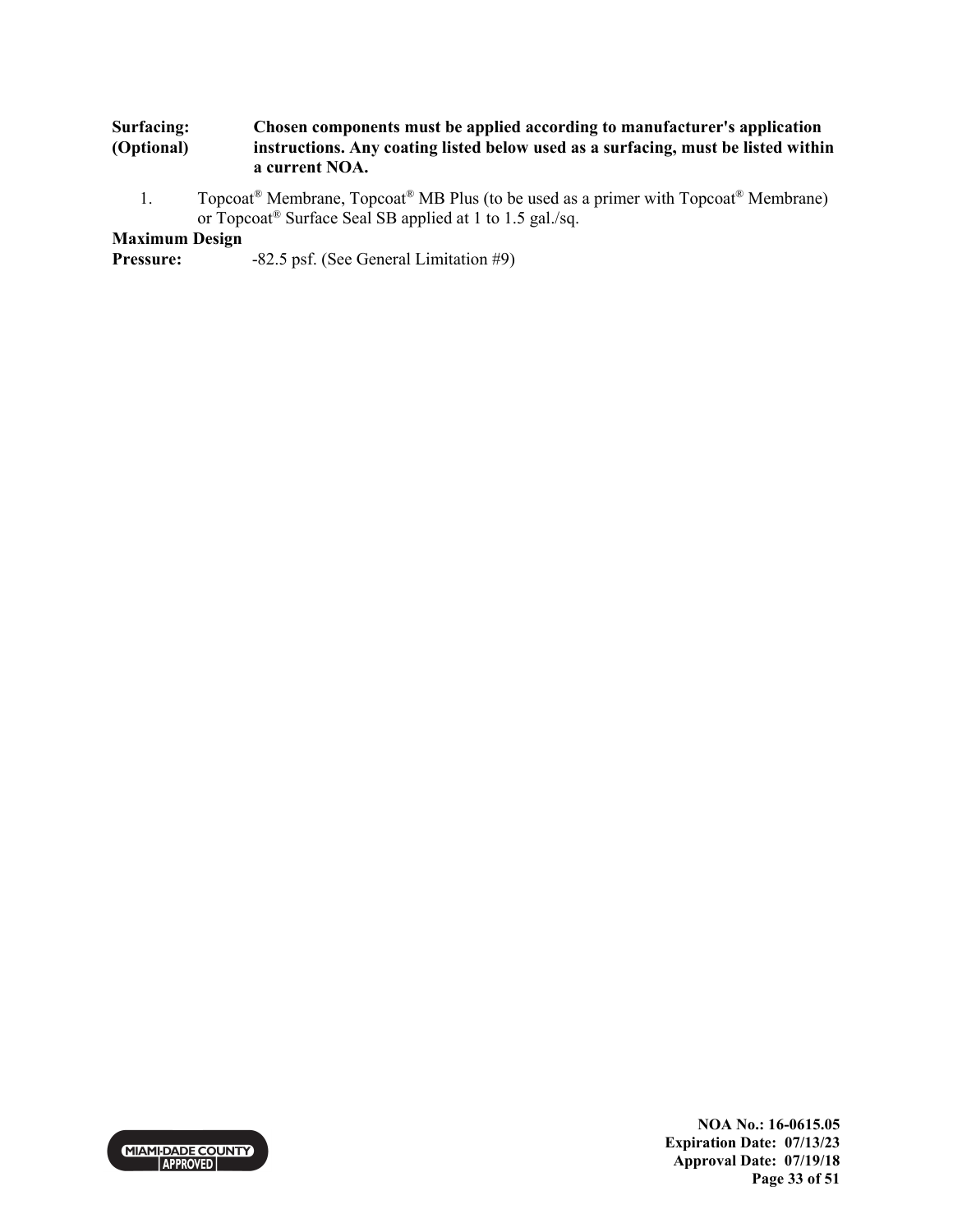**Membrane Type:** TPO **Deck Type 3I:** Concrete, Insulated **Deck Description:** 2500 psi structural concrete **System Type A(18):** Membrane adhered to adhered insulation.

**All General and System Limitations apply. Roof accessories not listed in Table 1 of this NOA are not approved and shall not be installed unless said accessories demonstrate compliance with prescriptive Florida Building Code requirements and are field fabricated utilizing the approved membranes listed in Table 1.**

**Vapor Retarder:** Concrete deck shall be primed with Matrix™ 307 Premium Asphalt Primer and (Optional) allowed to dry prior to adhering one or two plies of GAFGLAS<sup>®</sup> Ply 4, Tri-Ply<sup>®</sup> Ply 4, Tri-Ply<sup>®</sup> Ultra-Flexible Ply  $6^{\circledast}$  or GAFGLAS<sup>®</sup> FlexPly<sup>™</sup> 6 in hot asphalt applied at 20-25 lbs./sq.

One or more layers each of the following insulations.

| <b>Base Insulation Layer</b>                                                                                  | <b>Insulation Fasteners</b> | Fastener        |
|---------------------------------------------------------------------------------------------------------------|-----------------------------|-----------------|
|                                                                                                               | (Table 3)                   | Density/ $ft^2$ |
| EnergyGuard™ Polyiso Insulation, EnergyGuard™ Tapered Polyiso Insulation, EnergyGuard™ NH                     |                             |                 |
| Polyiso Insulation, EnergyGuard <sup>™</sup> RH Polyiso Insulation, EnergyGuard™ RH Tapered Polyiso           |                             |                 |
| Insulation, EnergyGuard <sup>™</sup> RM Polyiso Insulation, EnergyGuard <sup>™</sup> RN Polyiso Insulation or |                             |                 |
| EnergyGuard <sup>™</sup> RN Tapered Polyiso Insulation                                                        |                             |                 |
| Minimum 0.5" thick                                                                                            | N/A                         | N/A             |

- **Note: Insulation shall be adhered to the deck with OlyBond 500® , OlyBond 500® Green, LRF Adhesive M or Millennium One-Step Foamable Adhesive in 0.75" - 1" ribbons spaced 12"o.c.** 
	- **OR**

**Adhered with GAF 2-Part Roofing Adhesive applied in 2.5" – 3.0" thick ribbons spaced 12 in. o.c.** 

 **Please refer to Roofing Application Standard RAS 117 for insulation attachment. The base layer or top layer of insulation of multi-layer constructions may be either tapered or flat profiled. Intermediate layers of insulation (when present) are flat profiled.** 

| <b>Top Insulation Layer (Optional)</b>                                                       | <b>Insulation Fasteners</b> | <b>Fastener</b> |
|----------------------------------------------------------------------------------------------|-----------------------------|-----------------|
|                                                                                              | (Table 3)                   | Density/ $ft^2$ |
| <b>SECUROCK<sup>®</sup> Gypsum-Fiber Roof Board or DensDeck<sup>®</sup> Prime Roof Board</b> |                             |                 |
| Minimum 0.25" thick                                                                          | N/A                         | N/A             |

**Note: Insulation shall be adhered to the deck with OlyBond 500® , OlyBond 500® Green, LRF Adhesive M or Millennium One-Step Foamable Adhesive in 0.75" - 1" ribbons spaced 12"o.c. OR** 

**Adhered with GAF 2-Part Roofing Adhesive applied in 2.5" – 3.0" thick ribbons spaced 12 in. o.c.** 

 **Please refer to Roofing Application Standard RAS 117 for insulation attachment.** 



**NOA No.: 16-0615.05 Expiration Date: 07/13/23 Approval Date: 07/19/18 Page 34 of 51**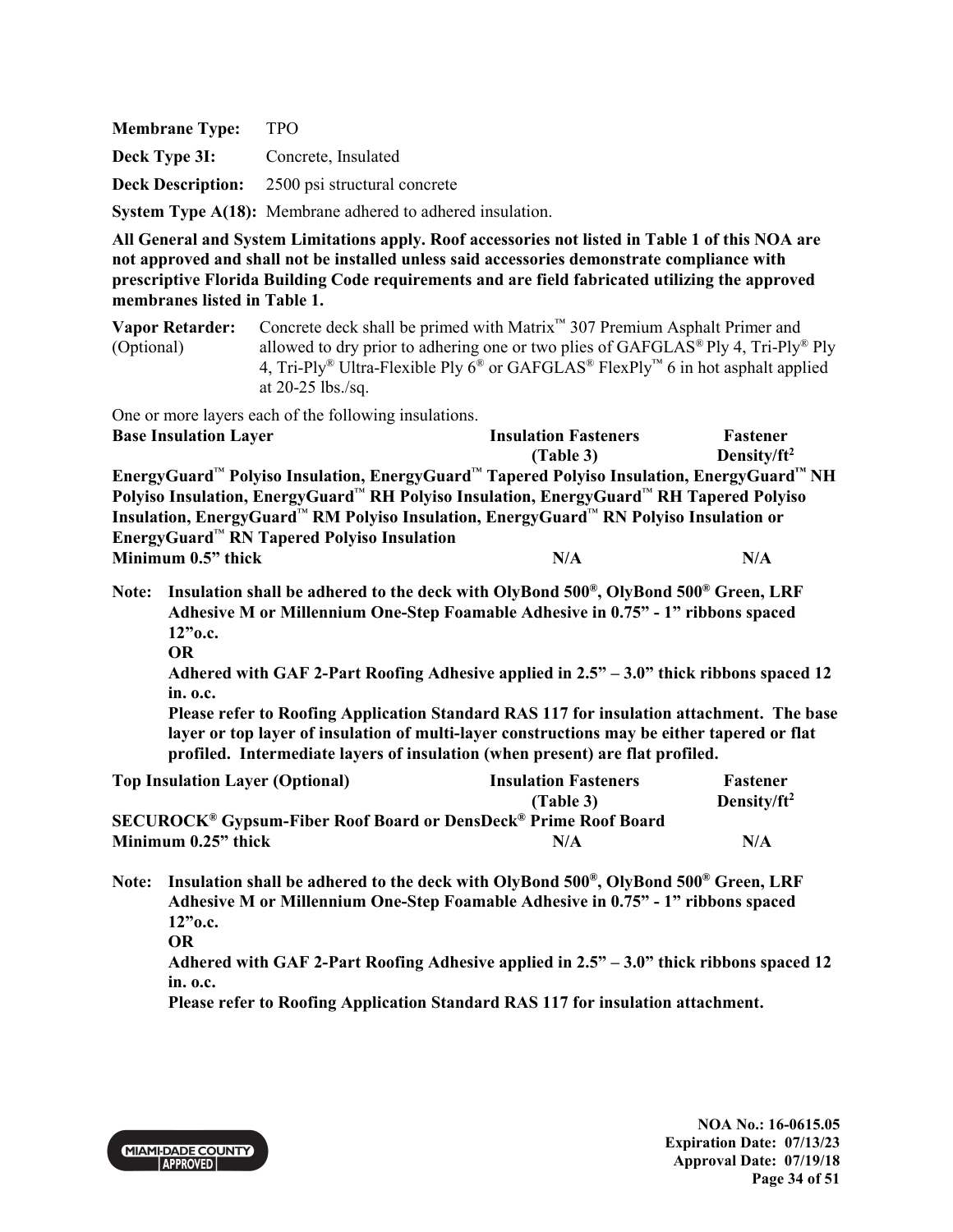| <b>Membrane:</b>         | EverGuard® TPO FB Ultra or EverGuard Extreme® TPO FB Ultra adhered with<br>LRF Adhesive O or LRF Adhesive M applied in $0.75^{\prime\prime} - 1.0^{\prime\prime}$ ribbons spaced 4"<br>o.c. for full coverage.<br>OR.                                                                                                                                                                              |
|--------------------------|----------------------------------------------------------------------------------------------------------------------------------------------------------------------------------------------------------------------------------------------------------------------------------------------------------------------------------------------------------------------------------------------------|
|                          | Adhered in GAF 2-Part Roofing Adhesive applied in "spatter pattern" at 3.75 lbs./sq.<br>or OlyBond 500 applied in a spatter pattern at 0.318 gal./sq.<br>The laps are heat welded a minimum $1-1/2$ " width for automatic machine<br>welding. Weld width shall be a minimum 2" in width for hand welding. The<br>membrane is then rolled with a water filled roller weighing a minimum of 250 lbs. |
| Surfacing:<br>(Optional) | Chosen components must be applied according to manufacturer's application<br>instructions. Any coating listed below used as a surfacing, must be listed within<br>a current NOA.                                                                                                                                                                                                                   |
| 1.                       | Topcoat <sup>®</sup> Membrane, Topcoat <sup>®</sup> MB Plus (to be used as a primer with Topcoat <sup>®</sup> Membrane)<br>or Topcoat <sup>®</sup> Surface Seal SB applied at 1 to 1.5 gal./sq.                                                                                                                                                                                                    |

## **Maximum Design**

**Pressure:** -180 psf. (See General Limitation #9)

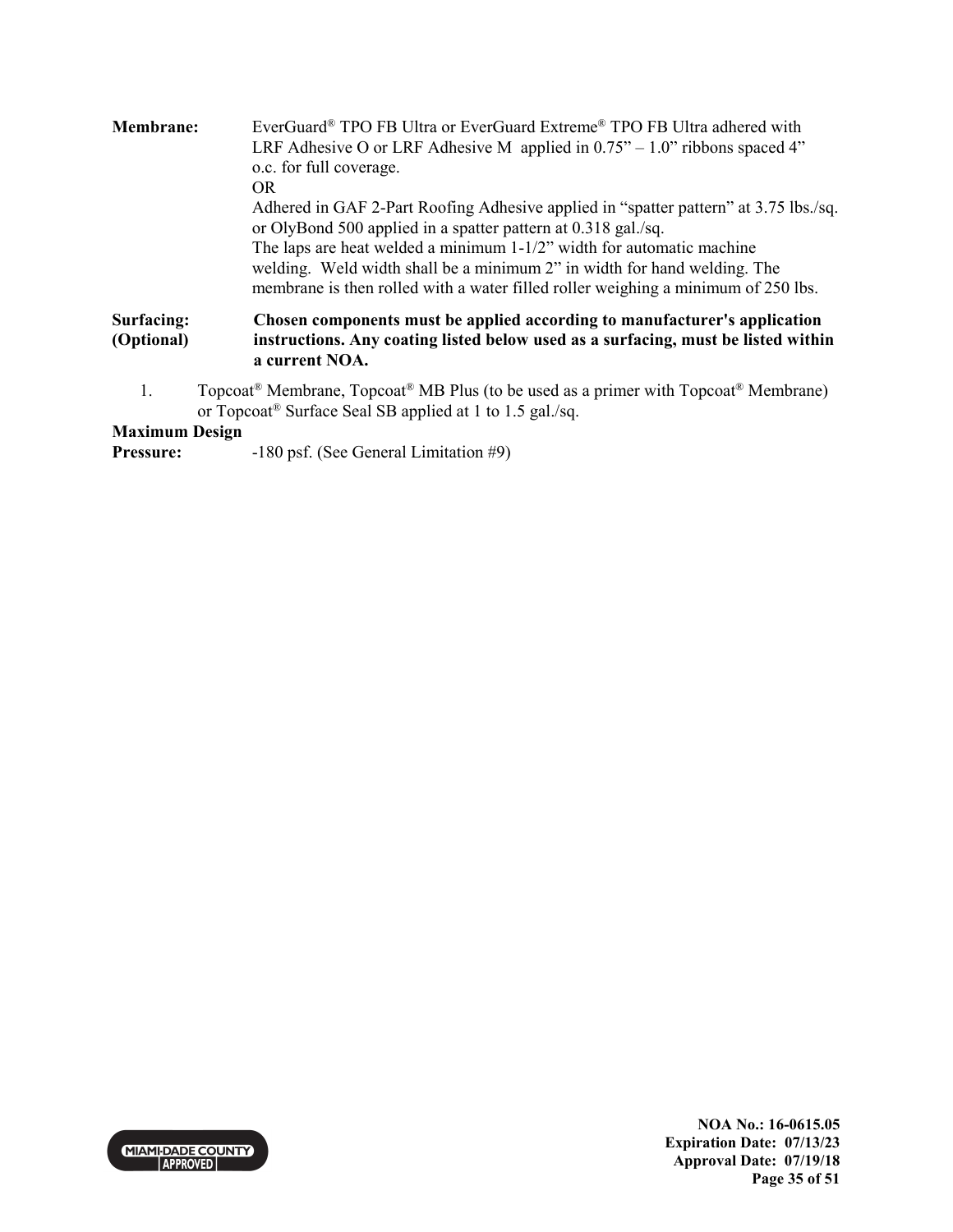**Membrane Type:** TPO **Deck Type 3I:** Concrete, Insulated **Deck Description:** 2500 psi structural concrete **System Type A(19):** Membrane adhered to adhered insulation.

**All General and System Limitations apply. Roof accessories not listed in Table 1 of this NOA are not approved and shall not be installed unless said accessories demonstrate compliance with prescriptive Florida Building Code requirements and are field fabricated utilizing the approved membranes listed in Table 1.**

**Vapor Retarder:** Concrete deck shall be primed with Matrix™ 307 Premium Asphalt Primer and (Optional) allowed to dry prior to adhering one or two plies of GAFGLAS® Ply 4, Tri-Ply® Ply 4, Tri-Ply<sup>®</sup> Ultra-Flexible Ply  $6^{\circledast}$  or GAFGLAS<sup>®</sup> FlexPly<sup>™</sup> 6 in hot asphalt applied at 20-25 lbs./sq.

One or more layers each of the following insulations.

| <b>Insulation Layer</b>                                                                      | <b>Insulation Fasteners</b> | <b>Fastener</b> |
|----------------------------------------------------------------------------------------------|-----------------------------|-----------------|
|                                                                                              | (Table 3)                   | Density/ $ft^2$ |
| <b>SECUROCK<sup>®</sup> Gypsum-Fiber Roof Board or DensDeck<sup>®</sup> Prime Roof Board</b> |                             |                 |
| Minimum 0.25" thick                                                                          | N/A                         | N/A             |

- **Note: Insulation shall be adhered to the deck with OlyBond 500® , OlyBond 500® Green, LRF Adhesive M or Millennium One-Step Foamable Adhesive in 0.75" - 1" ribbons spaced 12"o.c.** 
	- **OR**

**Adhered with GAF 2-Part Roofing Adhesive applied in 2.5" – 3.0" thick ribbons spaced 12 in. o.c.** 

 **Please refer to Roofing Application Standard RAS 117 for insulation attachment.** 

**Membrane:** EverGuard® TPO FB Ultra or EverGuard Extreme® TPO FB Ultra adhered with LRF Adhesive O or LRF Adhesive M applied in  $0.75^{\prime\prime} - 1.0^{\prime\prime}$  ribbons spaced 4" o.c. for full coverage. OR Adhered in GAF 2-Part Roofing Adhesive applied in "spatter pattern" at 3.75 lbs./sq. or OlyBond 500 applied in a spatter pattern at 0.318 gal./sq. The laps are heat welded a minimum 1-1/2" width for automatic machine welding. Weld width shall be a minimum 2" in width for hand welding. The membrane is then rolled with a water filled roller weighing a minimum of 250 lbs. **Surfacing: (Optional) Chosen components must be applied according to manufacturer's application instructions. Any coating listed below used as a surfacing, must be listed within a current NOA.** 

1. Topcoat<sup>®</sup> Membrane, Topcoat<sup>®</sup> MB Plus (to be used as a primer with Topcoat<sup>®</sup> Membrane) or Topcoat® Surface Seal SB applied at 1 to 1.5 gal./sq.

## **Maximum Design**

**Pressure:** -195 psf. (See General Limitation #9)

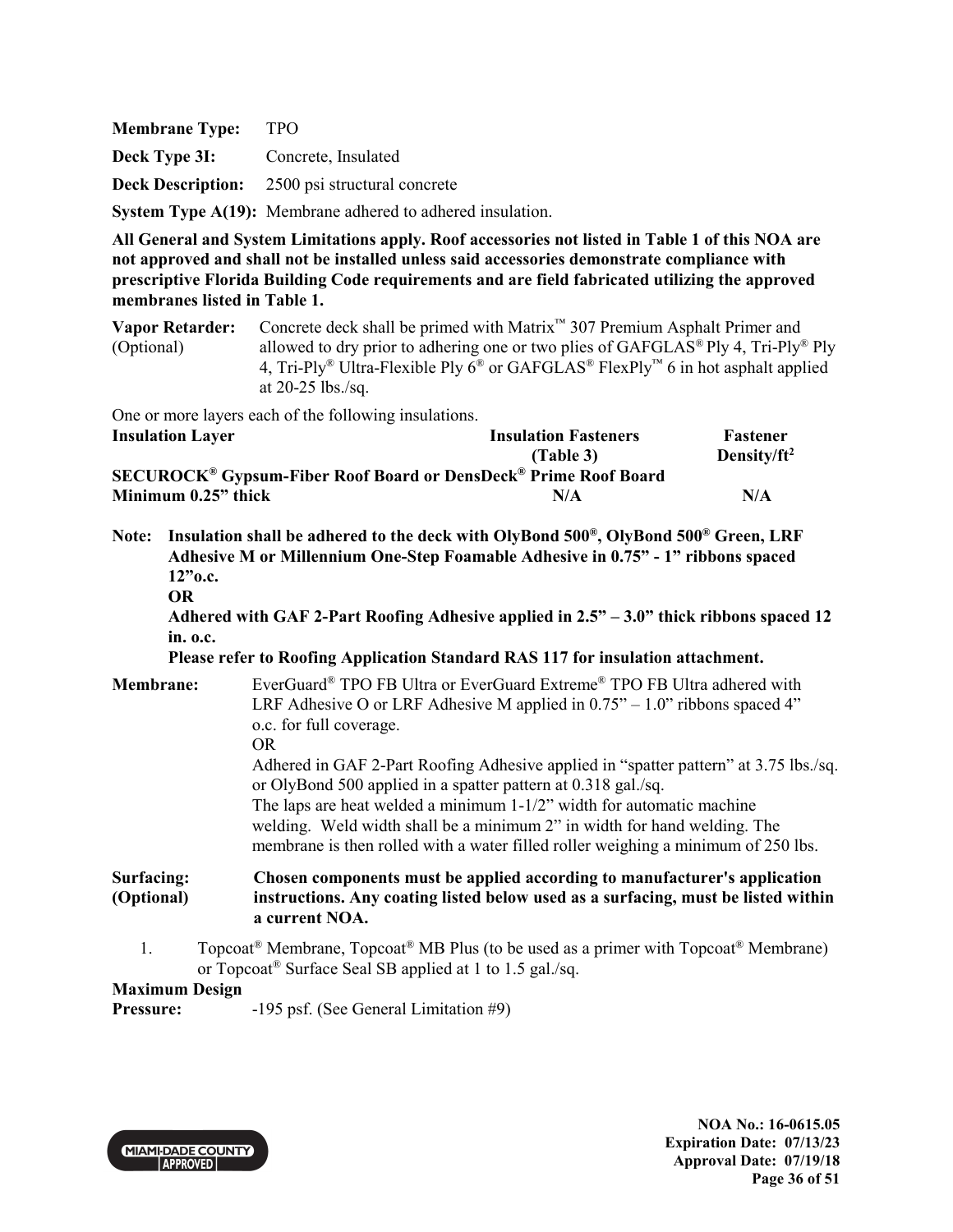| <b>Membrane Type:</b> | Single Ply, TPO                                                                                                                                               |
|-----------------------|---------------------------------------------------------------------------------------------------------------------------------------------------------------|
| Deck Type 3I:         | Concrete Insulated                                                                                                                                            |
|                       | <b>Deck Description:</b> 2500 psi structural concrete                                                                                                         |
| <b>System Type C:</b> | All insulation is loose laid with preliminary attachment to roof deck. Membrane is<br>subsequently mechanically fastened through insulation to the roof deck. |

One or more layers of any of the following insulations.

| <b>Base Insulation Layer</b>                                                                                                                                                                                                                                                                                                                                                                   | <b>Insulation Fasteners</b><br>(Table 3) | Fastener<br>Density/ft <sup>2</sup>        |
|------------------------------------------------------------------------------------------------------------------------------------------------------------------------------------------------------------------------------------------------------------------------------------------------------------------------------------------------------------------------------------------------|------------------------------------------|--------------------------------------------|
| EnergyGuard™ Polyiso Insulation, EnergyGuard™ NH Polyiso Insulation, EnergyGuard™ RA<br>Polyiso Insulation, EnergyGuard™ RH Polyiso Insulation, EnergyGuard™ RN Polyiso Insulation,<br>EnergyGuard <sup>™</sup> Ultra Polyiso Insulation, EnergyGuard™ NH Ultra Polyiso Insulation,                                                                                                            |                                          |                                            |
| Minimum 0.5" thick                                                                                                                                                                                                                                                                                                                                                                             | N/A                                      | N/A                                        |
| <b>Top Insulation Layer (Optional)</b>                                                                                                                                                                                                                                                                                                                                                         | <b>Insulation Fasteners</b><br>(Table 3) | <b>Fastener</b><br>Density/ft <sup>2</sup> |
| Structodek <sup>®</sup> High Density Fiberboard Roof Insulation, EnergyGuard™ HD Polyiso Insulation,<br>EnergyGuard™ HD Plus Polyiso Insulation, EnergyGuard™ NH HD Polyiso Insulation,<br>EnergyGuard™ NH HD Plus Polyiso Insulation, EnergyGuard™ RH HD Polyiso Insulation,<br>DensDeck® Roof Board, Securock® Gypsum-Fiber Roof Board, Securock® Glass-Mat Roof Board<br>Minimum 0.5" thick | N/A                                      | N/A                                        |

**Insulation Note: All insulation layers shall be simultaneously, preliminarily secured with the RhinoBond® membrane fasteners installed as described below for membrane attachment. Please refer to Roofing Application Standard RAS 117 for insulation attachment requirements.** 

**RhinoBond® Tread Safe Plate Note: The total insulation thickness shall be 2.0" minimum when using Drill-Tec™ RhinoBond® TPO XHD Tread Safe Plates. A 5/8" diameter pilot hole is required when using Drill-Tec™ RhinoBond® TPO XHD Tread Safe Plates with wood fiber or gypsum top layer insulation.**

**Membrane:** EverGuard<sup>®</sup> TPO or EverGuard<sup>®</sup> Extreme<sup>®</sup> TPO is secured with Drill-Tec<sup>™</sup> RhinoBond® TPO XHD Plates or Drill-Tec™ RhinoBond® TPO XHD Tread Safe Plates and Drill-Tec<sup>™</sup> #14 fasteners. Stress plates and fasteners are placed on a 24" x 24″ grid and fasteners are driven through the insulation and into the roof deck. The roof cover is bonded to stress plates using the RhinoBond® Portable Bonding Tool per manufacturer's installation instructions. Weighted cooling magnets are placed over the bonded membrane/plates for a minimum of 45 seconds. Side laps are minimum 3″ wide and sealed with minimum 1.5″ wide heat welds for automatic machine welding. Weld width shall be minimum 2" for hand welding.



**NOA No.: 16-0615.05 Expiration Date: 07/13/23 Approval Date: 07/19/18 Page 37 of 51**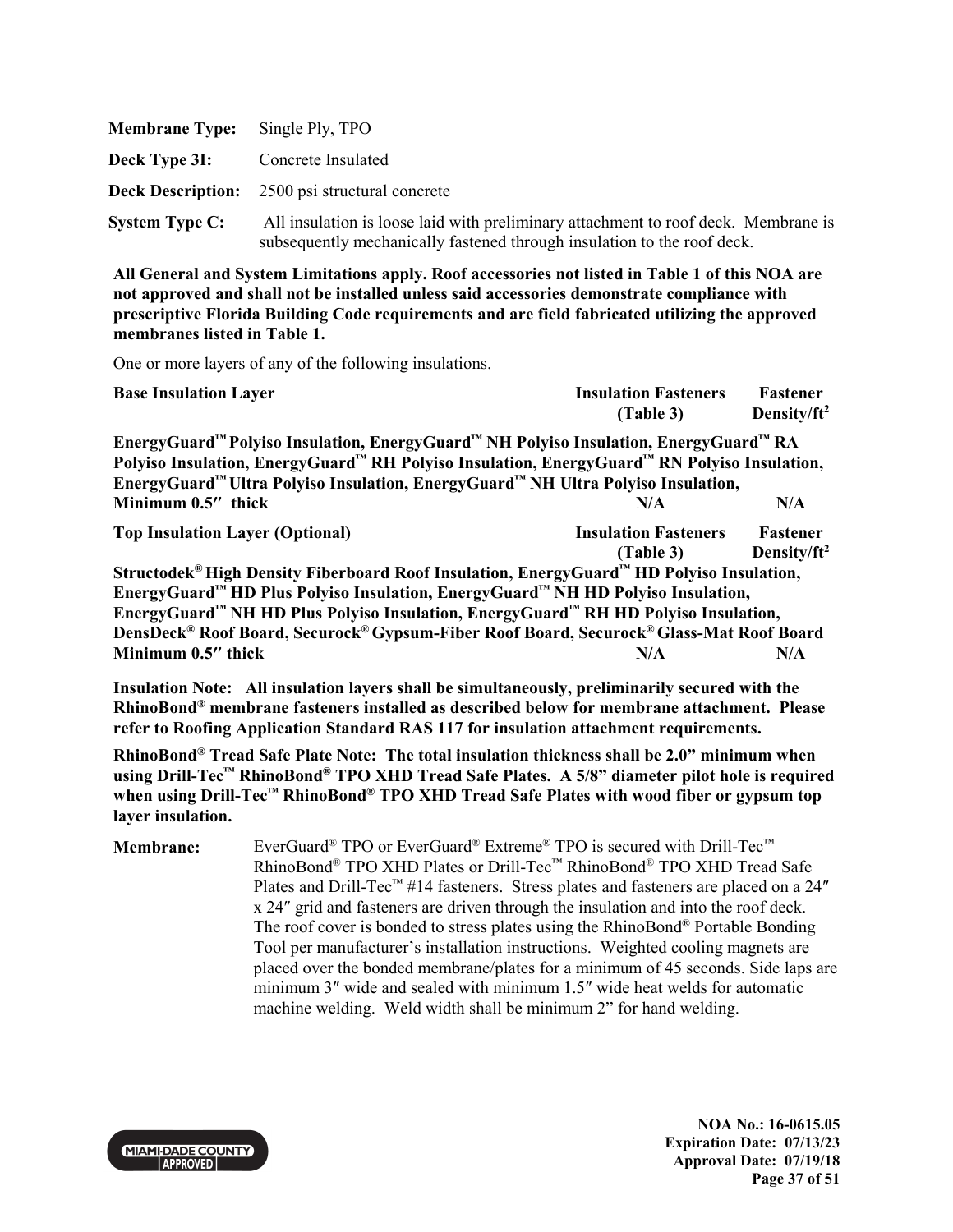#### **Surfacing: (Optional) Chosen components must be applied in accordance with manufacturer's application instructions. Any coating listed below used as a surfacing must be listed within a current NOA.**

- 1. Topcoat® Membrane applied at 1 to 1.5 gal./sq.
- 2. Topcoat<sup>®</sup> TPO Red Primer applied at 0.5 gal./sq. prior to applying Topcoat<sup>®</sup> Membrane.

## **Maximum Design**

**Pressure:**  $-60 \text{ psf.}$  (See General limitation #7)



**NOA No.: 16-0615.05 Expiration Date: 07/13/23 Approval Date: 07/19/18 Page 38 of 51**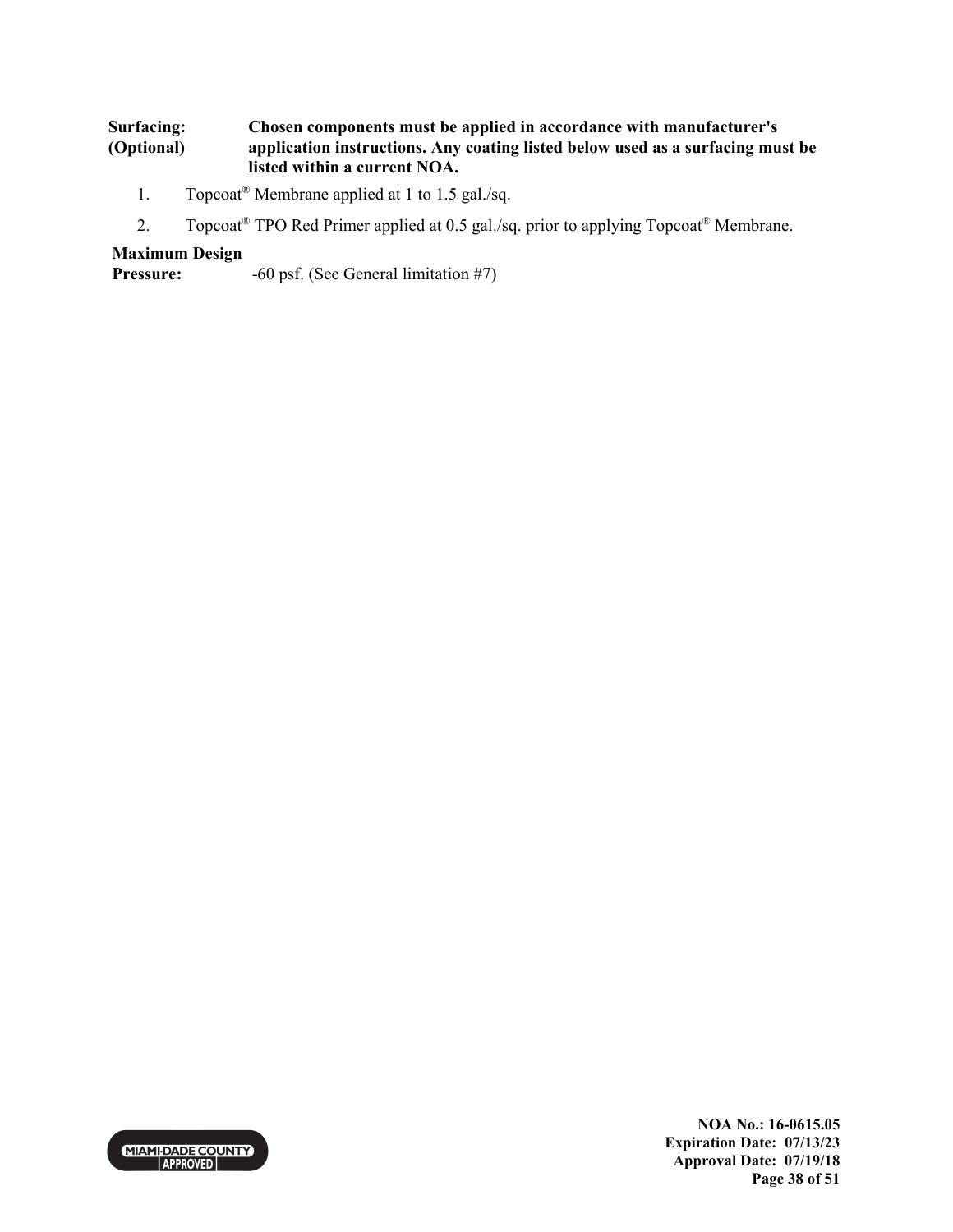**Deck Type 3I:** Concrete, Insulated

**Deck Description:** 2500 psi structural concrete

**System Type D(1):** Membrane mechanically attached over preliminary fastened insulation.

**Vapor Retarder:** Concrete deck shall be primed with Matrix™ 307 Premium Asphalt Primer and (Optional) allowed to dry prior to adhering one or two plies of GAFGLAS<sup>®</sup> Ply 4, Tri-Ply<sup>®</sup> Ply 4, Tri-Ply<sup>®</sup> Ultra-Flexible Ply  $6^®$  or GAFGLAS<sup>®</sup> FlexPly<sup>™</sup> 6 in hot asphalt applied at 20-25 lbs./sq.

**All General and System Limitations apply. Roof accessories not listed in Table 1 of this NOA are not approved and shall not be installed unless said accessories demonstrate compliance with prescriptive Florida Building Code requirements and are field fabricated utilizing the approved membranes listed in Table 1.**

One or more layers of any of the following insulations. **Insulation Layer Insulation Fasteners** 

|                                                                                      | т аэгенег            |
|--------------------------------------------------------------------------------------|----------------------|
| (Table 3)                                                                            | Density/ $ft^2$      |
| EnergyGuard™ Polyiso Insulation, EnergyGuard™ NH Polyiso Insulation, EnergyGuard™ RH |                      |
|                                                                                      |                      |
| N/A                                                                                  | N/A                  |
|                                                                                      | Thoulation Tasteners |

**Note: Insulation is preliminary attached, at a minimum application rate of two fasteners per board for insulation boards having no dimension greater than 4 ft., and four fasteners for any insulation board having no dimension greater than 8 ft. OR** 

**All insulation shall be adhered to the deck in full mopping of approved asphalt within the EVT range and at a rate of 20-40 lbs./100 ft<sup>2</sup> . Please refer to Roofing Application Standard RAS 117 for insulation attachment**

| <b>Membrane:</b>     | EverGuard <sup>®</sup> TPO or EverGuard Extreme TPO attached to the deck through the<br>preliminary attached insulation as specified below.                                                                                                                                                                                                                                                                                                  |
|----------------------|----------------------------------------------------------------------------------------------------------------------------------------------------------------------------------------------------------------------------------------------------------------------------------------------------------------------------------------------------------------------------------------------------------------------------------------------|
| <b>Fastening #1:</b> | Membrane is mechanically attached using Drill-Tec™ #14 Fasteners and Drill-<br>Tec <sup>™</sup> 2 3/8 in. Barbed XHD Plates, Drill-Tec <sup>™</sup> 2" Double Barbed XHD Plates or<br>Drill-Tec <sup>™</sup> Eyehook Accuseam Plates spaced 6" o.c. within minimum 6" wide<br>laps. Laps are spaced at maximum 114" o.c. and sealed with a minimum 1.5" wide<br>heat weld.<br>(Maximum Design Pressure -52.5 psf. See General Limitation #7) |
| <b>Fastening #2:</b> | Membrane is mechanically attached using Drill-Tec™#14 Fasteners and Drill-<br>Tec <sup><math>m</math></sup> 2 in. Double Barbed Steel Plates spaced 6" o.c. within minimum 5" wide<br>laps. Laps are spaced at maximum 114" o.c. and sealed with a minimum 5" wide<br>heat weld.                                                                                                                                                             |

 *(Maximum Design Pressure –75 psf. See General Limitation #7)* 



**Fastener**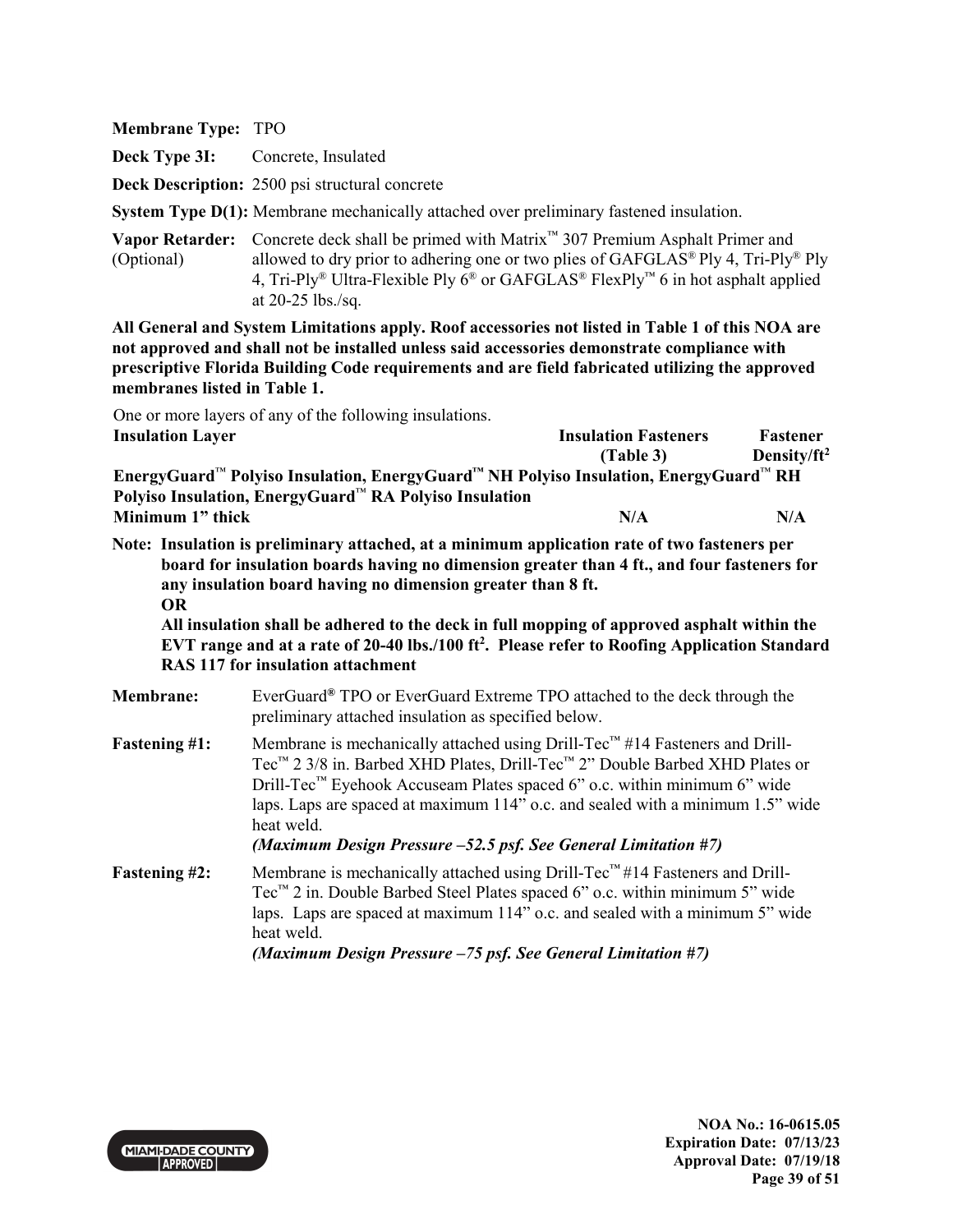#### **Surfacing: (Optional) Chosen components must be applied according to manufacturer's application instructions. Any coating listed below used as a surfacing, must be listed within a current NOA.**

1. Topcoat<sup>®</sup> Membrane, Topcoat<sup>®</sup> MB Plus (to be used as a primer with Topcoat<sup>®</sup> Membrane) or Topcoat® Surface Seal SB applied at 1 to 1.5 gal./sq.

## **Maximum Design**

**Pressure:** See Fastening Options Above



**NOA No.: 16-0615.05 Expiration Date: 07/13/23 Approval Date: 07/19/18 Page 40 of 51**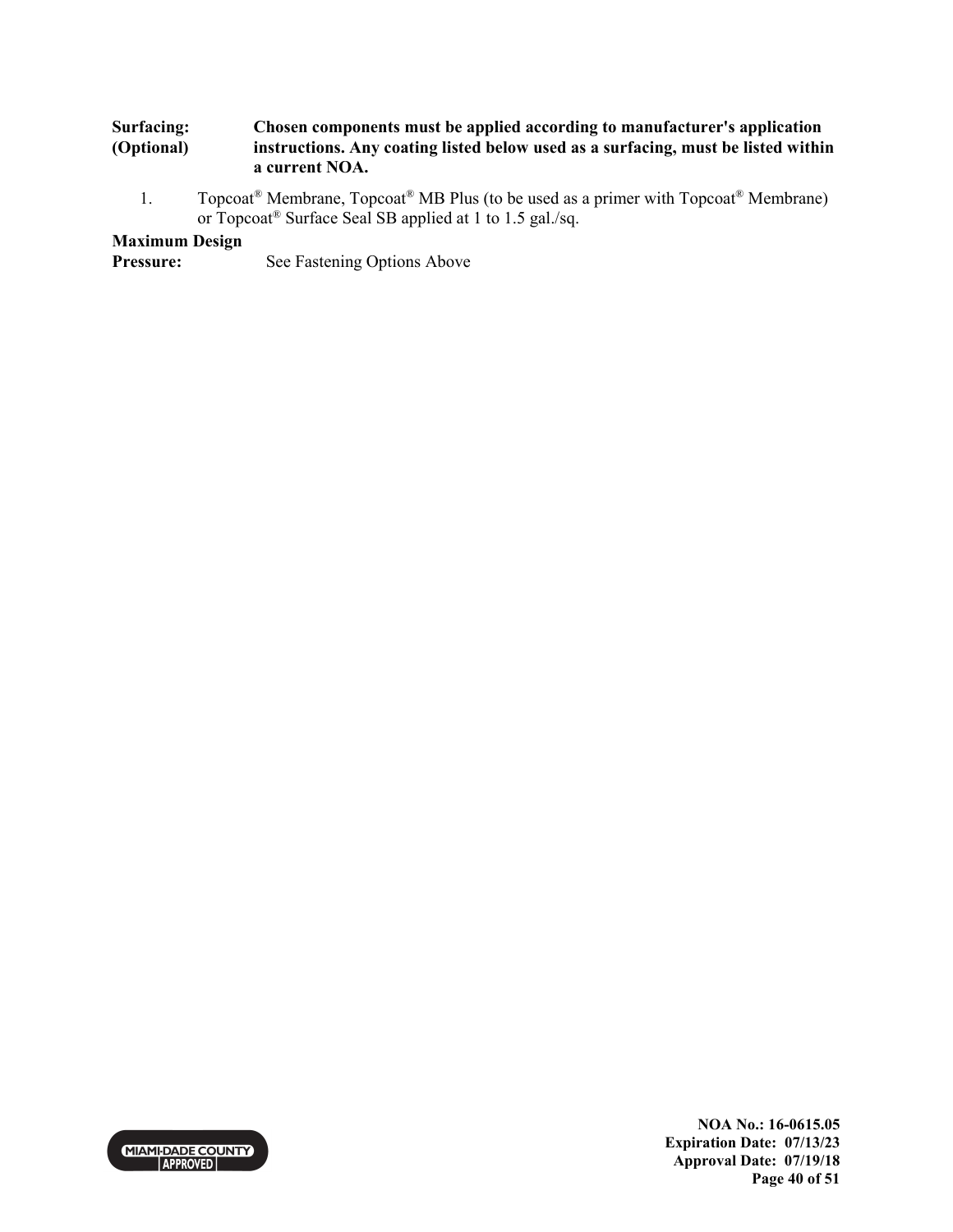**Deck Type 3I:** Concrete, Insulated

**Deck Description:** 2500 psi structural concrete

**System Type D(2):** Membrane mechanically attached over preliminary fastened insulation.

**All General and System Limitations apply. Roof accessories not listed in Table 1 of this NOA are not approved and shall not be installed unless said accessories demonstrate compliance with prescriptive Florida Building Code requirements and are field fabricated utilizing the approved membranes listed in Table 1.**

One or more layers of any of the following insulations.

**Vapor Retarder:** Concrete deck shall be primed with Matrix™ 307 Premium Asphalt Primer and (Optional) allowed to dry prior to adhering one or two plies of GAFGLAS<sup>®</sup> Ply 4, Tri-Ply<sup>®</sup> Ply 4, Tri-Ply<sup>®</sup> Ultra-Flexible Ply  $6^{\circledast}$  or GAFGLAS<sup>®</sup> FlexPly<sup>™</sup> 6 in hot asphalt applied at 20-25 lbs./sq.

| <b>Insulation Layer</b>                                                                                                  | <b>Insulation Fasteners</b> | Fastener                |
|--------------------------------------------------------------------------------------------------------------------------|-----------------------------|-------------------------|
|                                                                                                                          | (Table 3)                   | Density/ft <sup>2</sup> |
| EnergyGuard <sup>™</sup> Polyiso Insulation, EnergyGuard <sup>™</sup> NH Polyiso Insulation, EnergyGuard <sup>™</sup> RH |                             |                         |
| Polyiso Insulation, EnergyGuard™ RA Polyiso Insulation                                                                   |                             |                         |
| Minimum 1.5" thick                                                                                                       | N/A                         | N/A                     |

**Note: Insulation is preliminary attached, at a minimum application rate of two fasteners per board for insulation boards having no dimension greater than 4 ft., and four fasteners for any insulation board having no dimension greater than 8 ft. OR** 

**All insulation shall be adhered to the deck in full mopping of approved asphalt within the EVT range and at a rate of 20-40 lbs./100 ft<sup>2</sup> . Please refer to Roofing Application Standard RAS 117 for insulation attachment.**

| <b>Membrane:</b>     | EverGuard <sup>®</sup> TPO, EverGuard Extreme <sup>®</sup> TPO, EverGuard <sup>®</sup> TPO FB Ultra or<br>EverGuard Extreme <sup>®</sup> TPO FB Ultra attached through the preliminary attached<br>insulation as specified below.                                                                                                                                                                                                                            |
|----------------------|--------------------------------------------------------------------------------------------------------------------------------------------------------------------------------------------------------------------------------------------------------------------------------------------------------------------------------------------------------------------------------------------------------------------------------------------------------------|
| <b>Fastening #1:</b> | Membrane is mechanically attached using Drill-Tec <sup>™</sup> #14 Fasteners and Drill-Tec <sup>™</sup><br>2 3/4 in. Barbed SXHD Plates spaced 12" o.c. within minimum 6" wide laps. Laps<br>are spaced at maximum 114" o.c. and sealed with a minimum 1.5" wide heat weld.<br>(Maximum Design Pressure -45 psf. See General Limitation #7)                                                                                                                  |
| <b>Fastening #2:</b> | Membrane is mechanically attached using Drill-Tec™ #14 Fasteners and Drill-Tec™<br>2 3/4 in. Barbed SXHD Plates spaced 6" o.c. within minimum 6" wide laps. Laps<br>are spaced at maximum 114" o.c. and sealed with a minimum 1.5" wide heat weld.<br>(Maximum Design Pressure –60 psf. See General Limitation #7)                                                                                                                                           |
| <b>Fastening #3:</b> | Membrane is mechanically attached using Drill-Tec <sup>TM</sup> #14 Fasteners and Drill-Tec <sup>TM</sup><br>2 in. Double Barbed Steel Plates, Drill-Tec <sup>™</sup> 2 3/8 in. Barbed XHD Plates or Drill-<br>Tec <sup>™</sup> Eyehook Accuseam Plates spaced 6" o.c. within minimum 6" wide laps. Laps<br>are spaced at maximum 91.5" o.c. and sealed with a minimum 1.75" wide heat weld.<br>(Maximum Design Pressure -60 psf. See General Limitation #7) |

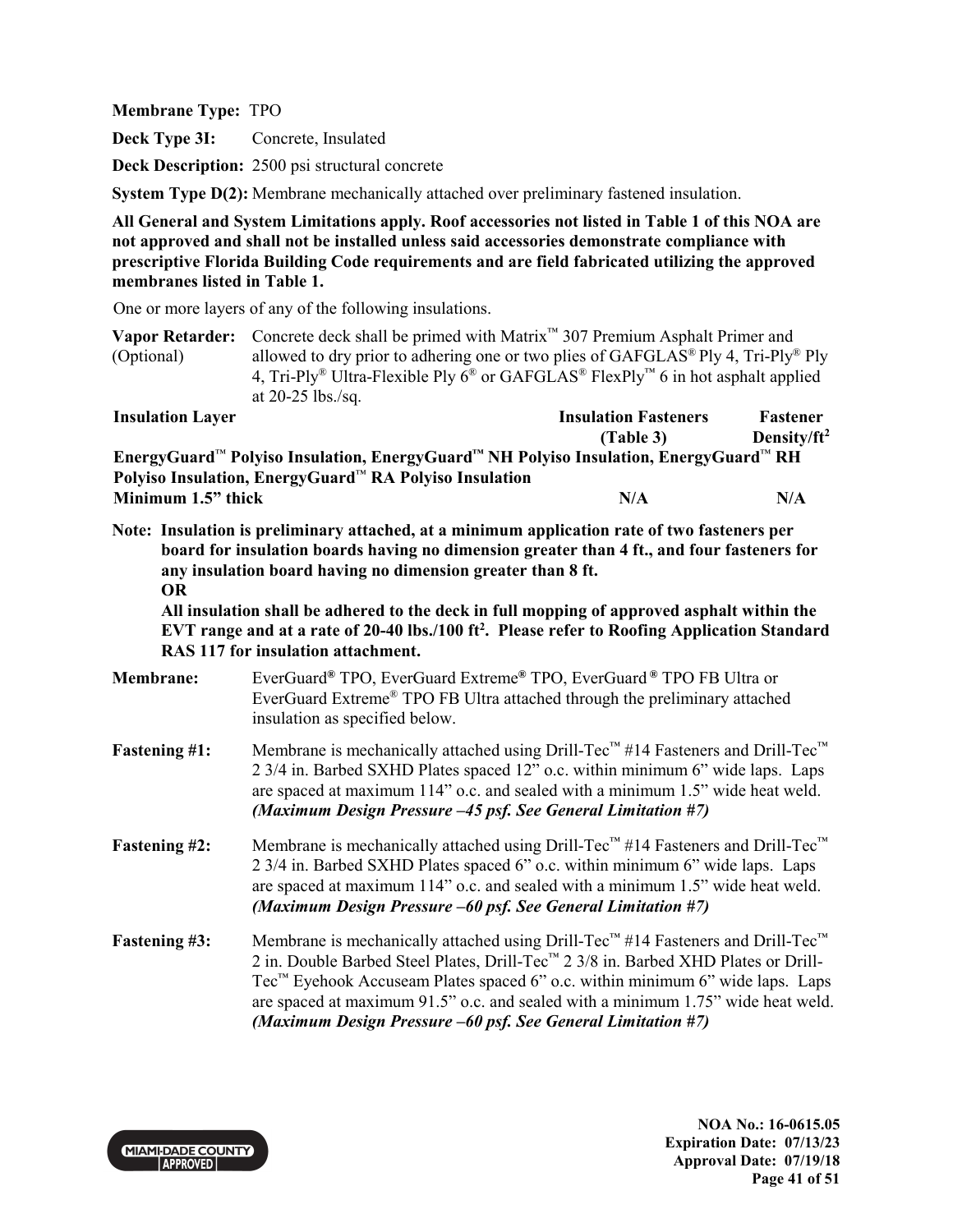#### **Surfacing: (Optional) Chosen components must be applied according to manufacturer's application instructions. Any coating listed below used as a surfacing, must be listed within a current NOA.**

1. Topcoat<sup>®</sup> Membrane, Topcoat<sup>®</sup> MB Plus (to be used as a primer with Topcoat<sup>®</sup> Membrane) or Topcoat® Surface Seal SB applied at 1 to 1.5 gal./sq.

## **Maximum Design**

**Pressure:** See Fastening Options Above



**NOA No.: 16-0615.05 Expiration Date: 07/13/23 Approval Date: 07/19/18 Page 42 of 51**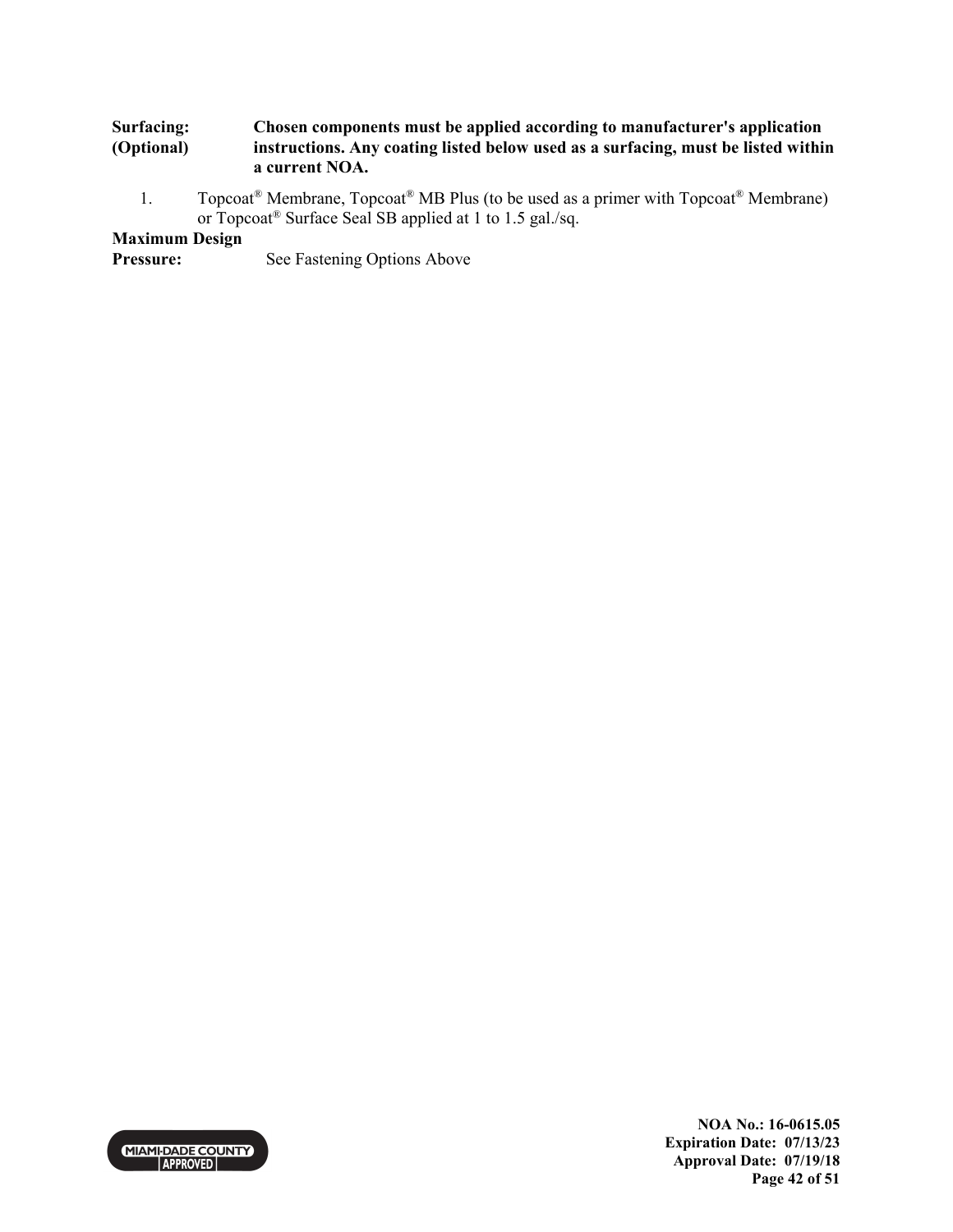**Deck Type 3I:** Concrete, Non-Insulated

**Deck Description:** 2500 psi structural concrete

**System Type F(1):** Membrane adhered directly to deck.

**All General and System Limitations apply. Roof accessories not listed in Table 1 of this NOA are not approved and shall not be installed unless said accessories demonstrate compliance with prescriptive Florida Building Code requirements and are field fabricated utilizing the approved membranes listed in Table 1.**

**Membrane:** EverGuard<sup>®</sup> TPO FB Ultra adhered to structural concrete deck.

**Fastening:** Membrane is fully adhered to a structural concrete deck with EverGuard**®** WB181 Bonding Adhesive roller applied to the concrete at the rate of 0.84 gallons per square or (0.34 Liter/meter squared). Then the fleece back membrane is rolled into the wet adhesive. The laps are heat welded a minimum 1-1/2" width for automatic machine welding. Weld width shall be a minimum 2" in width for hand welding. The membrane is then rolled with a water filled roller weighing a minimum of 250 lbs.

#### **Surfacing: (Optional) Chosen components must be applied according to manufacturer's application instructions. Any coating listed below used as a surfacing, must be listed within a current NOA.**

1. Topcoat<sup>®</sup> Membrane, Topcoat<sup>®</sup> MB Plus (to be used as a primer with Topcoat<sup>®</sup> Membrane) or Topcoat® Surface Seal SB applied at 1 to 1.5 gal./sq.

## **Maximum Design**

**Pressure:** -300 psf. (See General Limitation #9)

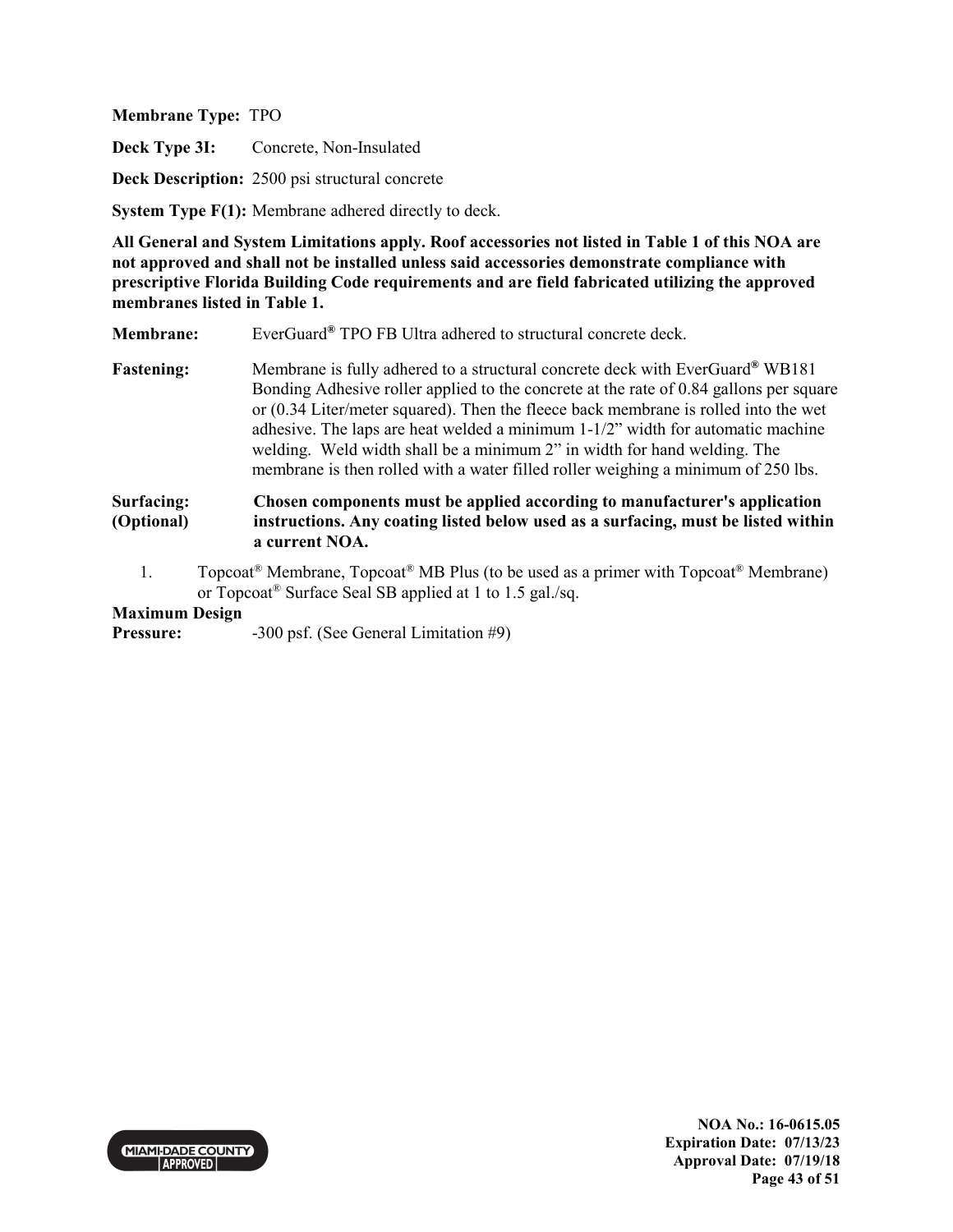| <b>Membrane Type: TPO</b> |                                                                          |
|---------------------------|--------------------------------------------------------------------------|
|                           | <b>Deck Type 3I:</b> Concrete, Non-Insulated                             |
|                           | <b>Deck Description:</b> 2500 psi structural concrete                    |
|                           | <b>System Type <math>F(2)</math>:</b> Membrane adhered directly to deck. |

**Membrane:** One ply of EverGuard® TPO FB Ultra or EverGuard Extreme® TPO FB Ultra adhered with LRF Adhesive O applied in 1" wide beads spaced 6" o.c. or OlyBond 500 applied in a spatter pattern at 0.318 gal./sq. The laps are heat welded a minimum 1-1/2" width for automatic machine welding. Weld width shall be a minimum 2" in width for hand welding. The membrane is then rolled with a water filled roller weighing a minimum of 250 lbs.

#### **Surfacing: (Optional) Chosen components must be applied according to manufacturer's application instructions. Any coating listed below used as a surfacing, must be listed within a current NOA.**

1. Topcoat® Membrane, Topcoat® MB Plus (to be used as a primer with Topcoat® Membrane) or Topcoat® Surface Seal SB applied at 1 to 1.5 gal./sq.

## **Maximum Design**

**Pressure:** -502.5 psf. (See General Limitation #9)

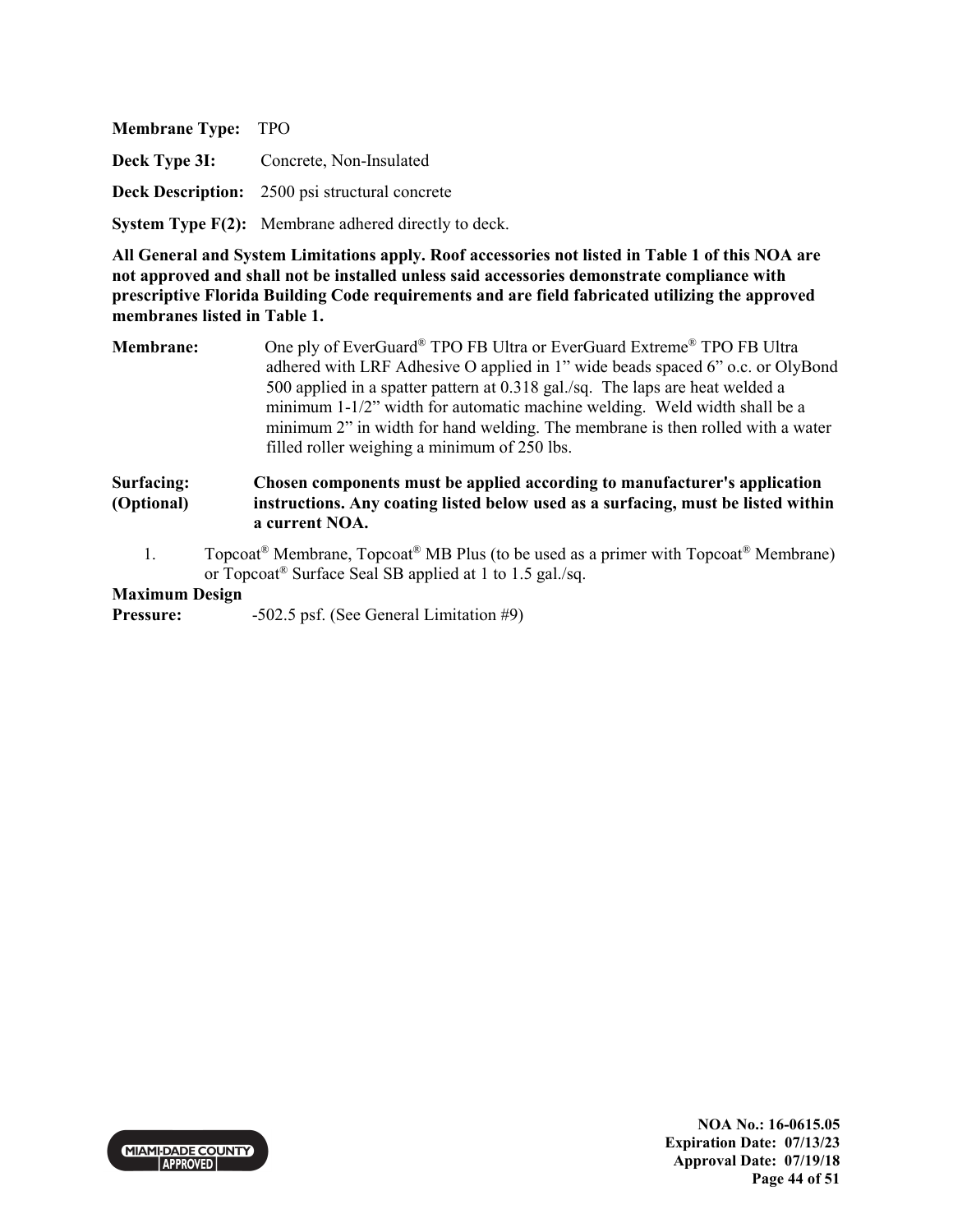**Deck Type 3I:** Concrete, Non-Insulated

**Deck Description:** 2500 psi structural concrete

**System Type F(3):** Membrane adhered directly to deck.

**All General and System Limitations apply. Roof accessories not listed in Table 1 of this NOA are not approved and shall not be installed unless said accessories demonstrate compliance with prescriptive Florida Building Code requirements and are field fabricated utilizing the approved membranes listed in Table 1.**

**Membrane:** One ply of EverGuard® TPO FB Ultra or EverGuard Extreme® TPO FB Ultra adhered with LRF Adhesive M applied in 1" wide beads spaced 6" o.c. The laps are heat welded a minimum 1-1/2" width for automatic machine welding. Weld width shall be a minimum 2" in width for hand welding. The membrane is then rolled with a water filled roller weighing a minimum of 250 lbs.

**Surfacing: (Optional) Chosen components must be applied according to manufacturer's application instructions. Any coating listed below used as a surfacing, must be listed within a current NOA.** 

1. Topcoat® Membrane, Topcoat® MB Plus (to be used as a primer with Topcoat® Membrane) or Topcoat® Surface Seal SB applied at 1 to 1.5 gal./sq.

### **Maximum Design**

**Pressure:** -502.5 psf. (See General Limitation #9)

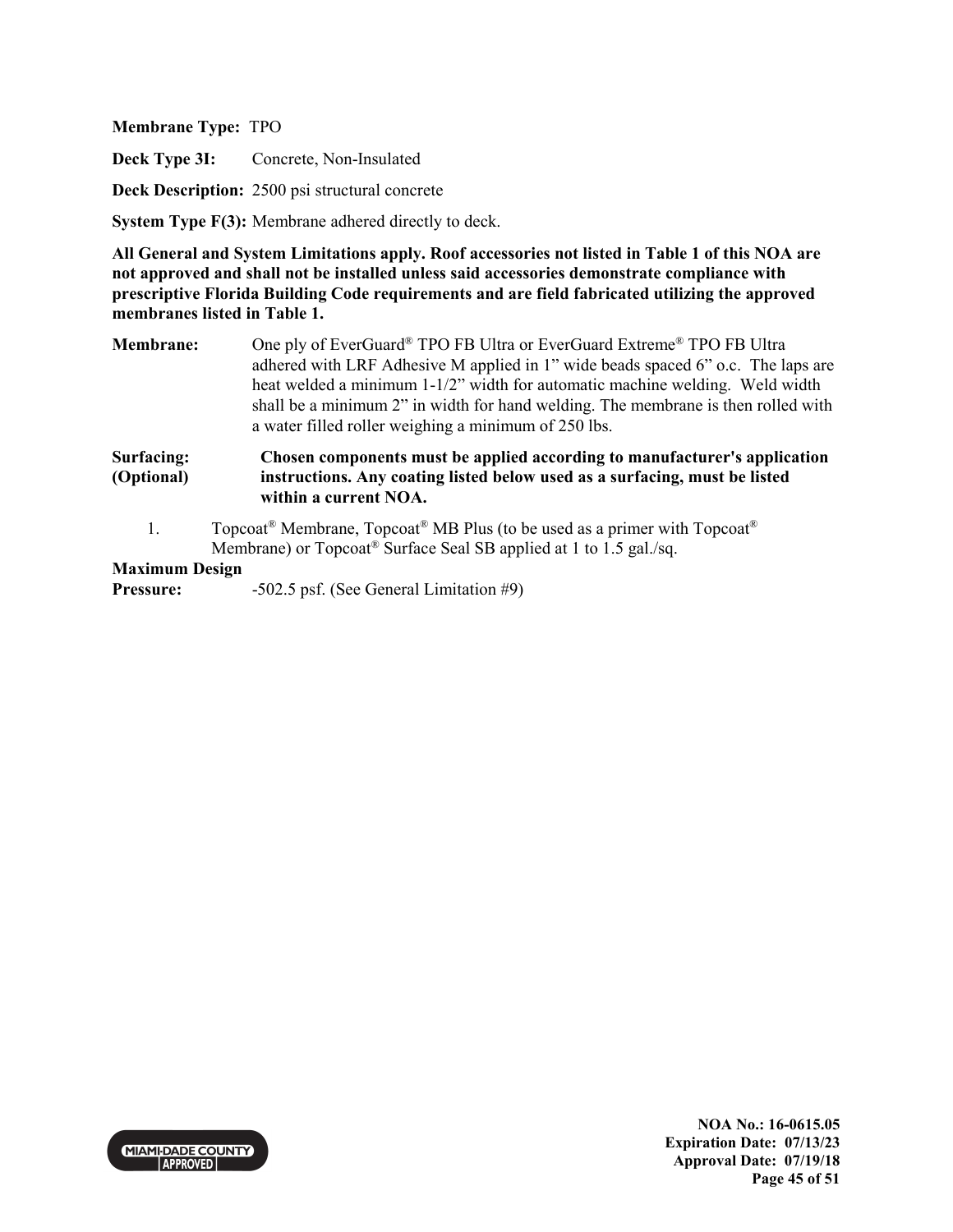**Deck Type 3I:** Concrete, Non-Insulated

**Deck Description:** 2500 psi structural concrete

**System Type F(4):** Membrane adhered directly to deck.

**All General and System Limitations apply. Roof accessories not listed in Table 1 of this NOA are not approved and shall not be installed unless said accessories demonstrate compliance with prescriptive Florida Building Code requirements and are field fabricated utilizing the approved membranes listed in Table 1.**

**Vapor Retarder:** Concrete deck shall be primed with Matrix™ 307 Premium Asphalt Primer and (Optional) allow to dry prior to adhering one or two plies of GAFGLAS<sup>®</sup> Ply 4, Tri-Ply<sup>®</sup> Ply 4 or GAFGLAS® FlexPly™ 6 in hot asphalt applied at 20-25 lbs./sq.

- **Note: If the optional vapor barrier is not present the concrete deck shall be primed with ASTM D 41 asphalt primer (Matrix™ 307 Premium Asphalt Primer) and allowed to dry prior to application of membrane.**
- **Membrane:** One ply of EverGuard® TPO FB Ultra or EverGuard Extreme® TPO FB Ultra fully adhered in approved asphalt at an application rate of 20-40 lbs./sq. The laps are heat welded a minimum 1-1/2" width for automatic machine welding. Weld width shall be a minimum 2" in width for hand welding. The membrane is then rolled with a water filled roller weighing a minimum of 250 lbs.
- **Surfacing: (Optional) Chosen components must be applied according to manufacturer's application instructions. Any coating listed below used as a surfacing, must be listed within a current NOA.** 
	- 1. Topcoat<sup>®</sup> Membrane, Topcoat<sup>®</sup> MB Plus (to be used as a primer with Topcoat<sup>®</sup> Membrane) or Topcoat® Surface Seal SB applied at 1 to 1.5 gal./sq.

**Maximum Design** 

**Pressure:** -390 psf. (See General Limitation #9)

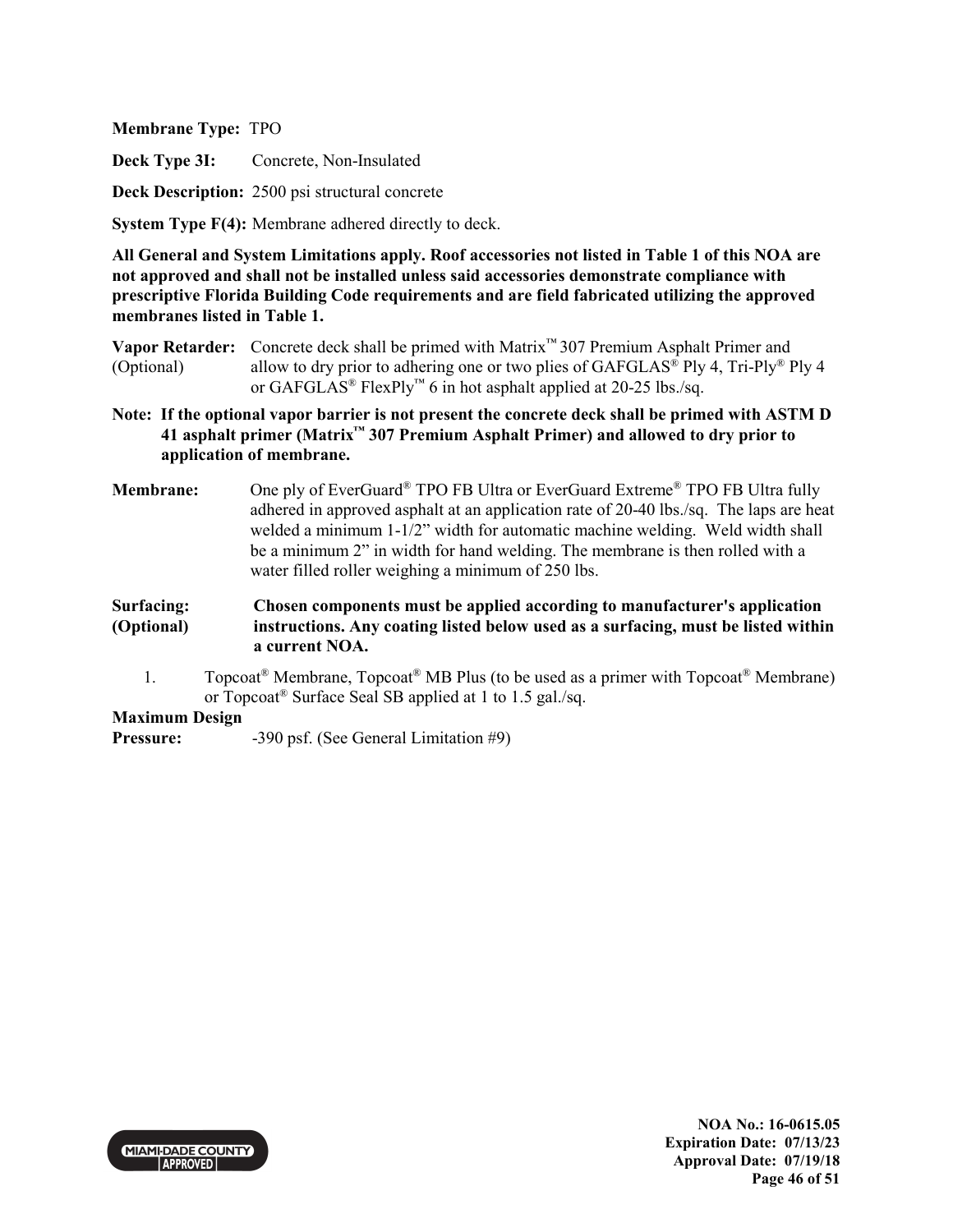**Deck Type 3I:** Concrete, Non-Insulated

**Deck Description:** 2500 psi structural concrete

**System Type F(5):** Membrane adhered directly to deck.

**All General and System Limitations apply. Roof accessories not listed in Table 1 of this NOA are not approved and shall not be installed unless said accessories demonstrate compliance with prescriptive Florida Building Code requirements and are field fabricated utilizing the approved membranes listed in Table 1.**

**Membrane:** One ply of EverGuard® TPO FB Ultra or EverGuard Extreme® TPO FB Ultra adhered with LRF Adhesive O, LRF Adhesive M or Millennium One-Step Foamable Adhesive in  $\frac{3}{4}$  - 1" ribbons spaced 12" o.c. or OlyBond 500 applied in a spatter pattern at 0.318 gal./sq. The laps are heat welded a minimum 1-1/2" width for automatic machine welding. Weld width shall be a minimum 2" in width for hand welding. The membrane is then rolled with a water filled roller weighing a minimum of 250 lbs.

#### **Surfacing: (Optional) Chosen components must be applied according to manufacturer's application instructions. Any coating listed below used as a surfacing, must be listed within a current NOA.**

1. Topcoat<sup>®</sup> Membrane, Topcoat<sup>®</sup> MB Plus (to be used as a primer with Topcoat<sup>®</sup> Membrane) or Topcoat® Surface Seal SB applied at 1 to 1.5 gal./sq.

## **Maximum Design**

**Pressure:**  $-60 \text{ psf.}$  (See General Limitation #9)

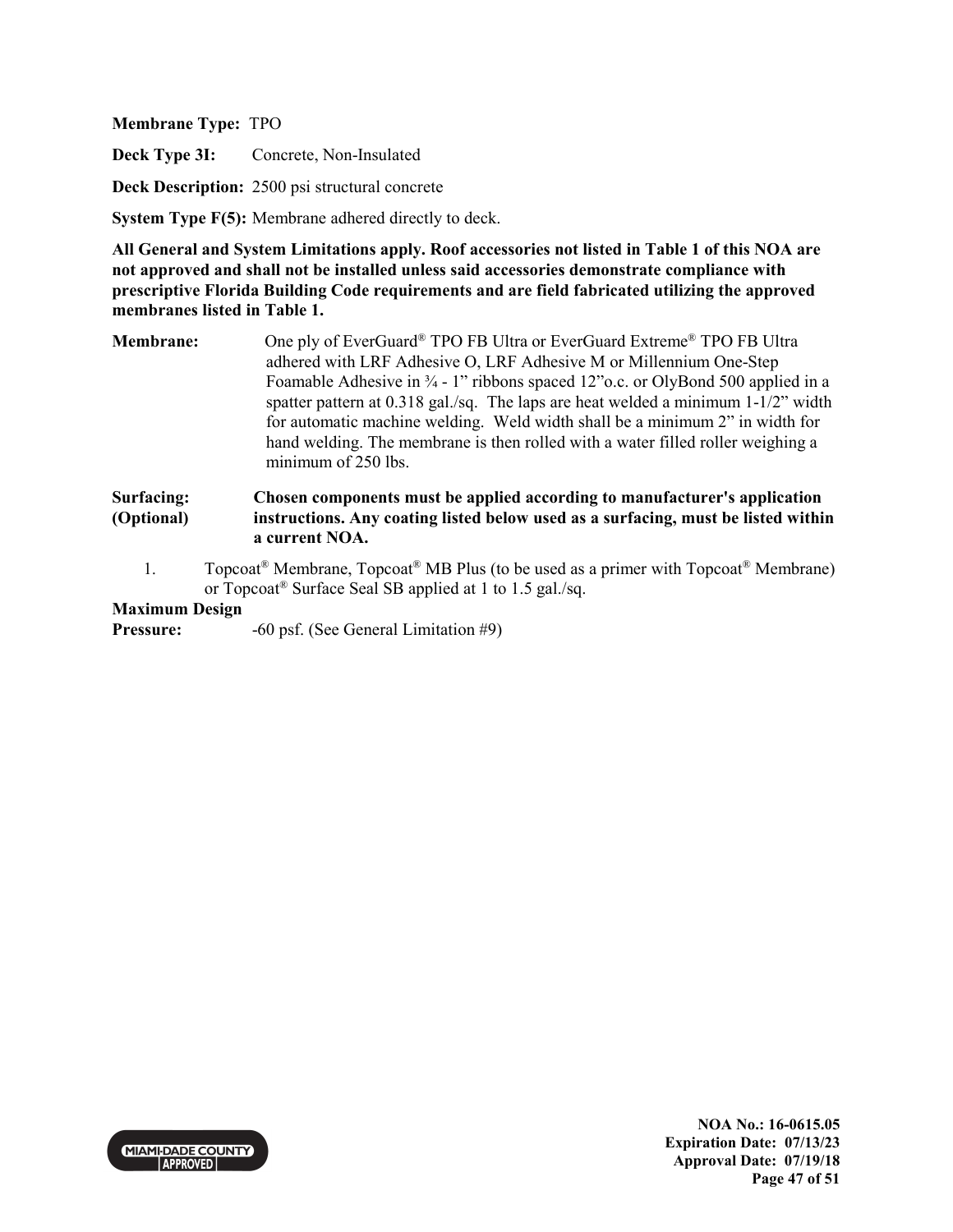**Deck Type 3I:** Concrete, Non-Insulated

**Deck Description:** 2500 psi structural concrete

**System Type F(6):** Membrane adhered directly to deck.

**All General and System Limitations apply. Roof accessories not listed in Table 1 of this NOA are not approved and shall not be installed unless said accessories demonstrate compliance with prescriptive Florida Building Code requirements and are field fabricated utilizing the approved membranes listed in Table 1.**

**Membrane:** One ply of EverGuard® TPO FB Ultra or EverGuard Extreme® TPO FB Ultra adhered with Millennium One-Step Foamable Adhesive in ¾ - 1" ribbons spaced 6"o.c. The laps are heat welded a minimum 1-1/2" width for automatic machine welding. Weld width shall be a minimum 2" in width for hand welding. The membrane is then rolled with a water filled roller weighing a minimum of 250 lbs.

#### **Surfacing: (Optional) Chosen components must be applied according to manufacturer's application instructions. Any coating listed below used as a surfacing, must be listed within a current NOA.**

1. Topcoat<sup>®</sup> Membrane,  $Topcoat^®$  MB Plus (to be used as a primer with  $Topcoat^®$  Membrane) or Topcoat® Surface Seal SB applied at 1 to 1.5 gal./sq.

## **Maximum Design**

**Pressure:** -492.5 psf. (See General Limitation #9)

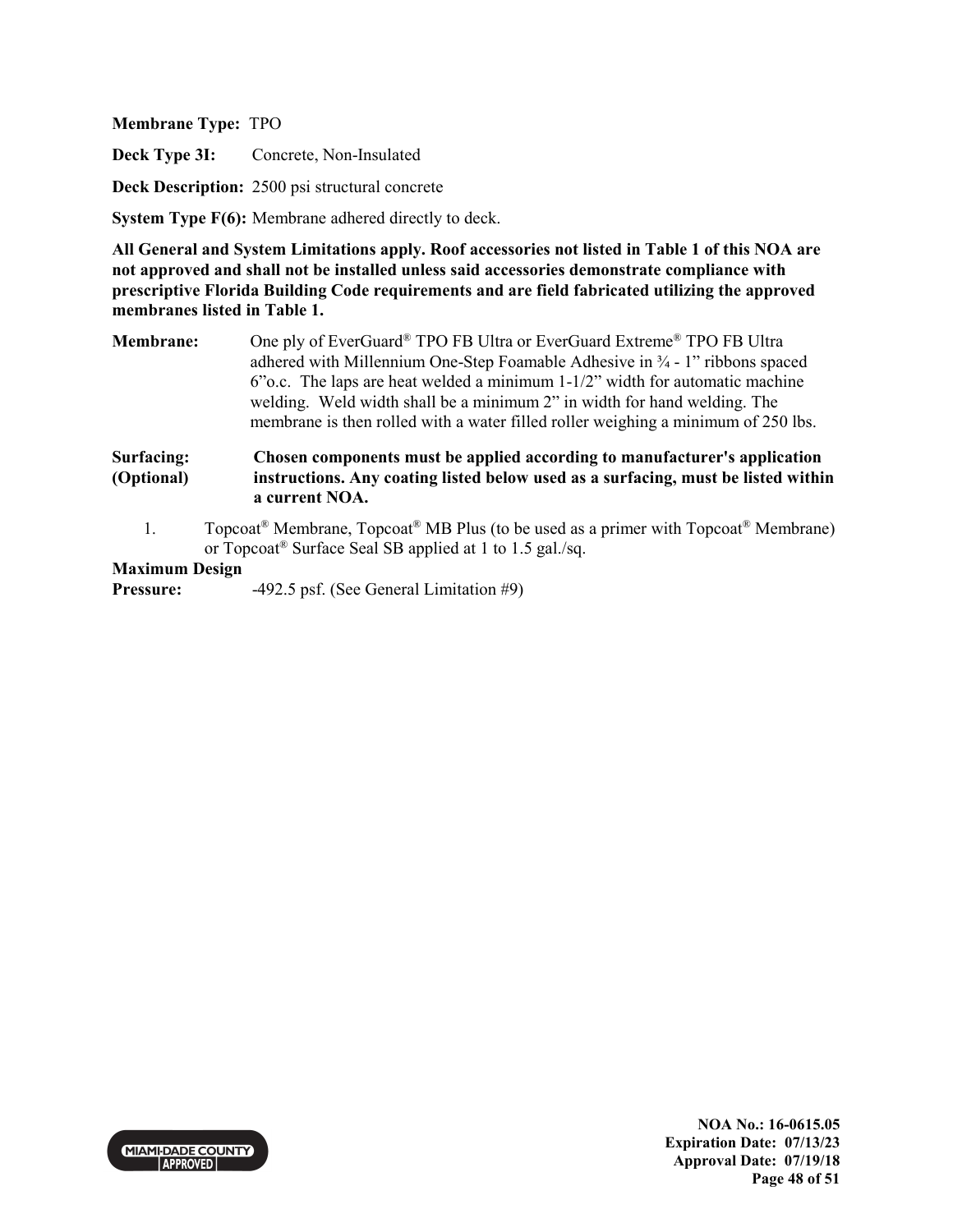**Deck Type 3I:** Concrete, Non-Insulated

**Deck Description:** 2500 psi structural concrete

**System Type F(7):** Membrane adhered directly to deck.

**All General and System Limitations apply. Roof accessories not listed in Table 1 of this NOA are not approved and shall not be installed unless said accessories demonstrate compliance with prescriptive Florida Building Code requirements and are field fabricated utilizing the approved membranes listed in Table 1.**

**Membrane:** One ply of EverGuard® TPO FB Ultra or EverGuard Extreme® TPO FB Ultra adhered with LRF Adhesive O, LRF Adhesive M or Millennium One-Step Foamable Adhesive in  $\frac{3}{4}$  - 1" ribbons spaced 4"o.c. or OlyBond 500 applied in a spatter pattern at 0.318 gal./sq. The laps are heat welded a minimum 1-1/2" width for automatic machine welding. Weld width shall be a minimum 2" in width for hand welding. The membrane is then rolled with a water filled roller weighing a minimum of 250 lbs.

#### **Surfacing: (Optional) Chosen components must be applied according to manufacturer's application instructions. Any coating listed below used as a surfacing, must be listed within a current NOA.**

1. Topcoat<sup>®</sup> Membrane, Topcoat<sup>®</sup> MB Plus (to be used as a primer with Topcoat<sup>®</sup> Membrane) or Topcoat® Surface Seal SB applied at 1 to 1.5 gal./sq.

## **Maximum Design**

**Pressure:**  $-337.5$  psf. (See General Limitation #9)

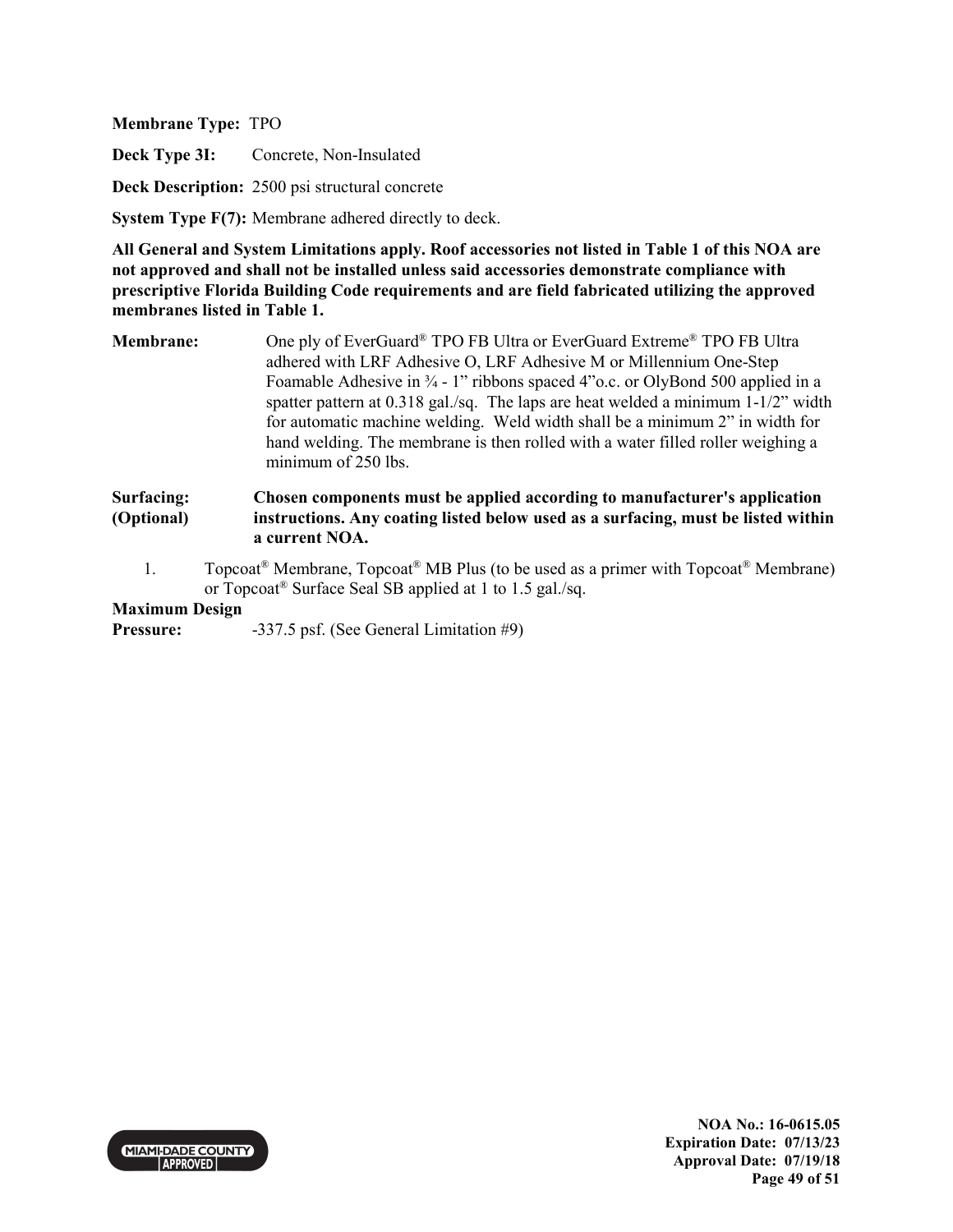**Deck Type 3I:** Concrete, Non-Insulated

**Deck Description:** 2500 psi structural concrete

**System Type F(8):** Membrane adhered directly to deck.

**All General and System Limitations apply. Roof accessories not listed in Table 1 of this NOA are not approved and shall not be installed unless said accessories demonstrate compliance with prescriptive Florida Building Code requirements and are field fabricated utilizing the approved membranes listed in Table 1.**

**Membrane:** One ply of EverGuard® TPO FB Ultra or EverGuard Extreme® TPO FB Ultra fully adhered with GAF 2-Part Roofing Adhesive or OlyBond 500 applied in a spatter pattern at 0.318 gal./sq. applied in a spatter pattern at 3.75 lbs./sq.. The laps are heat welded a minimum 1-1/2" width for automatic machine welding. Weld width shall be a minimum 2" in width for hand welding. The membrane is then rolled with a water filled roller weighing a minimum of 250 lbs.

#### **Surfacing: (Optional) Chosen components must be applied according to manufacturer's application instructions. Any coating listed below used as a surfacing, must be listed within a current NOA.**

1. Topcoat<sup>®</sup> Membrane, Topcoat<sup>®</sup> MB Plus (to be used as a primer with Topcoat<sup>®</sup> Membrane) or Topcoat® Surface Seal SB applied at 1 to 1.5 gal./sq.

### **Maximum Design**

**Pressure:** -497.5 psf. (See General Limitation #9)